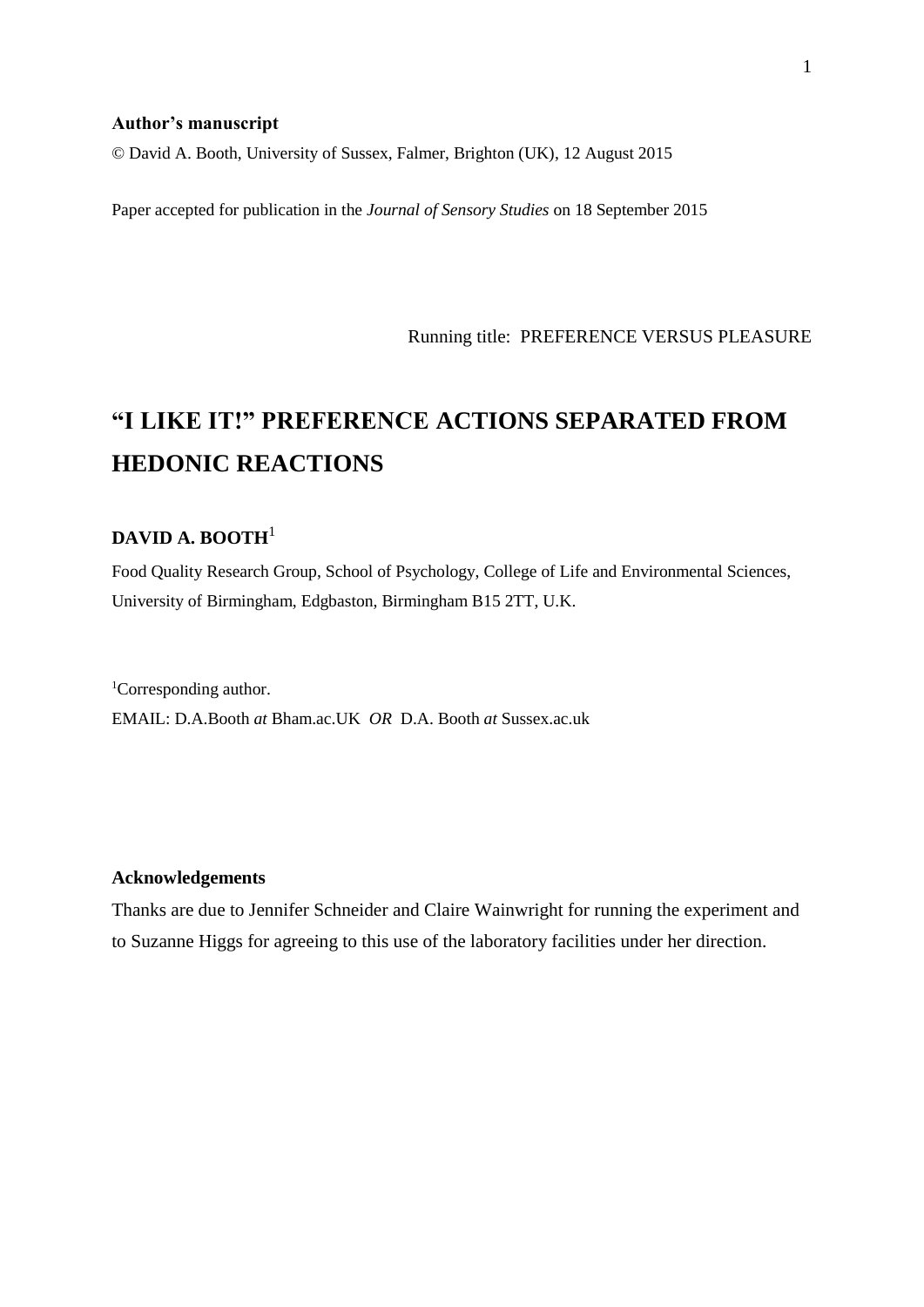### **ABSTRACT**

In 1952-7, Peryam and colleagues developed nine ordinal phrases of liking and dislike to assess consumers' dispositions to accept or reject a food or drink. They named their questionnaire a Food Preference Scale. Others called it the Hedonic Scale, which means assessment of pleasure, not choice. It is still widely assumed that the word "like" distinguishes felt pleasure from observed wanting to consume the sample. The present quantitative results complement an earlier qualitative finding that preference scores do not provide evidence of the experiencing of pleasure. Rather, "I like it!" simply indicates high acceptance of the sampled variant of a product. Nevertheless, in this experiment, some assessors did also get a convulsive thrill from oral stimulation, as distinct from just enjoying the mouthful, or being pleased by it. However this sensual pleasure came only from strongly disliked levels of stimulation and is probably unique to samples sensed as intensely sweet.

## **PRACTICAL APPLICATIONS**

This experiment's separation of preference from pleasure depended on overcoming practitioners' division between sensory vocabulary and preference scores. Instead of seeking statistical patterns that bridge the supposed gap between sensory concepts and acts of acceptance, sensory studies should design test samples capable of measuring the impact of specified variations in the product range, first on a fully integrative judgment such as match to the personal ideal, or to the most familiar or usual brand. Second, if analytical characterization might help to test the specification, samples can be rated on vocabulary learned in life or in the laboratory, with one anchor on the standard to be matched, such "exactly as I like it" or "just right" (not "like extremely" or "just about right"), and only one other anchor, such as "neither like nor dislike" or "just too wrong to be tolerable." Existing data collection and analysis software are easily adapted this way. 151

#### **Keywords**

Sensory Impact. Sensual Pleasure. Product Preference. Sensory Characterization. Psychological Scales.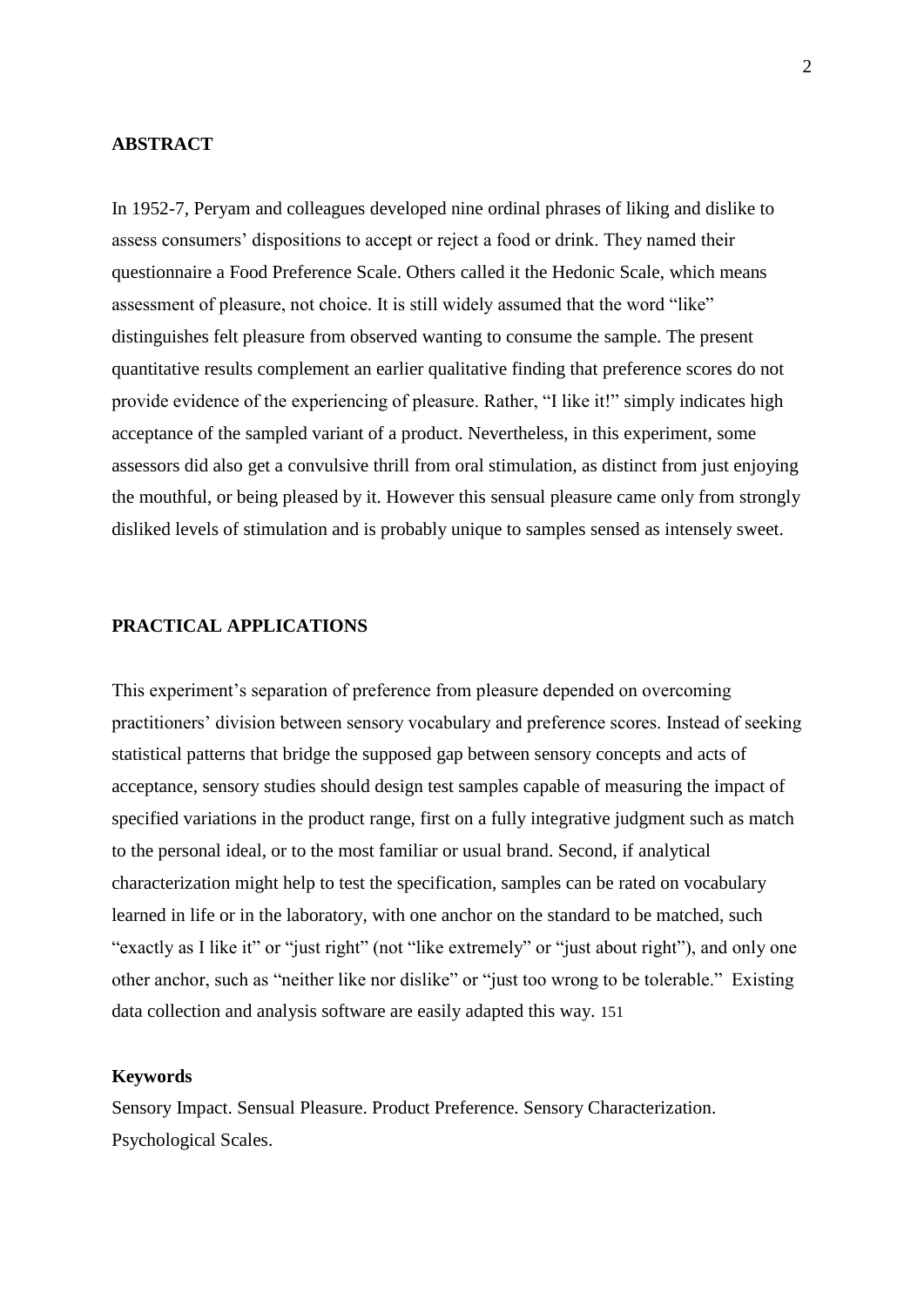#### **INTRODUCTION**

This paper reports the quantitative results from the first experiment to separate preference from pleasure (Booth and others 2010). The qualitative findings previously reported showed that it is incorrect to use the term 'hedonic' for scores of liking, pleasantness, relative acceptance or disposition to choose. The findings presented in this paper were that amount of pleasure does not relate monotonically to strength of preference.

The whole experiment relied on an extension of previous demonstrations of the rapid estimation of each assessor's ideal point and range of tolerance for a sensed characteristic of a familiar product in a regular usage situation. Such measurement could be central to sensory studies but has so far been neglected. Hence the introduction to this paper takes the space to specify the practicalities from basic scientific principles.

The experimental session had two parts. First, each assessor's ideal point and upper tolerance limit were estimated using four samples tailored to the individual's range of acceptance. The second part of the session measured emotional reactions to three samples that varied among subsets of assessors. For each subset, one sample was acceptable to everyone, one was close beyond the tolerance limit of each of those assessors, and the final sample was far into the region of intolerance, to extents that were varied among subsets. The data from this part of the session, reported numerically here, achieved the theoretically innovative result of separating the verbal action of preferring from the expressed reaction of experiencing a pleasure.

## **Observed Preference or Experienced Pleasure?**

It is widely assumed in sensory studies and other research areas that the terms 'like' and 'dislike' measure the subjective experience of pleasure or displeasure from some conscious sensation generated by the test sample. The commonest research use of these terms is to obtain scores on nine verbal categories from "like extremely" to "dislike extremely." This layout was designed to provide grades of preference behavior in the laboratory that were valid on choices in the field (Peryam and Haynes 1957). Despite that intention, Peryam and Pilgrim (1957) chose to use the word 'hedonic' in the title of their paper as well as the word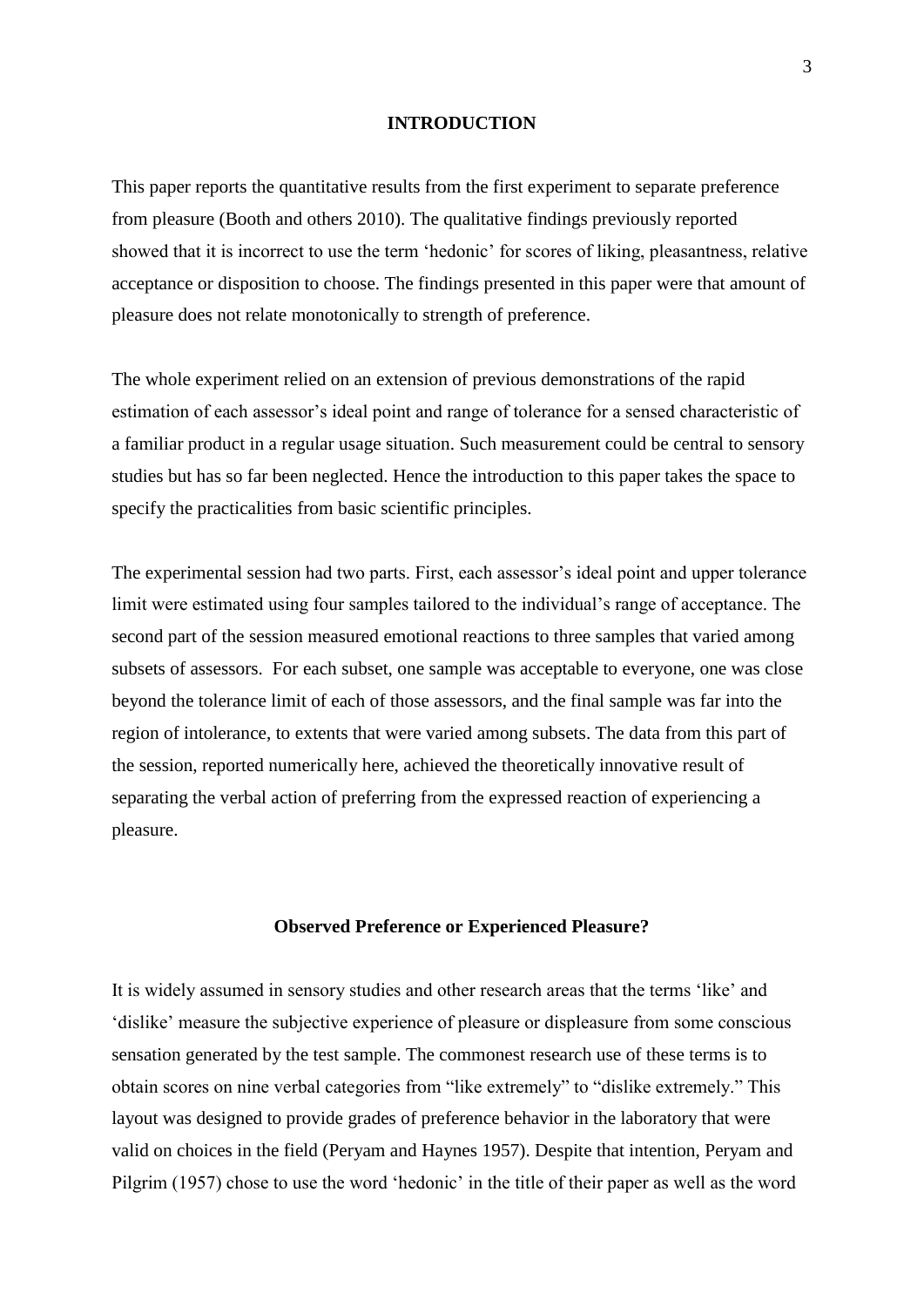'preferences.' The reason given in an earlier paper was that the words in that layout were already "commonly called a 'hedonic' scale" (Peryam and Giradot 1952).

The word for pleasure in ancient Greece was *hēdonē*. The adjective 'hedonic' and its derivatives became widely used in English in the 19<sup>th</sup> century for public discussion about bodily pleasures among respectable people. A recent review of research using response layouts containing the word 'like' (Lim 2011) pointed out that Peryam's intentions were overwhelmed by the rapid uptake of the nine ordinal categories but did not acknowledge his reservations about regarding preferences among foods as hedonic reactions. Peryam's concession to popular jargon has done considerable harm over the subsequent decades (Booth and others 2010).

That confusion of preference with pleasure is not confined to liking. The same strictures apply to the assumption that ratings of pleasantness and unpleasantness assess pleasure and displeasure. "It's pleasant" is indeed synonymous with "I like it." This equivalence supports the behavioral interpretation of 'like' and 'dislike'. The words 'pleasant' and 'unpleasant' are simply latinate forms of 'pleasing' and 'displeasing'. These gerunds imply enthusiastic engagement with an activity that involves the object being assessed -- for example, being "pleased" to eat or drink the item (or being content to buy the food or fragrance). This is not a mere point about words. The verbiage is as it is because it handles reality effectively. When a culturally recognized and personally familiar sort of food item is taken into the mouth, smelt orthonasally, seen directly or in a picture, or merely named, it motivates or de-motivates its purchase and use: the item is accepted or rejected with more or less decisiveness. Whether or not the item also evokes affective experiences such as bodily pleasure or displeasure (or even pain) is an entirely different question, and one that is much more difficult to answer than has generally been acknowledged (Booth 1991, Booth and others 2010; contrast Cabanac 1971, Steiner and others 2001, and many others). Investigators need to stop assuming that scores for liking or pleasantness reflect the amount of pleasure being experienced, until they get evidence in each study from the participants.

Failure to distinguish objective motivation to eat from subjective thrills of pleasure has vitiated the extension to human subjects of a major finding in animal research. Movements of the tongue and jaw elicited by sweetness have been pharmacologically dissociated from the same movements continued into swallowing, which are elicited by all food and drink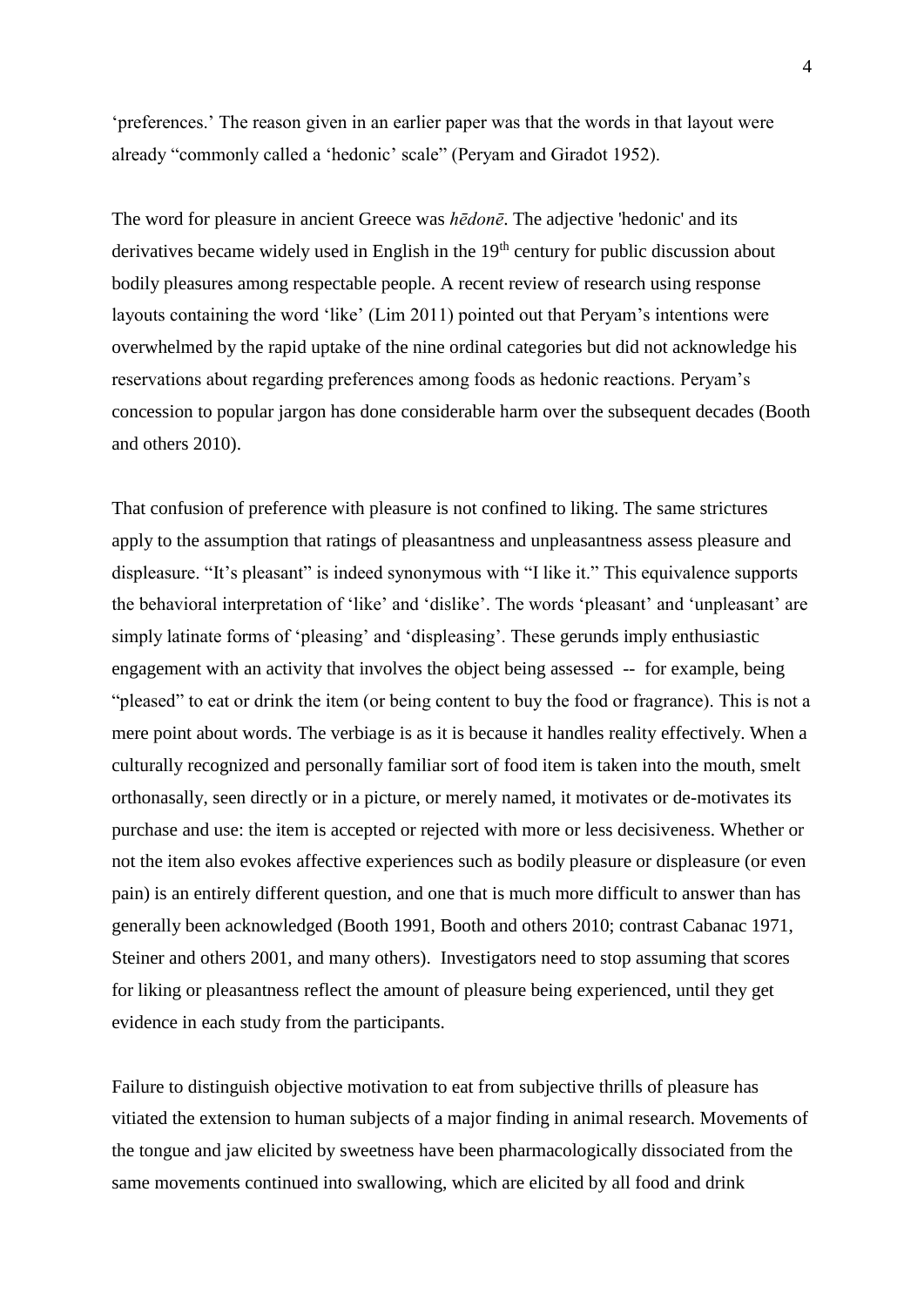(Berridge 1996). Those pre-ingestive movements were dubbed "hedonic." The unwarranted supposition that ratings of liking or pleasantness show the strength of hedonic reaction (pleasure) has undermined the subsequent human research (e.g., Finlayson and others 2007, Hofmann and others 2010). Higher rated pleasantness merely provides further evidence of wanting to eat or drink the food or drink, i.e. greater motivation to consume (and swallow) the item.

To sum up, preference and aversion are objective dispositions or tendencies to select or to reject the perceived entity. They are the observed conscious or unconscious motivation within public physical or verbal actions, not the private subjectivity of the awareness of an emotional reaction such as a bodily pleasure or physical displeasure or pain.

## **Preference for What?**

How much "I like it" (or dislike the item) can only tell us what actually is attractive (or aversive) to that assessor when those response numbers are shown to vary with the levels of one or more observed features of the tested items. That is, we need to select or manipulate different levels of putative influences so that they vary independently of (orthogonally to) other potential factors, whether known (measured) or unknown (and assumed to be small and/or to vary randomly). If no influence is monitored and implicated in the preferring, then the question arises what scientific meaning or practical use could be validly derived from the bare scores or ranks of liking and dislike.

The degree of preference is not the freestanding number scored, nor need the quantitative judgment have been made on what the investigators intended or assumed to be more or less liked about the item. Preferring is greater acceptance in action or words of the judged object for the sake of those features in which it is perceived by the assessor to differ from the other option(s). Hence a real preference cannot be measured merely by a ruler-like array of words, numbers and points on its own (a 'scale' in the jargon sense of that word: Booth, 2009a,b; Lim, 2011). A preference is a position on an intersecting set of mental scales of observed influences on degrees of acceptability. There is evidence of a sensory preference if and only if observed levels of sensed material characteristics of the samples are shown to have affected acceptance on that occasion.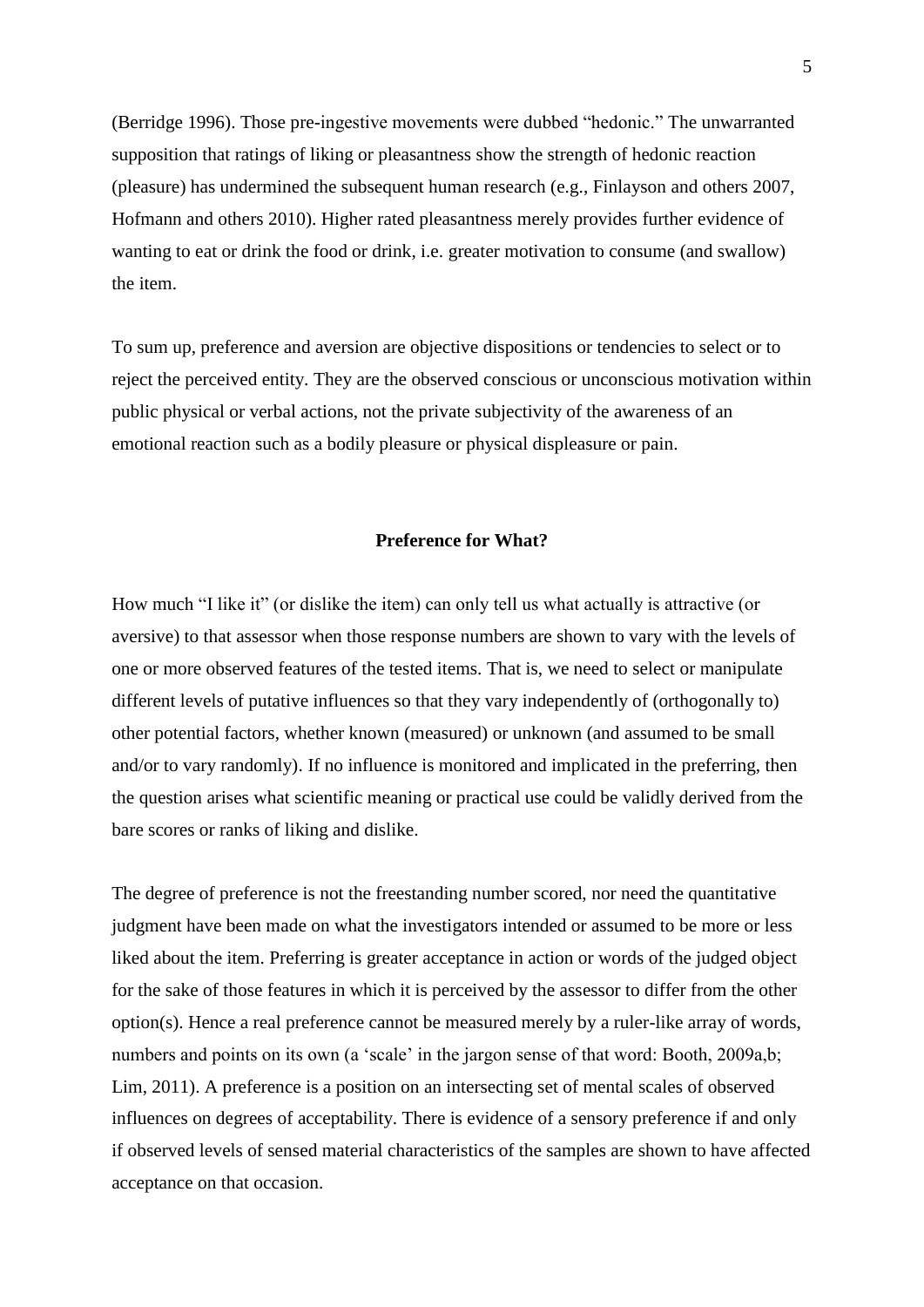That is to say, the notion of the strength of a preference is empirically and theoretically empty if there is no specification of what is preferred in one test sample over another. Scoring the degree of preference without context treats the objects of choice as ciphers. This is as unproductive as treating the chooser as an empty statistic, rather than as an individual with distinct attributes -- including relative susceptibilities to different influences on choice. Collecting bare preference scores generates the notorious 'fallacies of preference' such as non-transferability of rank order between paired comparisons from three or more samples: assessors could easily be attending to different sets of features in the different pairings, especially when presented in different sequences.

In short, a response such as liking or familiarity measures the individual assessor's way of combining sensed characteristics of the tested materials, and indeed also of attributing concepts brought to the test or included in it (Booth and others 2011d). This contrasts sharply with the presumption, despite a variety of evidence long to the contrary, that sensory vocabulary analyzes out stimulating factors that combine additively.

The experiment reported in this paper varied a single sensory characteristic in a familiar context and measured the levels of either preference or pleasure that it evoked. No sensory vocabulary was made explicit but the samples varied in concentration of a single compound, which was an intense sweetener. Hence the experiment was a particular test of the generic hypothesis that, when a user of a diet cola or a candy, for example, says "I like it!" or expresses a preference in some other way, s/he also has a conscious experience of a pleasurable sensation, such as a physical thrill at the sweetness of the drink, or of the sugar in the chocolate, or whatever.

This test has a wider significance. The popular but dubious hedonic theory of reinforcement postulates that all responses are strengthened by pleasure. On such a basis, it has been claimed that euphoria creates drug addiction and sweetness induces food addiction. If there is no pleasurable thrill from the usual levels of sweetness in foods and drinks, then neither sugars nor sweeteners can be blamed for excessive consumption on the assumption that reward has a hedonic mechanism.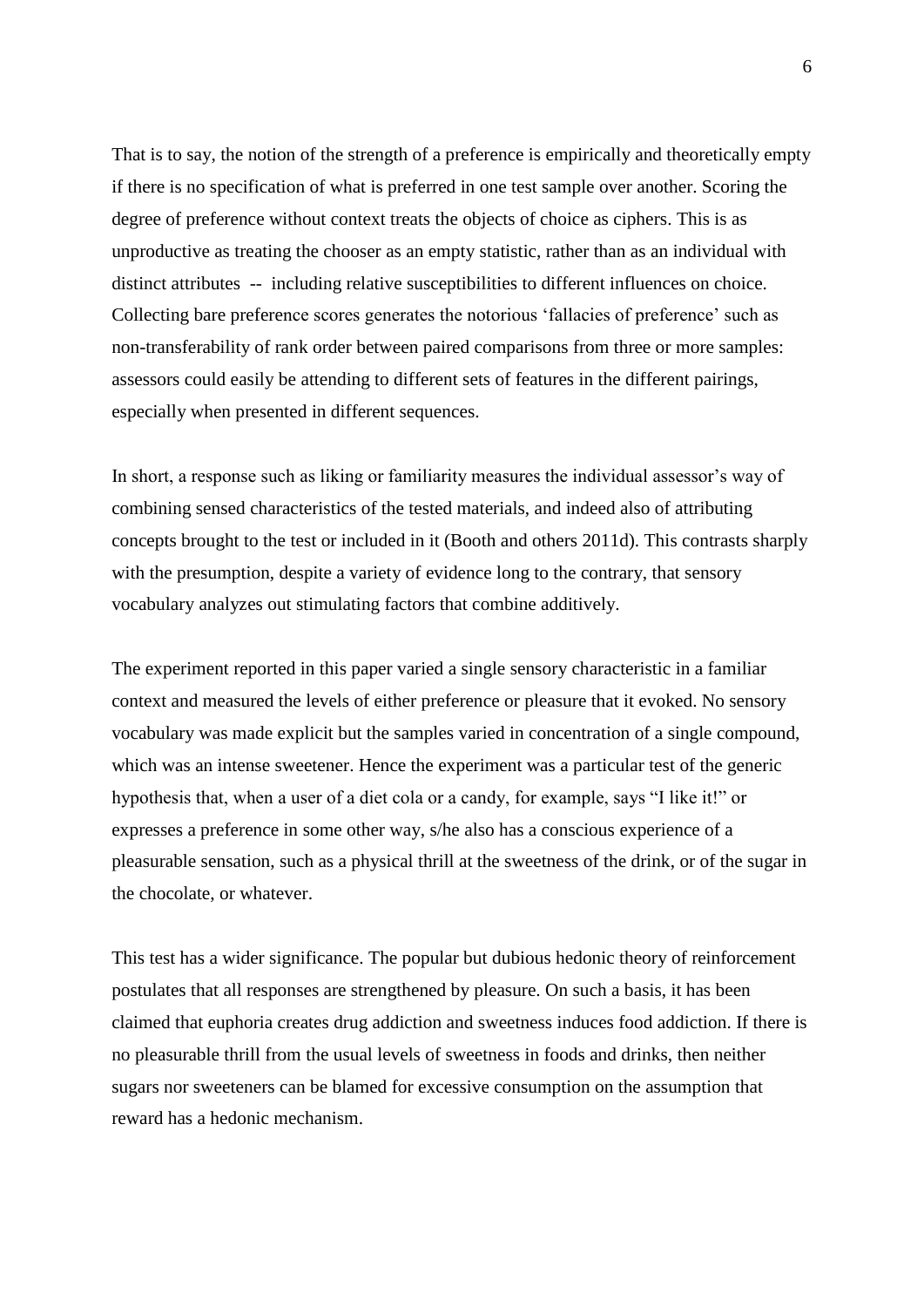#### **Psychological Scaling of Preference and Pleasure**

Pleasure cannot be distinguished from preference without accurate measurement of degrees of acceptance of one or more sensed characteristics of a familiar product. Examples of such accuracy have been widely reported for a long time (e.g., Booth and others 1983, Conner and others 1986, 1988a, Booth 1988b, Booth and Conner 1991, Conner and Booth 1992, Freeman and others 1993, Booth and others 2003a,b). Yet the approach is still not well understood in applied or basic sensory research. Hence this Introduction to the reported experiment has been extended to provide a full explanation of the scientific principles involved in these rapid, precise and therefore economic procedures.

The measurement of a motive, a percept, or any other aspect of mental performance, requires the judged situation to be placed at a point on a causal relationship between that quantitative response and the amounts of the various sources of stimulation that are in fact exerting some influence. Assessors use the distance between a pair of verbal anchors to assess each stimulus selected by the experimenter. Statistical manipulation of the response data on their own, e.g., Thurstone scaling (Ashby and Ennis 2002), 'internal' preference mapping (Jaeger and others 2000), and correlations with ordinal numbering or response positioning on other verbal categories (e.g., 'external' preference mapping: Jaeger and others 2000), can show only the existence of an underlying factor in the responding. It still remains to be ascertained what sorts of stimuli are influencing the mapped responses and how the stimulation-induced processes interact with each other and with the sensed and attributed context (Booth and Blair 1989, Booth and Freeman 1993, Booth and others 2011d). Even the general character of the latent variable is indeterminate without some evidence of specificity from external validation, e.g. whether that response is intentional (motivated, such as a choice) or involuntary (emotional, such as a thrill of pleasure).

In contrast, the present experiment met the requirements for use of a minimum number of data to estimate each panelist's strengths of preference and pleasure at varied levels of sweetener in what they regarded as a high quality drink. There follows a brief overview of the specific conditions for this verbal measurement of both the objective act of preferring and also the subjective reaction of pleasure.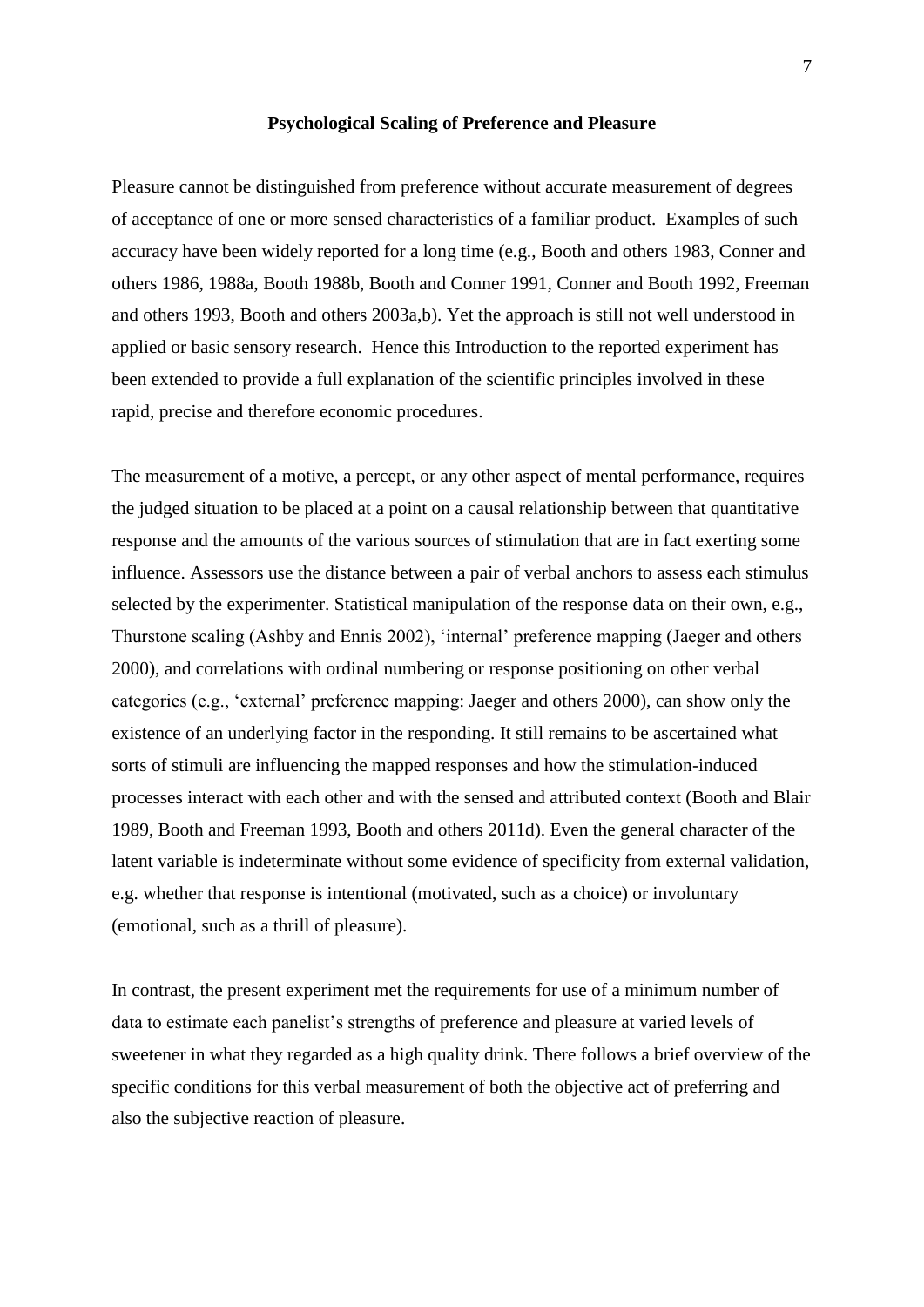## *Layouts for Responding*

A quantitative response can be spatial or numerical. Spatial positions are often collected on a continuous line, usually with one end anchored on a wording for the apparent absence of the stimulus and the other on a term for an unspecified extreme (a layout widely misnamed a "visual analogue scale"). Such a line can be structured by unlabeled breaks, in the form of dashes, cups, circles or squares. Real numbers are also a continuum, on which the small integers are a highly practiced series of discrete positions. Hence a series of integers can be provided instead of or alongside a row of boxes. If the zero character (0) is assigned to one of two anchors and a finite integer to the other anchor, then the positions of the other integers are at equal ratios as well as equal intervals, at least for integers within the same order such as 0 to 9 (e.g., Bowman and others 2004, Goodchild and others 2008, Booth and others 2011a, Booth 2014). Hence one of the most practical and precise response formats runs from zero (0), though 1, 2, 3 and so on, to a high single-digit integer. That layout was used for all the ratings in the experiment reported in this paper.

Another example of a structured continuum is the 11-point layout of Lawless and others (2010b) with anchors only at the extremes, of the greatest imaginable liking and dislike. The number of points is a secondary consideration, although 0 to 5 may be too few if the psychological distance between the two extreme anchors is large relative to differences between some of the test samples. If the assessor is required to use integers much above 9, on the other hand, there is a risk of ratio biases arising from the switch between the orders of single digits and double digits (as also for moving from 'percentages' to three-figure numbers). These issues can only be addressed by comparisons among numbers of unlabeled points between and beyond the same pair of anchor phrases. Statistical differences are uninformative when ratings differ in ways in addition to number of points or an unbroken line.

## *Two Anchors*

There is a fundamental scientific difficulty with the use of more than two verbal anchors on a layout for responses. Each adjacent pair of anchors specifies a psychological scale with a slope and intercept in its linear transform which may be considerably different from those of another pair of anchors. Hence, when the assessor places a judgment about a test sample on a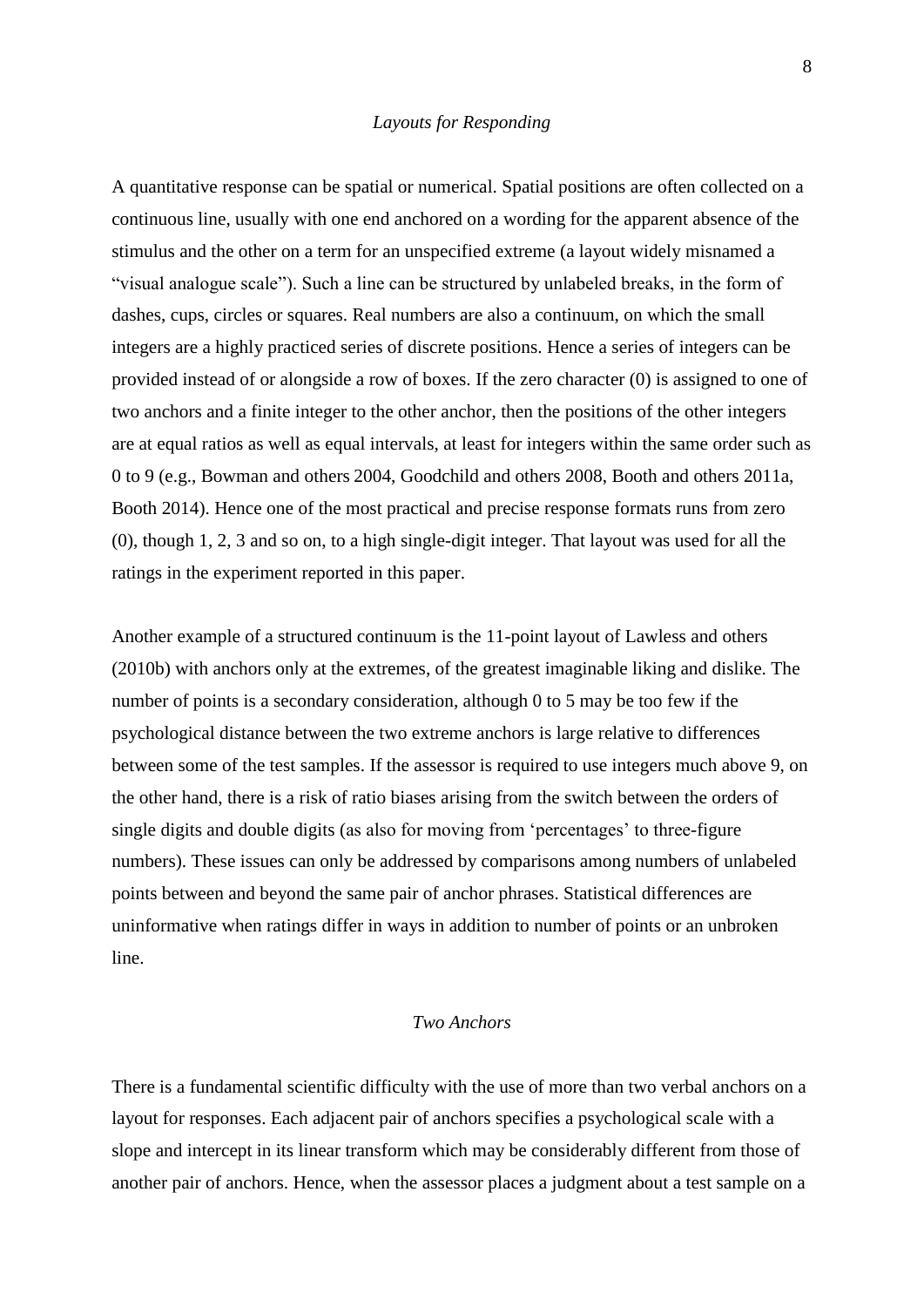format with three or more anchors, the question arises of which scale is being used. Is the scaling of responses onto stimuli always based on the two nearest anchors, ignoring those further away? Alternatively, does the scaling use only the outermost anchors? Instead, are there compromise strategies? Do the strategies vary among sets of samples? Is there a fixed generic use of the multiple anchors or are the distances between adjacent anchors determinate only for a particular set of samples and even for each individual panelist? The present experiment avoided all such difficulties by using only two anchors.

The first direct psychological scaling of sensory preferences was characterized and so it was natural for the rating line to use three quantitative anchor phrases, "too little," "just right" and "too much" (Booth and others 1983, Conner and others 1986, 1987). Hence the psychophysical functions on either side of the middle anchor had to be tested for differences in slope and intercept. Were "too little" and "too much" used by the assessor in ways that placed those two levels of the sensed characteristic at the same psychological distance on either side of the level that was "just right" (i.e., the most preferred concentration in that context: the ideal point)? To avoid distortions of the scaling and hence obtain unbiased estimates of a consumer's ideal point and range of tolerance (from insufficiency to excess), it is also crucial to present samples that spread ratings evenly over the anchored range, but not close to an extreme anchor, and also with the first rating close to ideal (Poulton 1989). Data collected in accord with that bias-minimizing design showed no reliable difference between slopes below and above ideal (Conner and Booth 1992). This principle of co-linearity between pairs of anchors applies whether the degrees of preference are derived from categories (cp. Lawless and others 2010c) or from ratings, i.e. the positions on the line that are specified by each pair of adjacent anchors (cp. Ashby and Ennis 2002, Cordonner and Delwiche 2008).

Contrary to those principles, as with many other quantitative assessments using multiple anchors, the ordinal categories from "like extremely" through "neither like nor dislike" to "dislike extremely" are often treated as equally spaced. This is despite the fact that one of the first published uses of Thurstone scaling of responses, by L. L. Thurstone himself, showed that the nine Peryam/Pilgrim categories were unevenly spaced (Jones and others 1955). Numerical rating without verbal anchors (Stevens 1957, but see Ellermeier and Faulhammer 2000) has repeatedly confirmed those disparities in psychological distance between adjacent phrases (e.g., Moskowitz and Sidel 1971, Cardello and Schutz 2004).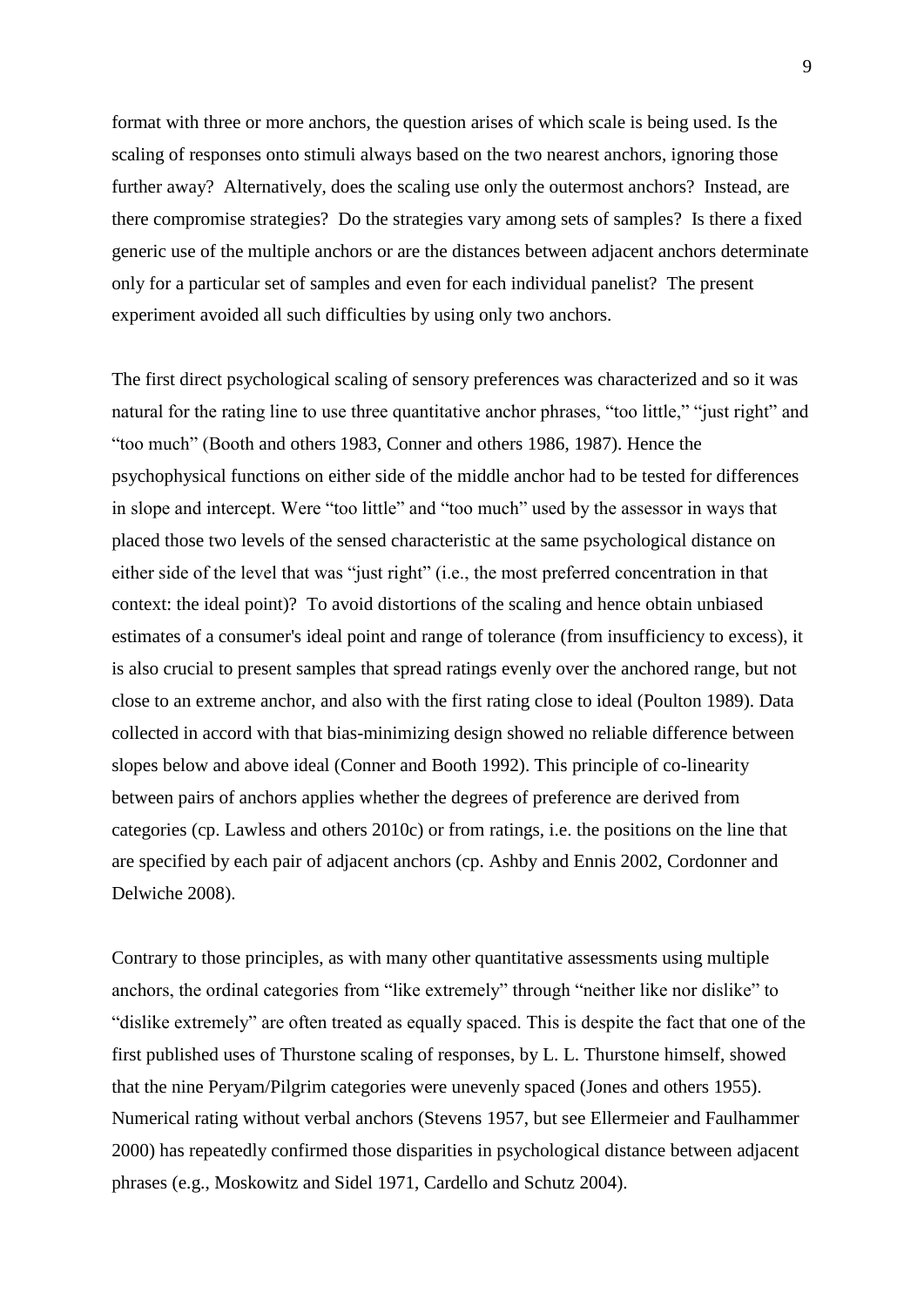In a paradoxical reversal of the doctrines of magnitude estimation (Stevens 1957), numerical ratings from limited sets of data have been averaged in order to position the anchors on a response line with uneven spacings (cf. Cardello and others 2008, and their citations). That procedure does not address the issue of how the psychological scale specified by each adjacent pair of anchors is used by each assessor of a particular set of samples. Hiding the scores or some of the phrases is no solution either, because assessors may interpret words and numbers between the extreme categories quite differently (Nicolas and others 2010).

Such problems can be avoided by having only unlabeled points between (and beyond) a single pair of anchor phrases. That was the procedure used in the experiment reported here.

## *Peaked Psychophysical Functions*

The plot of a wide enough range of levels of a sensory influence on an individual's strength of preference makes it evident immediately that the function is peaked (Booth 1987). As well as preference being reduced by too little of a good thing, too much of that factor also lowers preference. The common practice of averaging or regressing raw preference scores or ranks across a panel of assessors is therefore a bad mistake. It artifactually flattens preference profiles and response surface umbrellas, in contrast to plots of counts of individuals' peak preferences against levels of the sensed characteristics, e.g. the tasted salt or sugar contents of a food or drink (Booth and others 1983, Conner and Booth 1988; Conner and others 1988b, Freeman and others 1993) or its texture-generating physical properties (Booth and others 2003a,b). Furthermore, the location of a peak of a whole panel's average preference score against a physicochemical measure or a sensory panel score can be arbitrary. For example, if there are two or more divergent regions of popularity, there may be few individual assessors near that peak of average scores, and optimization to that criterion will generate a 'lowest common denominator', highly attractive to no-one. Such criticisms of averaging (or regressing across) bare preference responses have been made many times but the procedure still dominates both research publications and confidential practice.

In contrast, a plot of equal ratios of a sensed material characteristic against an individual's degree of preference in an otherwise ideal context gives a very sharp peak. Theoretically, in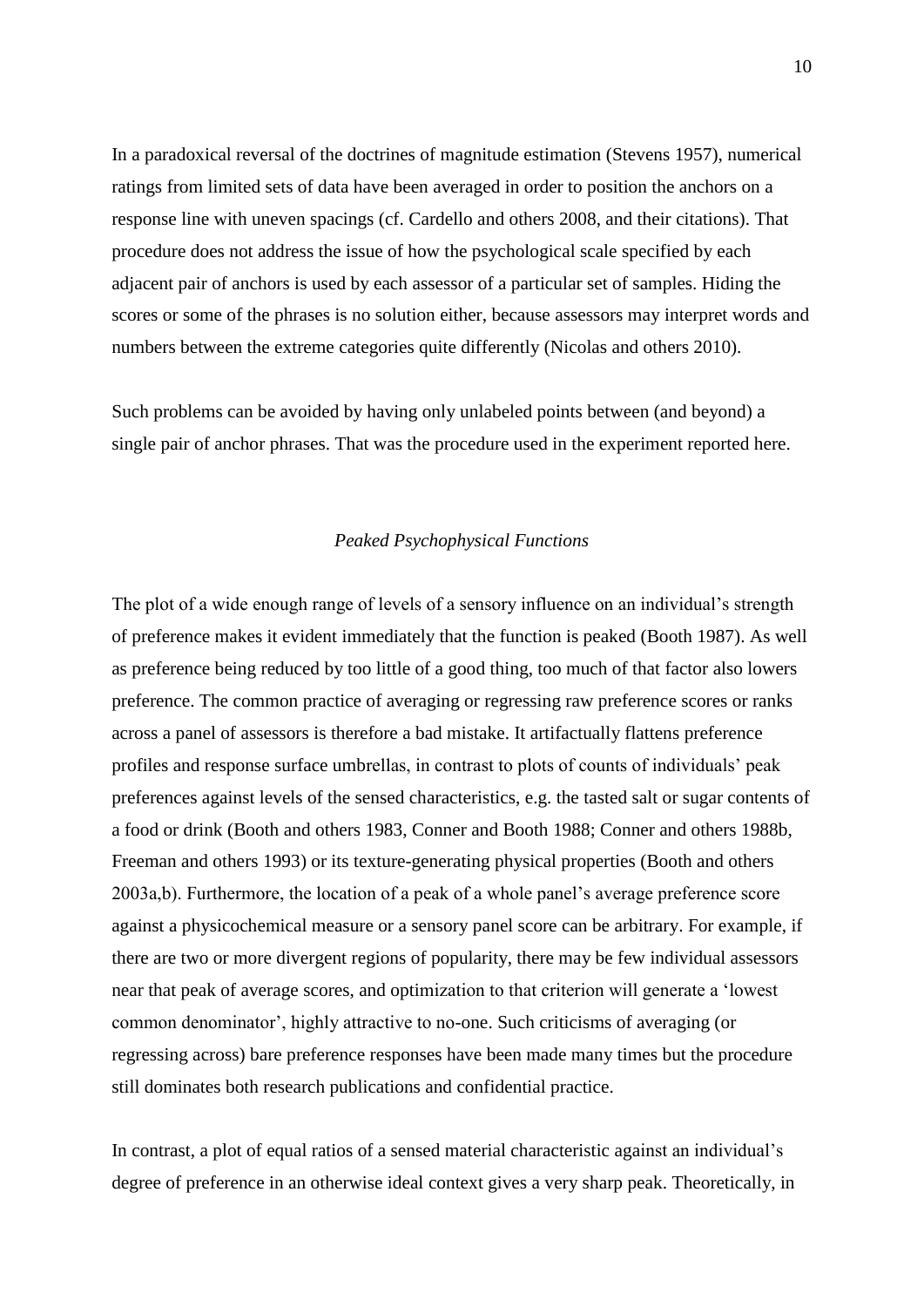otherwise perfect test samples, the function is an isosceles triangle (Booth & Conner, 1991; Booth and others 1983). These facts about the mental processing that decides the degree of preference for a food sample provide the basis for very rapid determination of the personal ideal point, together with the regions of rejection for intolerable insufficiency or excess of the constituent (Conner and others 1986, 1988a,b). In the present experiment, such minimal data were crucial to the initial identification of a test sample that was close to ideal for the individual assessor, and also of samples close to and far beyond the excessive level that was just rejected by that person. All these values were derived from levels of stimuli and responses for only four samples that presented the varied sensory factor in an otherwise ideal context for each panelist.

#### *Preference* versus *Aversion*

The most important deficiency of the nine phrases of Peryam and Pilgrim (1957) for theoretical and practical purposes is their bipolar disorder, from extreme liking to extreme dislike. Rating from "extremely pleasant" to "extremely unpleasant" has the same limitations. A measure of food preferences should not be concerned with food aversions as well. What is liked in foods having their usual sensed characteristics and conceptualized attributes is often quite different from what is disliked, such as a tainting compound (Mottram 1998) or an named identity that provokes a fear of being made ill (Knibb and others 2001).

In addition, there is a logical asymmetry between "like extremely" and "dislike extremely." The psychological scale for a preferred constituent is peaked, whereas that for an aversive constituent comes at most to an asymptote at receptor saturation, without ever declining as preference does at excessive levels. Hence, among ordinary foods, preference extends to an absolute maximum, when the sample is ideal or "just right." The word 'ideal' means that no sample could be liked more. That category provides a precise anchor for the preference responses, whereas "extremely liked" does not constrain the panelist between something that is strongly preferred but not ideal and the self-contradictory concept that the sample is more preferred than the ideal version.

Dislike, on the other hand, has no clear maximum in the usual ranges of aversive stimuli. Hence no familiar standard level can be invoked. The phrase "extremely disliked" leaves each panelist free to pick her or his own criterion of extreme. Even "as unpleasant as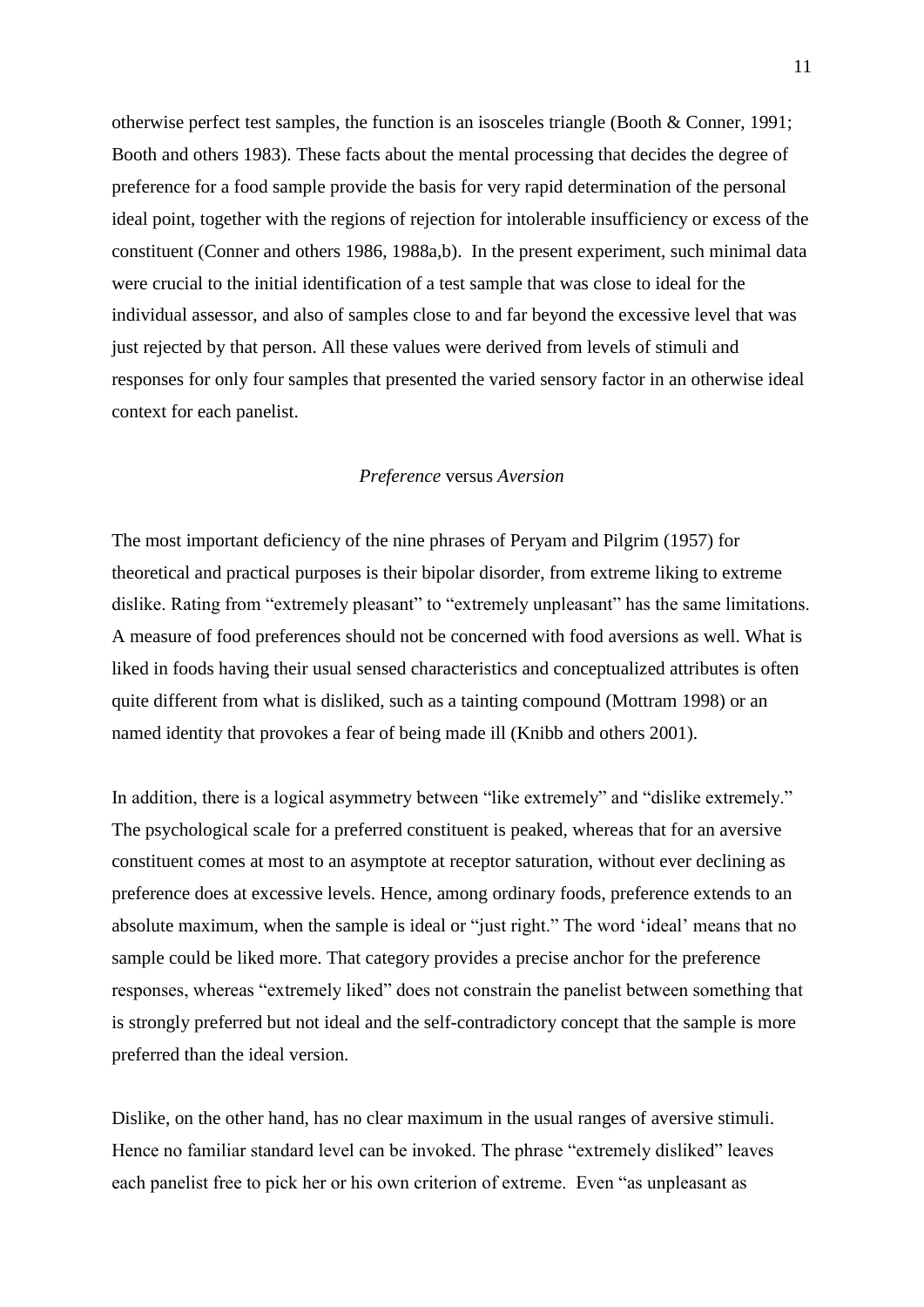imaginable" is vague: it is ambiguous between being as unpleasant as such a sample can be imagined to be (e.g., as bitter as at the saturation of the receptors) and as unpleasant as anything could be (e.g., scaled onto unbearable physical pain).

In addition, the scoring of liking from 6 to 9 in the same set of data as dislike is scored from 4 to 1 can have dire consequences. Averaging such scores across groups has blinded investigators to the difference between an increase in preference and a decrease in aversion. For example, plain tomato soup of modest quality could be somewhat disliked by some people. Adding a little herbal flavoring might make it less intolerable to them. Averaged in with a larger number of people who quite liked the plain version and did not find that the herb flavor improved its quality, this could give a group increase from indifferent to slightly liked. It would not follow that the flavoring increased palatability in any individual, let alone as a generalization across everyone.

For the above reasons, preference and aversion should be assessed separately. One of these two assessments could often be redundant: everywhere in the range of substantial preference is liable to go with zero aversion, and *vice versa*. The present experiment exploited the linearity of preference scales within the tolerable range above ideal and so only degrees of preference needed to be measured, with intolerably high levels of sweetening being estimated by extrapolation of the theoretical straight line.

The panelist's degree of preference for each sample was expressed in a response placed on a position between ideal ("always choose," scored as zero) and either just too little or too much at the same position ("never choose," scored by the investigators as 9 although any number would serve). The stimulus values at points interpolated between of ideal and just rejected are what need to be compared across individuals and panels, not the raw numbers that panelists or investigators assigned to the responses at those particular values. This report provides such a panel-wide profile of sweetener ideals and tolerances in the tested beverage for the market represented.

The present experiment followed the same principle of unipolarity by assessing pleasure and displeasure separately, in identical formats but differing appropriately in the vocabulary of the two anchors. Lack of either polarity of emotional reaction was rated and scored as zero. A degree of either positive or negative affect was assigned a single-digit integer by the panelist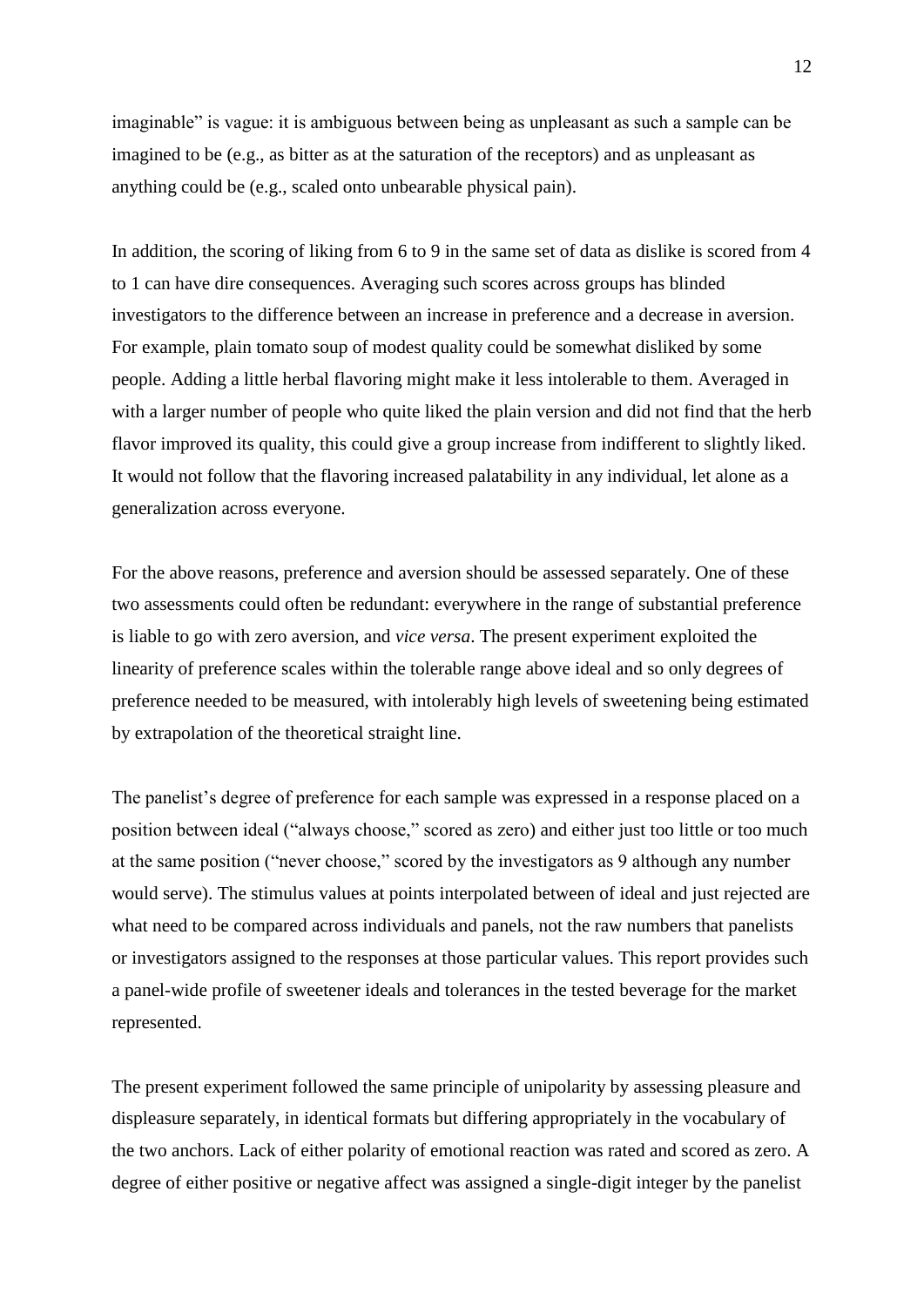that the investigators used as the score. No word was used that was liable to be ambiguous between pleasure and preference, such as "like" or "pleasant."

## **Influences of Sweetener Levels on Preference and Pleasure**

A person's overall liking for a particular food is driven by a distinctive learnt configuration of sensed and symbolic influences (Booth and Freeman 1993, Knibb and others 2001, Moskowitz 2002, Freeman and Booth 2010). This paper reports data from variations in concentration of only an intense sweetener, added to a fruit juice. That manipulation induced differences in the sourness of the juice as well as its sweetness, but there were no variations in texture or osmolarity as with sweetening by a sugar, especially at the high concentrations that might be needed in the present paradigm. Sweetness is no different from any other sensory characteristic or symbolic attribute within the individual's ideal configuration or norm: the most preferred intensity in a food or drink varies widely among foods and drinks and across people (Conner and others 1986, 1988b).

On the other hand, we and other omnivorous mammals are born with reflexive movements that help mother's milk down the infant's throat. As with all reflexes, the response becomes steadily stronger as the stimulus becomes more intense (Thompson and Spencer 1966) -- in this case, "the sweeter the better." This congenital reflex is suppressed by the learning from infancy onwards of a personal norm for the sweetness of a particular food or drink (together with norm values for all its other perceived features). Nevertheless, if the neural connections of the reflex persist into adulthood, sufficiently strong sweetness could in principle break through the learnt decline in preference as sweetness increases above ideal (Booth 1991, Booth and Shepherd 1988). Clear evidence for such an effect has recently been found: tasters of a popular fruit juice wrote about movements in the mouth that are characteristic of the reflex when the juice was given a revoltingly strong sweetness and may also have been made bitter to some assessors (Booth and others 2010). Furthermore, the sensations of movement were enjoyed more, and overall mood was raised higher, the further above ideal the sweetness was raised (Booth and others 2010). That is, there was a pleasurable reflexive response to the taste of a sweetener at rejected levels. This experimental paradigm had distinguished for the first time a sensual pleasure at sweetness itself from a fully contextualized preference for that taste in a familiar material.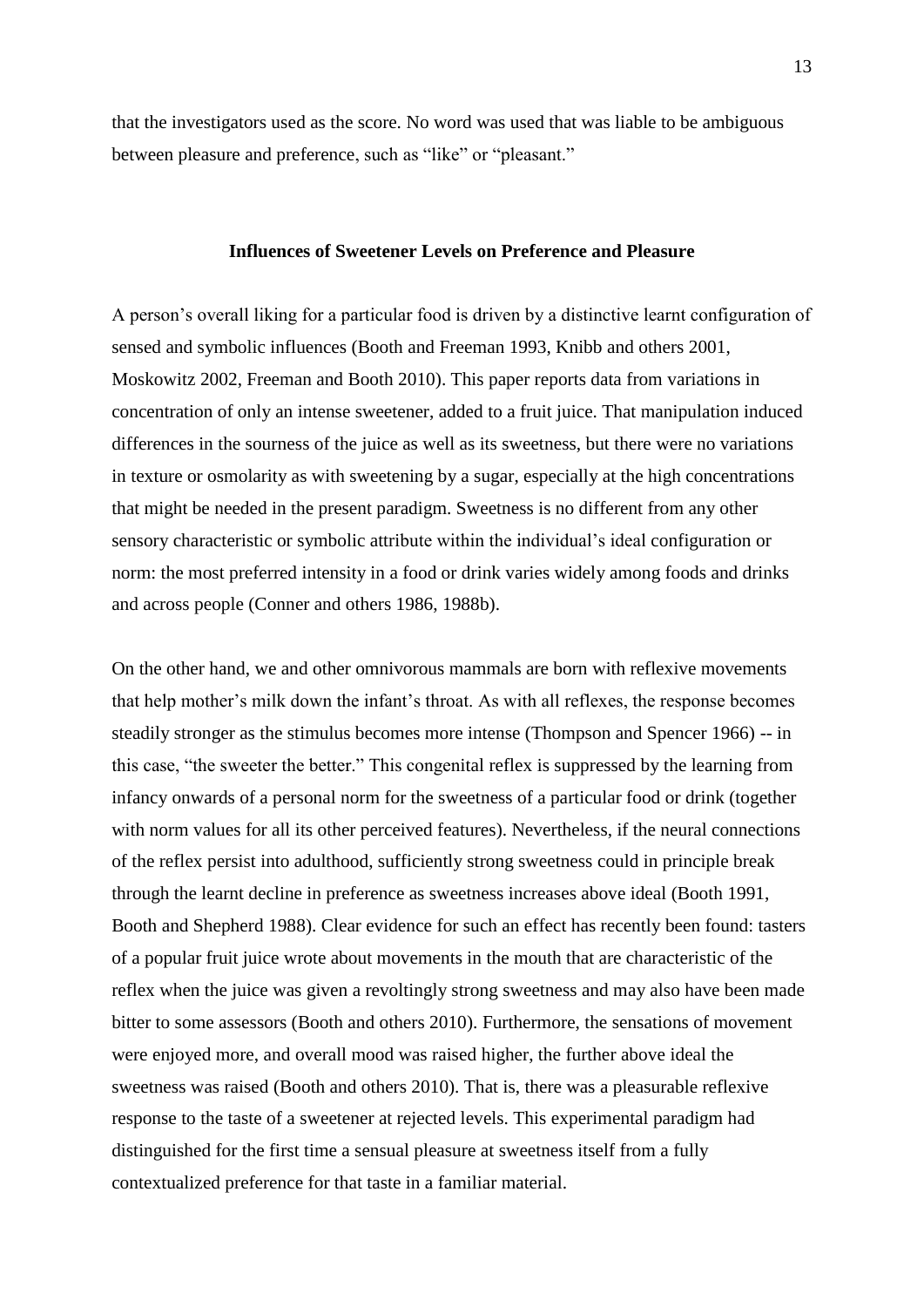This paper presents previously unreported data from that experiment (Booth and others 2010). The earlier paper related categories of spontaneous wording for felt movements to indicators of preference and pleasure across relevantly selected assessors. Here the correlations between the measures of preference and pleasure are considered across whole panels tested on different levels of unacceptably strong sweetness. Within any one body of data, correlations are statistically independent from frequencies or central tendencies.

#### **Hypotheses**

The hypotheses tested in this paper are factual, not methodological. The findings use psychological scales of an influence on a variety of responses in order to advance empirical knowledge. They do not develop procedures for collecting responses. In other words, this paper is 'psychophysical': it measures sensitivity to influences. It is not 'psychometric': it does not seek multivariate latent factors among diversely worded responses (Booth 1995).

The first part of the experiment reported here tested the hypothesis that there is a linear relationship between the ratio steps of a sweetener above the panelist's ideal point for a familiar drink (tested during regular thirst). The strength of preference was placed at a point between the anchors of always choosing to have a drink of the tasted sample and the sample being just too sweet for use as a full drink. Confirmation of the hypothesized linearity was relied on to generate estimates of four concentrations of sweetener that were categorized across the panel as generally near ideal, approaching unacceptably too sweet, definitely unacceptable, or a strength that was completely intolerable in the drink.

The second part of the experiment correlated those group-specified levels of preference or aversion with individual panelists' performance on each of two indirect assessments of pleasurable affect. One index was improvement in overall good mood. The other indicator was enjoyment of sensations of movement in the mouth or face while tasting the test sample. It was hypothesized that there would generally be no linear relation between preference and pleasure, because they are separate phenomena. A correlation between preference and pleasure was envisaged only at such extreme sweetness (possibly with some bitterness too)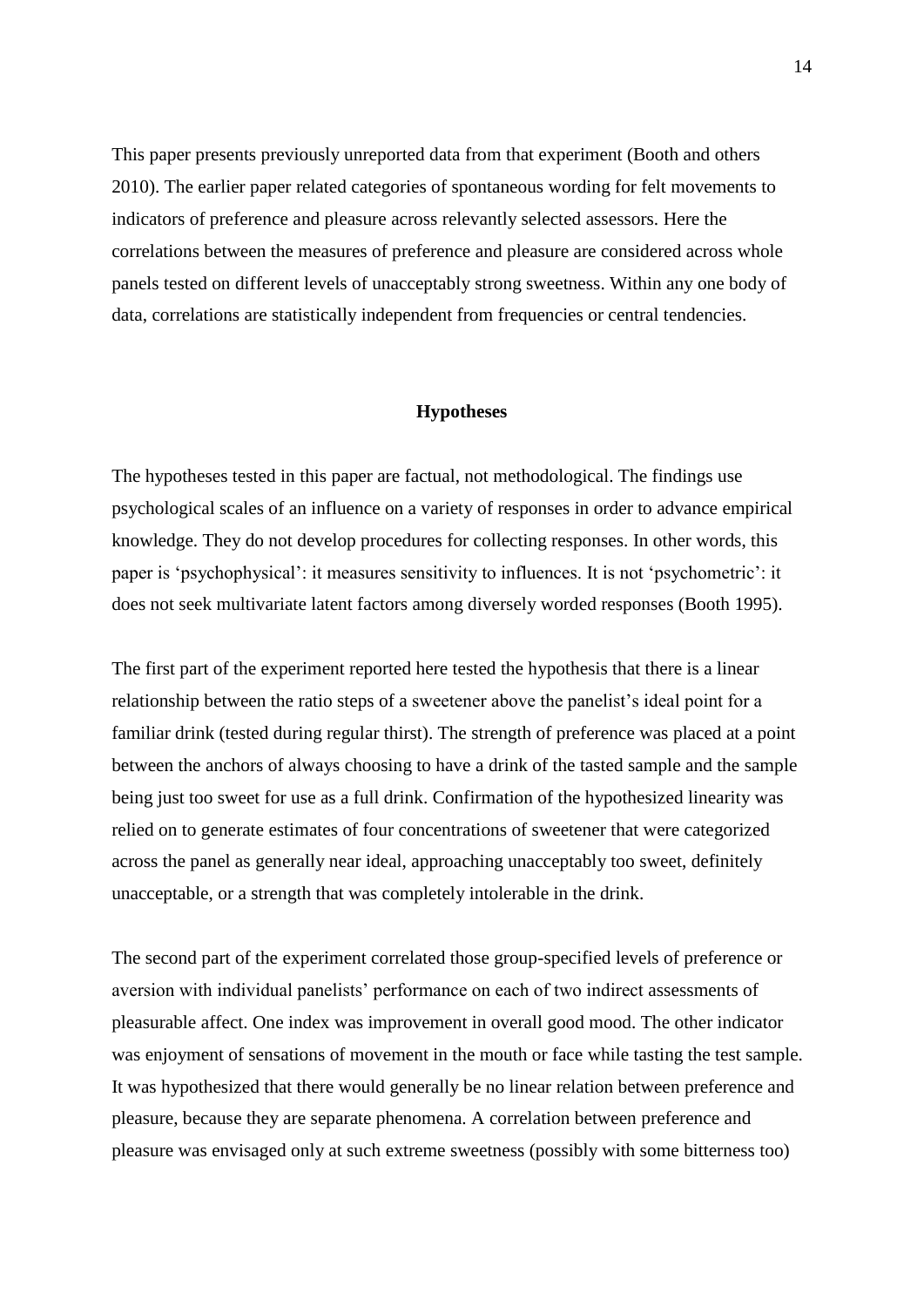that the decline in preference was associated with suppression also of pleasure and/or its replacement with displeasure.

## **METHOD**

## **Participants**

The panelists were 50 young women and men studying at college or university. The experiment was designed to analyze people's performance regardless of background. Hence no assessment was made of the socio-demographic representativeness of this opportunity sample. Each panelist professed to be familiar with the brand of apple juice used and consented to drinking test samples of juice that varied in normal constituents of the diet, including artificial sweeteners.

## **Test Samples**

Each tested sample was a mixture of equal volumes of fresh juice from pressed apples and a re-sweetened and re-acidulated dialyzate of that juice. Bottles of the apple juice (Copello brand) were purchased at a Sainsbury retailer 2-3 days before use and mixed into a single batch before the preparation of samples for a day of tests. Glucose and malic acid were added back to the dialyzed juice to give a sweetness and sourness that could not be distinguished by the investigators from that of the marketed juice. The intense sweetener varied in concentration among samples was saccharin, which has always had regulatory approval in Europe. The samples were presented at room temperature.

#### **Rating Formats**

#### *Preference Behavior*

In the first part of the experiment, in 16 panelists, used personally bias-minimized sets of test samples to assess behavioral preference for each juice by marking a box in a vertical array of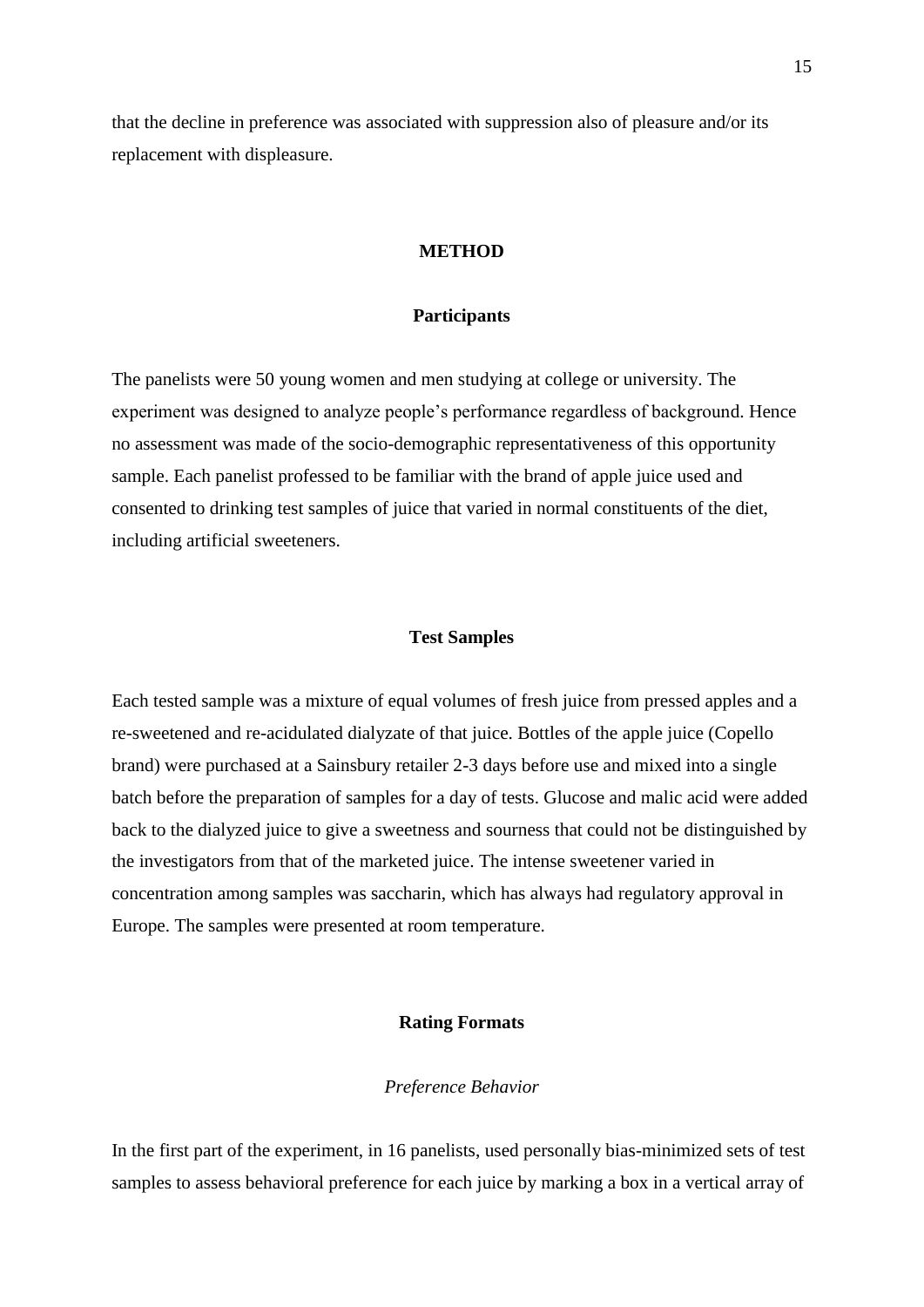15 boxes, under the question "How much would you like to drink a whole glass of juice tasting like this (if you wanted a drink of apple juice at the time)?" The top box was labeled "I'd always want to have a glass of this" (ideal point, IP, scored zero). The only other anchor was next to the eleventh box down, "Just not good enough ever to choose." Below that rejection point (RP), well away from the row of boxes, was an arrow pointing downward, labeled "even worse to make a drink out of." Beneath the bottommost box was a line on which to write the number of boxes needed if the drink sample was that bad. The personally tailored selection of sweetener levels endeavored not to go beyond the individual's RP and so that option was never taken. The score for the rejection point and the number of boxes are of no significance, so long as the primary anchor has a zero score (Booth and Freeman 1993) and there are at least four points between anchors (or a continuous line). The use of only two anchors with one of them scored zero makes linear responding possible, with scores having both interval and ratio properties, i.e. full measurement is achieved.

These panelists were pre-adapted to the format without transfer of response habits other than direction, by assessing a sample of the marketed juice for "sweetness," "sourness" and "overall taste" on horizontal rows of boxes, otherwise identical to the row for rated choice but with the leftmost box labeled "not at all sweet," "not at all sour" or "as weak as water" respectively and the anchor "exactly like apple juice" always placed at the array's middle box.

## *Pleasurable Experience*

The second part of the experiment on other panelists used sweetener concentrations that were fixed across a panel for their general effect on preference. Any pleasure or displeasure evoked by each drink sample was measured indirectly in two distinct ways, one generic and one specific to taste compounds.

The generic method assessed the separate effects of each sweetener level on arrays headed "good mood" (positive affect) or "bad mood" (negative affect). A single bipolar format was avoided because the distinction between an intensification of good mood and a weakening of bad mood is difficult to make within the individual, and impossible in grouped data with means near neutral. The panelist was asked to put one dash on each of two adjacent vertical arrays of eight short vertical lines with substantial spaces between them. The top line of an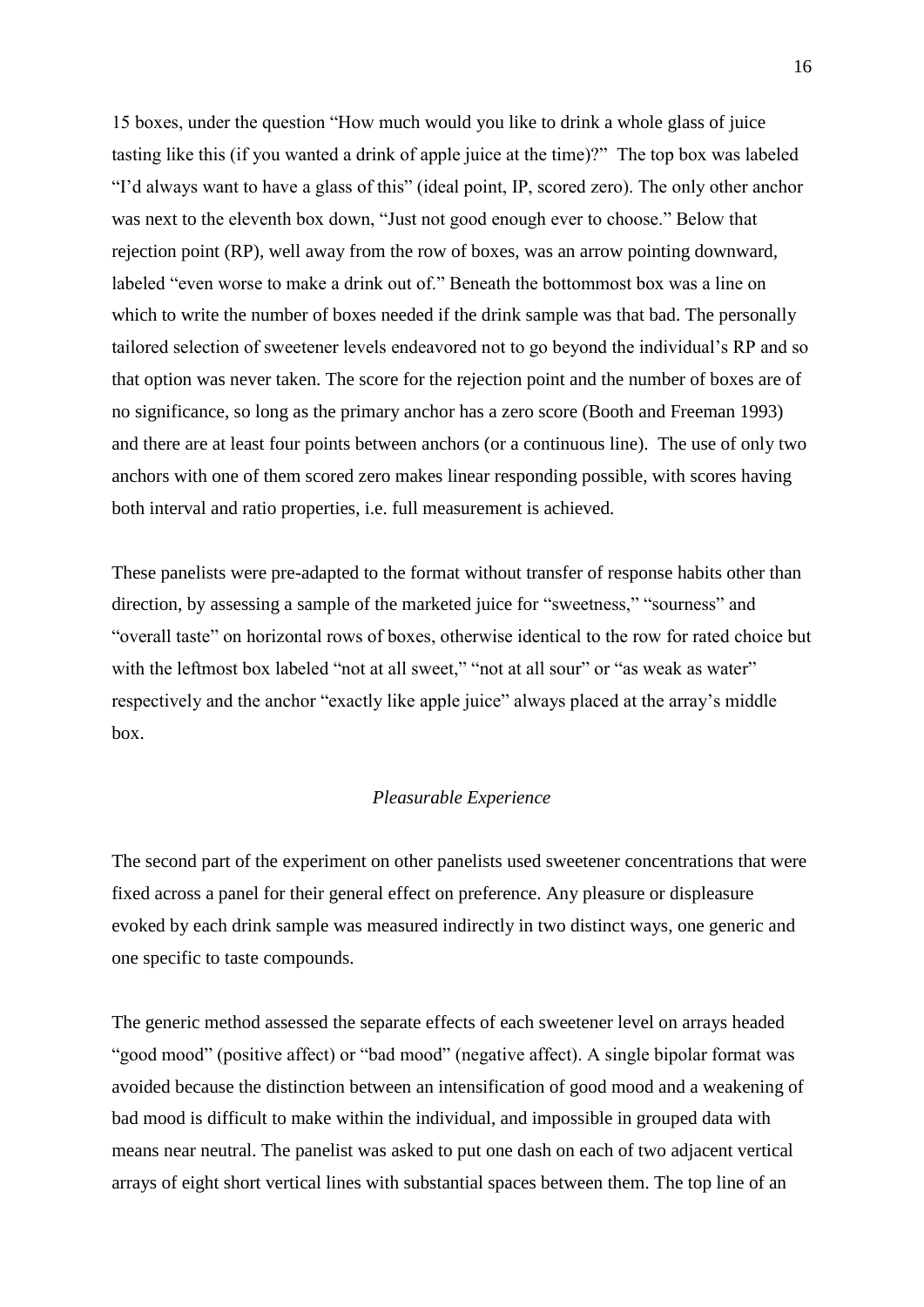array (scored 7) was labeled "as good as imaginable" (left-hand array) or "as bad as imaginable" (right-hand array). The lowest line (scored 0) was labeled "no improvement" for positive affect and "no worsening in how I feel" for negative affect.

Those ratings of general positive or negative affect were preceded by the assessment reported previously, of immediate emotional reaction to any movement felt in the mouth of face (Booth and others 2010). The first question read while tasting a sample was "How nice and/or nasty is the muscular reaction in your mouth?" Below were two horizontal rows of the numbers 0 to 7. The first row had "not at all nice" against the zero and "as nice as I could imagine" against the seven. In the second line, 0 was labeled "not nasty at all" and 7 "as nasty as I could imagine." The instruction was to circle one of the numbers in each line.

After that, the panelist was asked to use her or his own words to describe the nice and/or nasty mouth movements just rated. Those particular data have been reported in full (Booth and others 2010). Only the group means of ratings of good or bad mood and of nice or nasty movement were given in the earlier paper. Here the complementary information in the data is presented, i.e. correlations between the ratings, and of each rating with the levels of sweetener used in the samples. The ratings of mood came last and then the assessor prepared for the next sample.

#### **Assessment Procedures**

In the first part of the main experiment, with 19 panelists divided between two sessions, always/never choose ratings only were elicited for five to seven samples of apple juice that were varied in content of saccharin or malic acid in order to control their sweetness relative to their sourness (Conner and others 1986). The main known stimulus biases across a session on ratings were minimized by personal tailoring of the sequence of concentrations presented (Conner and others 1988a,b). Centering bias (Poulton 1989) was avoided by presenting first a sweetness close to marketed, i.e. the lowest step of either saccharin or malic acid (alternately between successive assessors). Range and frequency biases (Conner and others 1987, Parducci 1965, Riskey and others 1979) were minimized by presenting higher steps of saccharin or malic acid alternately until a larger gap in rating appeared on one side of ideal, when a sample was selected that was likely to elicit a rating in the gap. End effects (cp. Lawless and others 2010a) were avoided by selecting the second sample on the other side of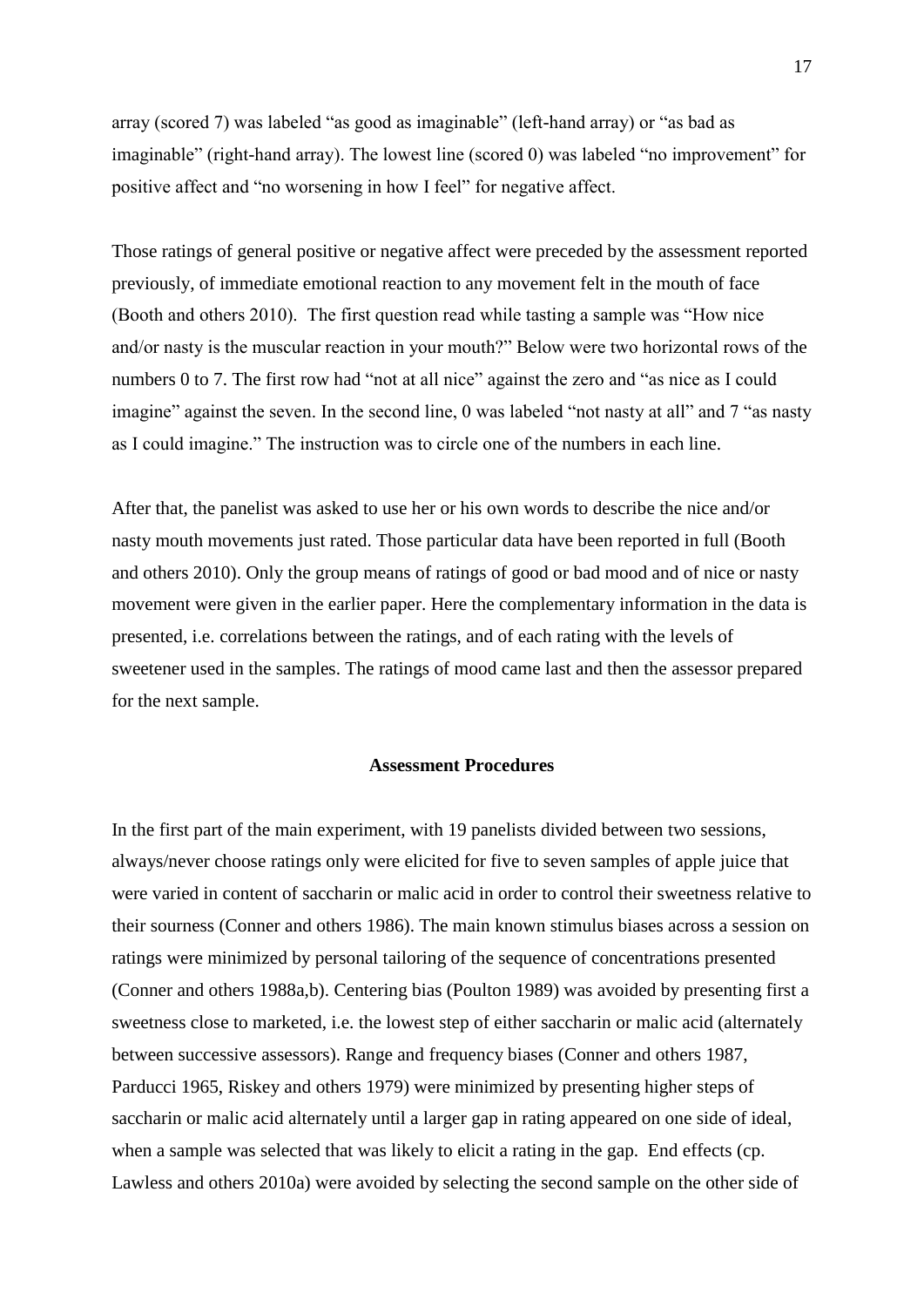marketed sweetness from the first rating by no more than two steps and then selecting the third and subsequent samples to minimize the risk of a rating beyond "never choose" because under-sweet or over-sweet. Furthermore, the phrase "never choose" was not an end-anchor; options for response were provided well beyond it. It should be noted that first-order sequence biases, i.e. effects of one sample on the rating of the next, have no measurable group effect on this sort of data (Conner and Booth 1992).

From these sets of individual data, a concentration of saccharin (0.1 mg per 100 ml; Step 0.1) was identified that was close to ideal sweetness for this juice ("always choose") in all the panelists. A higher concentration approached just too sweet more or less closely (2 mg %; Step 2) or was slightly beyond it (3 mg %; Step 3). Still higher concentrations of saccharin were not tested in these initial experiments because the data from the 'too much' side of the individuals' preference triangles demonstrated that they must be intolerably sweet in this apple juice for anybody (Booth and Conner 1992).

In the second part of the experiment with 31 other panelists, just four samples of apple juice were presented in a fixed sequence in order to assess any pleasure or displeasure evoked by the sweetener at the different levels of behavioral preference or aversion. First, the level (Step 0.1) was presented that was close to the various concentrations rated "always choose" by the earlier assessors (their ideal points). An intermediate level close to *never choose* (just intolerably too sweet) was presented second (Steps 2 or 3). The third sample contained a concentration of malic acid instead of saccharin that had been rated by the earlier panelists as over halfway from ideal sweetness to being too little sweet ever to choose; this under-sweet (sour) juice was presented only in order to help to balance the oversweet samples and so the responses are not relevant to the hypothesis and the data are not shown. The final sample was intolerably over-sweet, varied among Steps 8, 4 and 3 in panels of 14, 7 and 10 panelists respectively.

#### **Analysis of Data**

The choice ratings and saccharin concentrations from each individual in the initial panels were fitted by least squared deviates regression to the vertical conic section (hyperbola) of contextualized preference (Booth and Freeman 1993) using a software tool programmed by Dr Oliver Sharpe to those specifications for biosocial analysis of cognitive processes and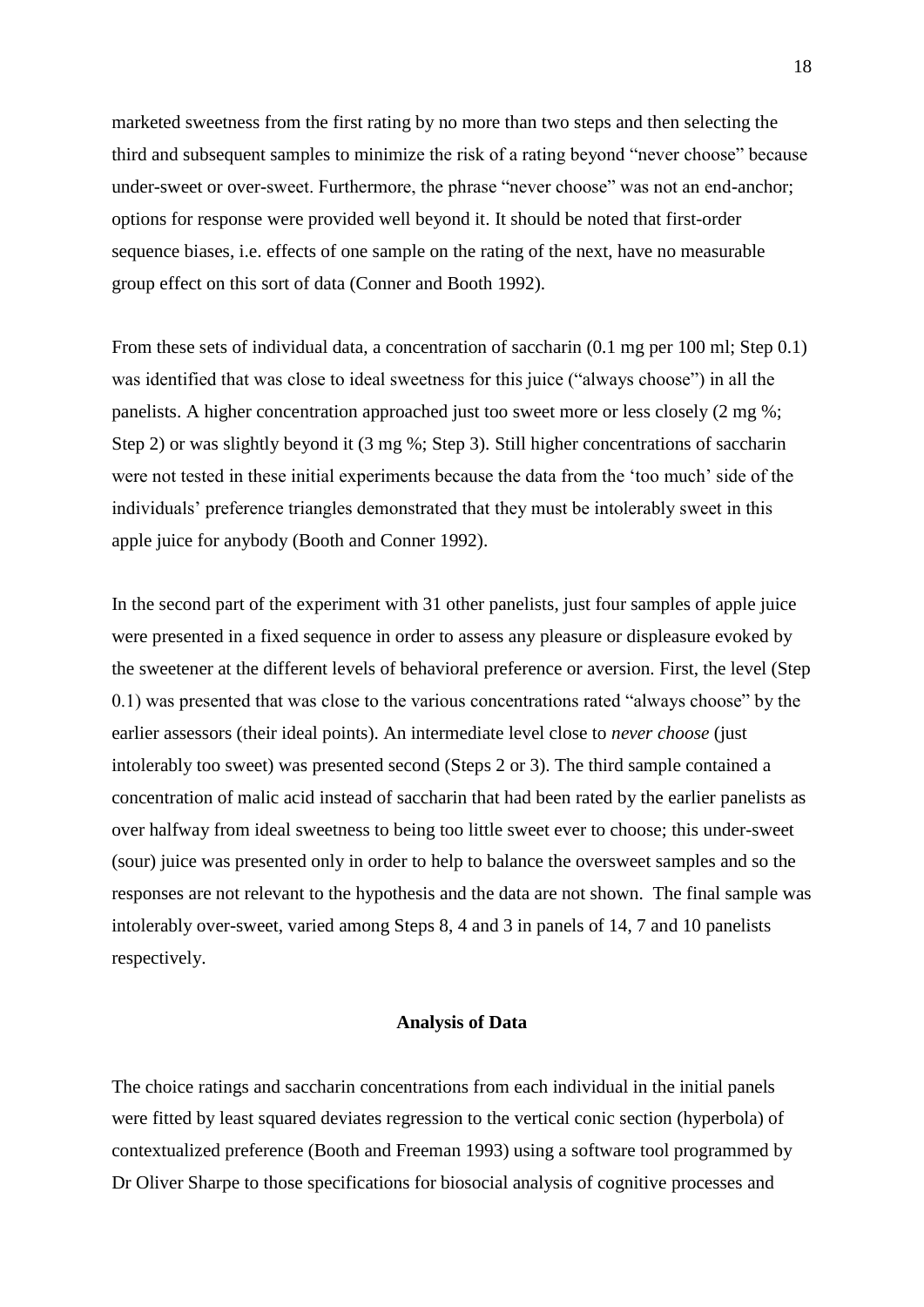consumer products (Co-Pro 2.29). The tool's output included each assessor's ideal point (IP) for saccharin in the apple juice while thirsty (the concentration that would be rated "always choose") and the unsigned slope of the isosceles triangle of tangents to the hyperbola (see Figure 1 in Results). From that linear equation above the IP, the excess rejection point for each individual was calculated, i.e. the concentration of saccharin that would have been rated "never choose." The slope and mean square error gave the half-discriminated ratio (HDR) of saccharin concentrations (one plus Weber's fraction; the Tolerance Discrimination Ratio of Conner and others 1988a,b, and the JND of Torgerson 1958). One HDR either side of the IP is the individual assessor's ideal range of the sensed constituent in the sensory, somatic and social context of testing (see Figure 2 in Results).

Inferential statistics were calculated in SPSS 16.0. Graphs not from the output of Co-Pro were constructed in SigmaPlot 11.0.

#### **RESULTS**

#### **Measurement of Personal Preferences for Sweetener Levels in Apple Juice**

The design was remarkably efficient at estimating each assessor's ideal and excess rejection points using only four samples of juice (Figure 1), in line with previous experience of this approach (Booth and others 1983, Conner and others 1986, 1987). In the two panels combined in Figure 1, only one assessor gave the same rating ("always choose") to each of the four saccharin levels (not shown) and one other gave only two different ratings (leftmost panel of the third row, Figure 1). The other 17 assessors gave three or four distinct ratings of degree of preference. Every assessor in the Figure showed the right-hand limb of the hypothetical peaked function of sweetener concentration ratio, as the design was intended to achieve. Half the assessors had their ideal point within the range of the data. The ideal point for each of the others could be estimated by extrapolation.

## *Figure 1 about here*

The profile of ideal ranges was similarly orderly (Figure 2). The visual appearance of skew to low concentrations and a tail of high concentration is belied by the closeness of the mean *[setter: these hyphens are minus signs]* (-2.19) to the median (-2.18) of ideal points, i.e. about 0.15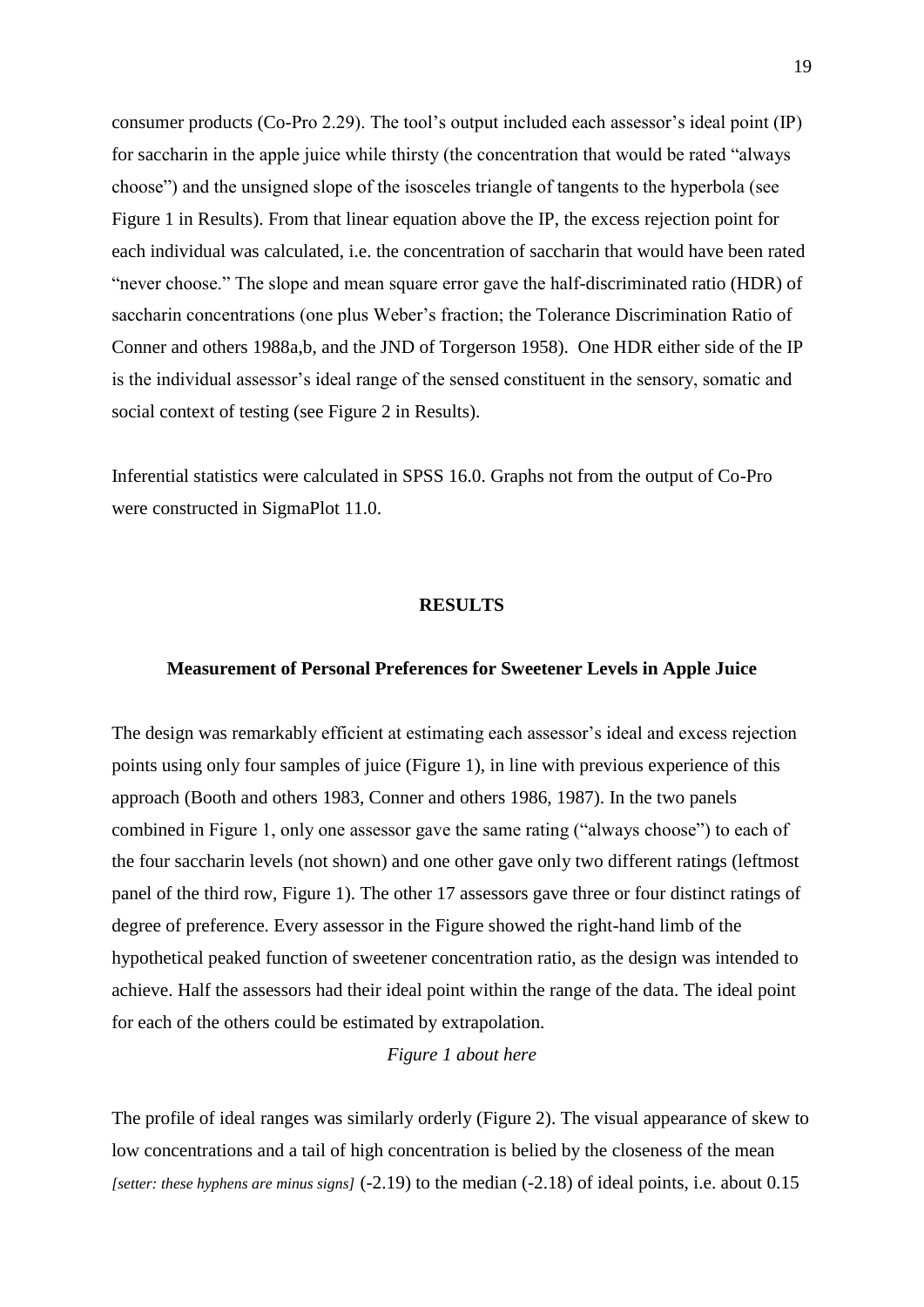mg of saccharin per 100 ml of juice. It should be noted that the appearance of the extremes of a plot of ideal ranges are dominated by the poorest discriminators between "always choose" and "never choose" -- that is, by those who care least about deviations from their ideal sweetness in apple juice. The finest discriminators -- that is, the pickiest selectors among sweetness levels -- were clustered in the range *[setter: the next two hyphens are minus signs]* -2.25 to -2.00 (Figure 2). In other words, this middle region of the profile also provided the reliable mode of popularity, close to the mean of the ideals.

#### *Figure 2 about here*

Since equal ratios of a physical measure are equally well discriminated in a medium range, the saccharin concentrations have to be on a ratio scale (in logarithms) in order to generate a normal distribution of ideal points (Conner and Booth 1992, Conner and others 1988a,b). Hence the miniscule concentrations at the lower ends of the widest ideal ranges (down to a few micrograms of saccharin in 100 ml) merely mean that no saccharin was needed in the juice formulation that was held constant. Indeed, less of the inherent fructose and glucose, or more of the malic acid in apples, would have been tolerated or even preferred by people with an ideal point around -2.5 (lower mode, Figure 2), perhaps corresponding to those with the low 'sweet tooth' of fruit eaters and juice drinkers (Conner and Booth 1988, Conner and others 1988b, Freeman and others 1993, Wansink and others 2006).

The saccharin concentrations extrapolated upwards to be at the "never choose" anchor in these 18 assessors (functions in Figure 1) had a median of 1.2 mg % (quartiles 1.1 and 1.4). Therefore in the second part of the experiment, the concentrations of saccharin presented were 0.001 g/l (Step 0.1) as a near maximally preferred level, Step 2 or 3 as near the point of being too sweet (0.02 g/l being likely to be a little less sweet than just "never choose" and 0.03 g/l liable to be definitely too sweet) and Steps 3, 4 or 8 as much too sweet. The saccharin at Step 8 (0.08 g/l) could have tasted bitter to a substantial proportion of the sample, and perhaps to some even at Step 4. It should be noted that this design does not average preferences scores. (No ratings of preference were made by the subpanels reported in the next sections of Results with Figures 3 to 6.) The Step numbers were surrogates for the central tendencies of narrow distributions of positions on the psychological scale of sweetness preference specified by maximum and minimum dispositions to choose among previous volunteers from the same population (Figures 1 and 2).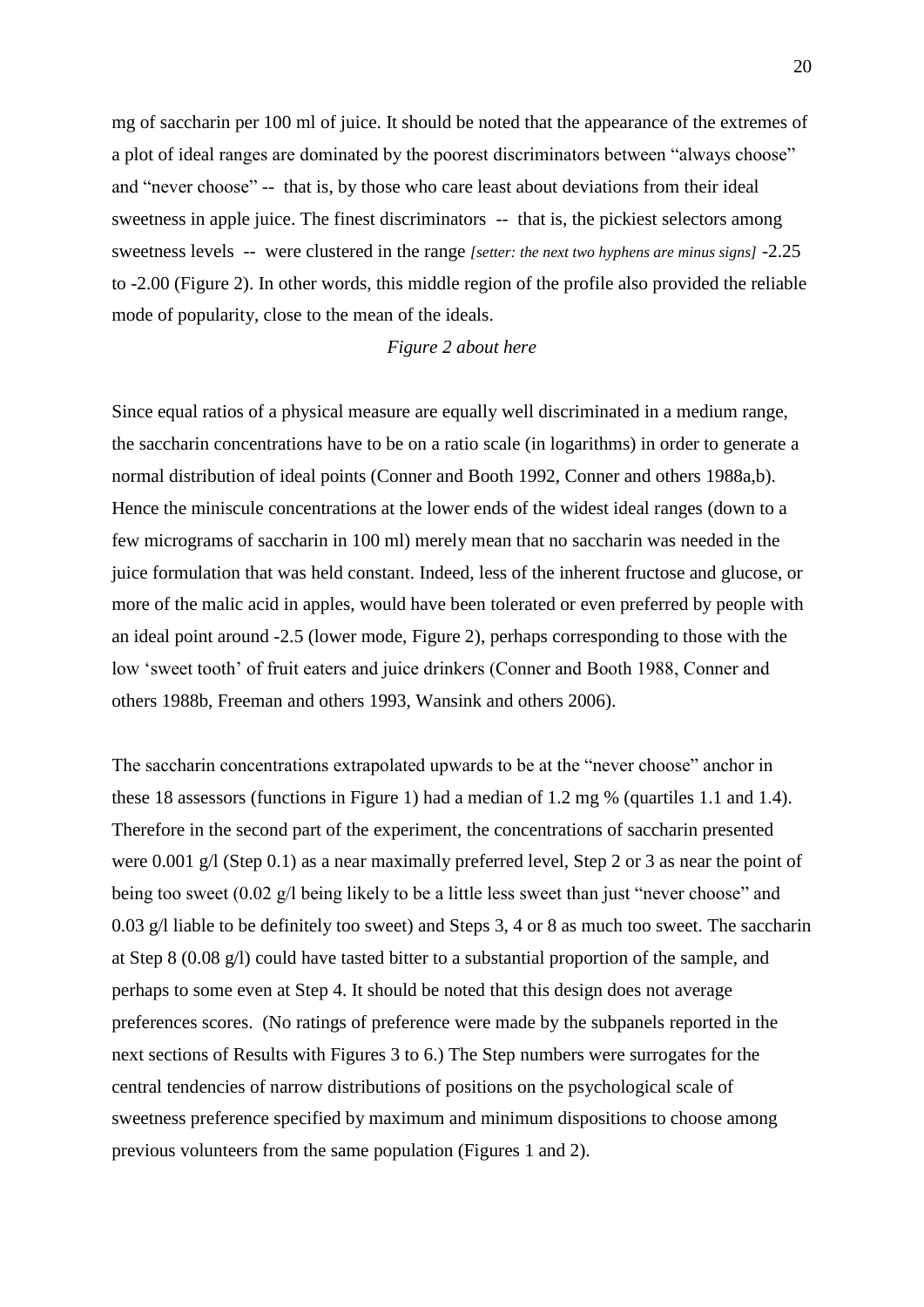#### **Measurement of Pleasure and Displeasure**

Pleasure and displeasure could be measured indirectly in two ways in the present sets of samples of apple juice with saccharin added. A generic measure was the immediate effect of tasting the sample on mood. A sweet-specific measure was the affective evaluation of impressions of movement in the mouth or face while tasting a sample.

These two measures had considerable cross-validity, especially in positive affect (pleasure). The correlations between the two sorts of rating were highest in the panel tasting very strong saccharin (Step 8), where the shared variance  $(r^2)$  reached 74% (top left cell in Table 1 and Figure 3). Good mood was reliably correlated with a nice feeling of movement also in the subpanels presented juice with lower levels of the strongest saccharin (across the row in Table 1 and down the column in Figure 3). In those circumstances, however, there was a tendency for nice movement to occur without an improvement in mood. That is, the pleasurable impressions of muscular reactions to sweetness were sometimes elicited but this reaction was too focused to affect overall mood. Also there were signs of categorical rather than graded behavior with these more moderate ranges of saccharin: mood particularly was rated as either very good (5 or 6 out of 7 for "extremely good") or as neutral or slightly good (0 to 2).

#### *Table 1 and Figure 3 about here*

Similarly with displeasure, these two measures showed the best cross-validity with the most extreme top concentration of saccharin (second row of Table 1 and right-hand column of Figure 3). Overall, the ratings of displeasure tended to be lower that the ratings of pleasure, as to be expected with a high-quality drink and the taste of sweetness. Indeed, when all three concentrations of saccharin were tolerable to many assessors, the great majority of ratings of the felt movement were zero displeasure and worsening of bad mood rated zero or 1 out of 7.

#### **Relationships between Preference/Aversion and Pleasure/Displeasure**

#### *Preference and Mood*

The second part of the experiment did not repeat the measurements of preference, in the interests of rapid collection of wordings of felt movements in the mouth and face (Booth and others 2010) and then the ratings of affect that are analyzed by correlations in this paper.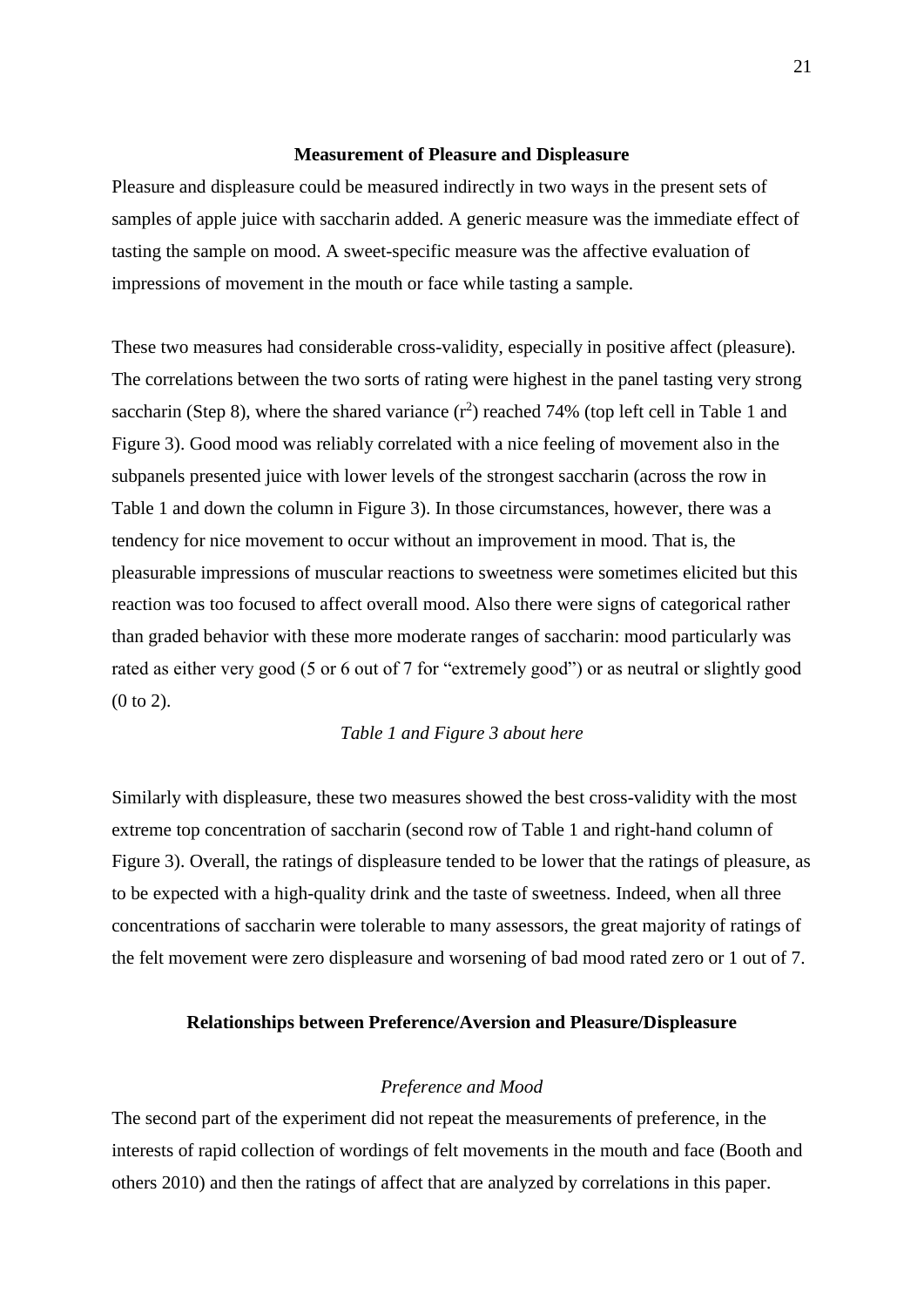Instead, each subpanel of assessors tasted a different top concentration of saccharin. The result was that panels varied greatly in the relationship between predicted preference/aversion and observed expression of pleasure/displeasure.

When a very high concentration of saccharin (Step 8) was included among the three levels (left-most column of data in Table 1), the decline in choice with excess of sweetness represented by that Step number correlated reliably with mood, both negatively with good mood and also positively with bad mood (third and fourth cells). Including this exceedingly sweet sample (probably bitter too for some) induced good and bad moods that shared almost 50% of their variance (fifth cell, leftmost column, Table 1), a stronger correlation than of either good or bad mood with preference. The scatterplots make plain what was going on (Figure 4).

## *Figure 4 about here*

The near-ideal Step 0.1 of sweetener was very cheering to almost everyone (top left plot in Figure 4), while Step 3 (just at or beyond "never choose") was less so. In most assessors, neither of these steps induced any bad mood (mid-left scatterplot, Figure 4).

In contrast, on tasting Step 8 some assessors expressed little or no good mood and they were all put into a bad mood -- many strongly so. These data do not distinguish between a revoltingly extreme sweetness and a bitter taste of the saccharin at this level, or even a mixture of both for some assessors. Clearly though, any innate pleasure at sweetness had to contend with some powerfully aversive reactions.

The two scatterplots were almost mirror images, accounting for their high correlation. At the same time, Step 8 induced a large deviation from linearity of mood with choice, giving those more modest correlations.

The other two subpanels showed no reliable correlations between choice preference and mood (third and fourth data lines, Table 1). The assessors tested on a less extreme but still strongly rejected concentration of saccharin (Step 4) produced a trough of good mood that mirrored a peak of bad mood at Step 2 (Figure 5), generating a small negative correlation between good and bad mood (Table 1). A good number of assessors were cheered by tasting the near ideal sweetness (Step 0.1; top left plot in Figure 5). A minority showed the sign of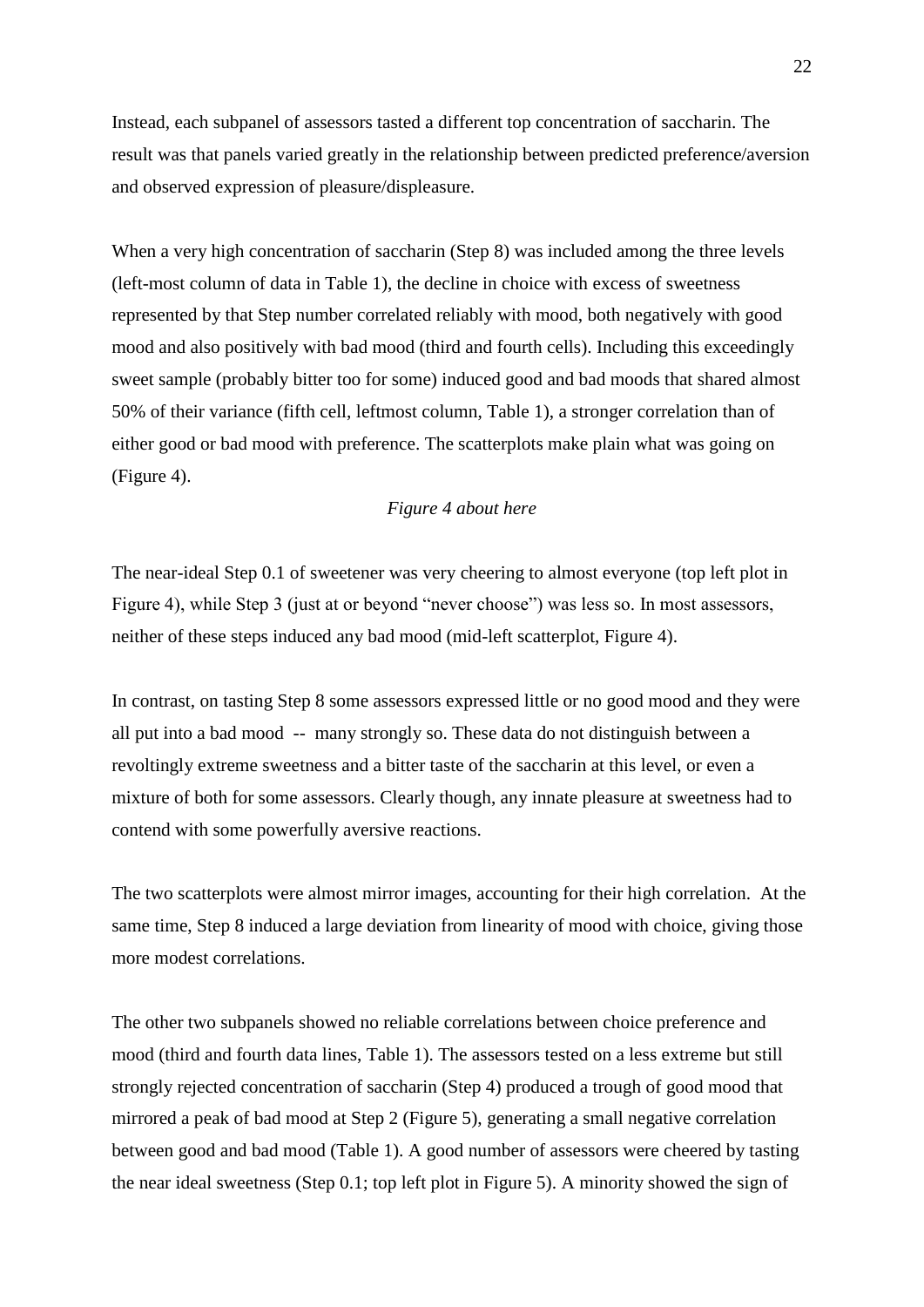innate pleasure in improved good mood on tasting Step 4. Most experienced little or no bad mood either near ideal or at reflex-inducing rejected sweetness. However, on tasting the level of sweetness approaching "never choose," half the panel rated worsening of mood at 5 out of 7 for "extremely bad." That is, they expressed considerable displeasure.

## *Figure 5 about here*

The preference-mood functions were effectively flat when all three levels of sweetener were ideal or tolerable (Figure 6). Bad mood was rare in this subpanel but, at each of these Steps of saccharin, a substantial proportion rated moderately large improvement in good mood (4 to 6 out of 7 for "extremely good"). This finding is consistent with a correlation between preference and pleasure arising only when an aversively tasting sample is included.

*Figure 6 about here*

## *Movement Affect and Drink Sweetness Preference*

There were many close parallels between the effects on general mood and effects on the enjoyment of feelings of movement in the mouth or face (right-hand columns of Figures 4-6). This detailed concordance provides further cross-validation of these two sorts of index of pleasure and displeasure.

That broad validity makes a disparity all the more striking. "Nice" and "nasty" feelings of movement were uniquely highly correlated (80% shared variance) in the panel tasting saccharin that was intolerably sweet (Step 4) but far less extreme than Step 8 and yet also not within the tolerated range as Step 3 more often would have been (last cell of middle data column of Table 1; bottom right-hand plot of Figure 5). It is therefore of some importance that this measure also showed no relationship between preference and pleasure in this panel (the two cells above in Table 1). Hence, even with separate unipolar assessments, a relationship between motivation and emotion is an artifact of including a highly aversive sample in the set.

The high correlations between niceness and nastiness of movement in the other two subpanels were less meaningful because they arose largely from categorical behavior: a movement was rated as either both substantially nice and not at all nasty, or nasty and not nice (bottom right of Figures 4 and 6). Nevertheless, the categorization of pleasure or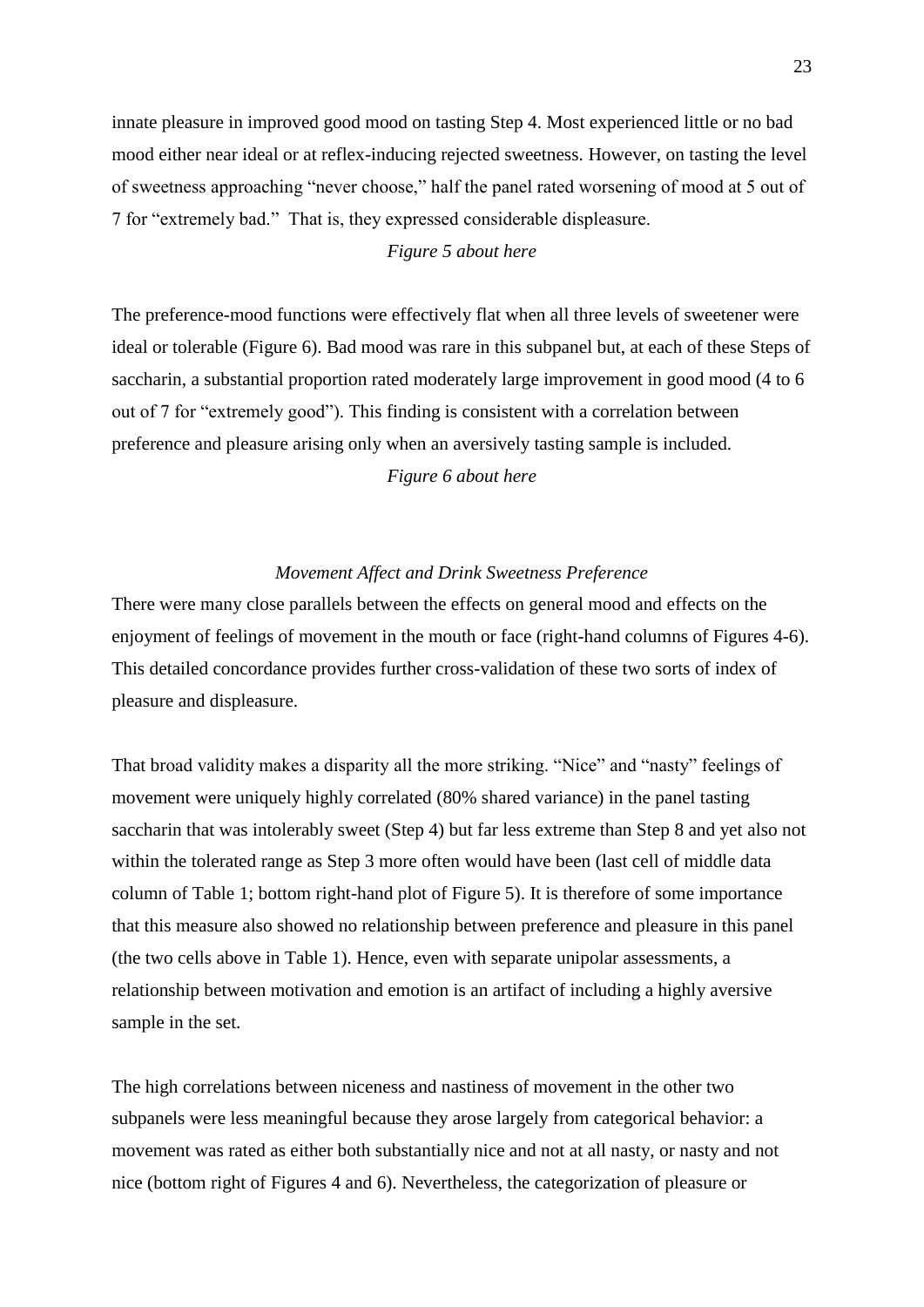displeasure in the felt movement sustained the shape of the function of choice preference that was seen with mood (compare right-hand with left-hand upper two plots of Figures 4-6).

#### **DISCUSSION**

#### **Separation of Preference and Pleasure**

When the tested samples of apple juice included only mildly intolerable levels of oversweetness, there was no correlation between the direct measure of preference and either of the two indirect measures of pleasure. That lack of a monotonic relationship is evidence that there is a phenomenon of pleasurable experience induced by the taste of a sweetener which is distinct from a preference shown for one level of sweetness over another within a highquality beverage.

Those ratings of preference relative to ideal for variants of a particular food or drink provide a highly economical way of measuring the strength of influence of any factor in food choice behavior (Conner and others 1986). In the present experiment, just four samples were sufficient to estimate nearly all the untrained panelists' ideal points and excess rejection points for the sweetener in a familiar juice. The one exception was indifferent to levels of sweetener in the range tested and might have produced a measurable preference function if a more strongly sour or sweet sample had been included.

In contrast to such ease of measuring an influence on preference, there are inevitable difficulties in assessing pleasure. No known wording by itself can pick out pleasure from preference, and so that job must be done less directly. The logically simplest evidence for any hypothetical construct is converging operations from two different effects of that mediating variable. Futhermore, each of those indicators of pleasure has to be disconfounded from preference under the conditions of testing. This report illustrates one way of running such an experimental design.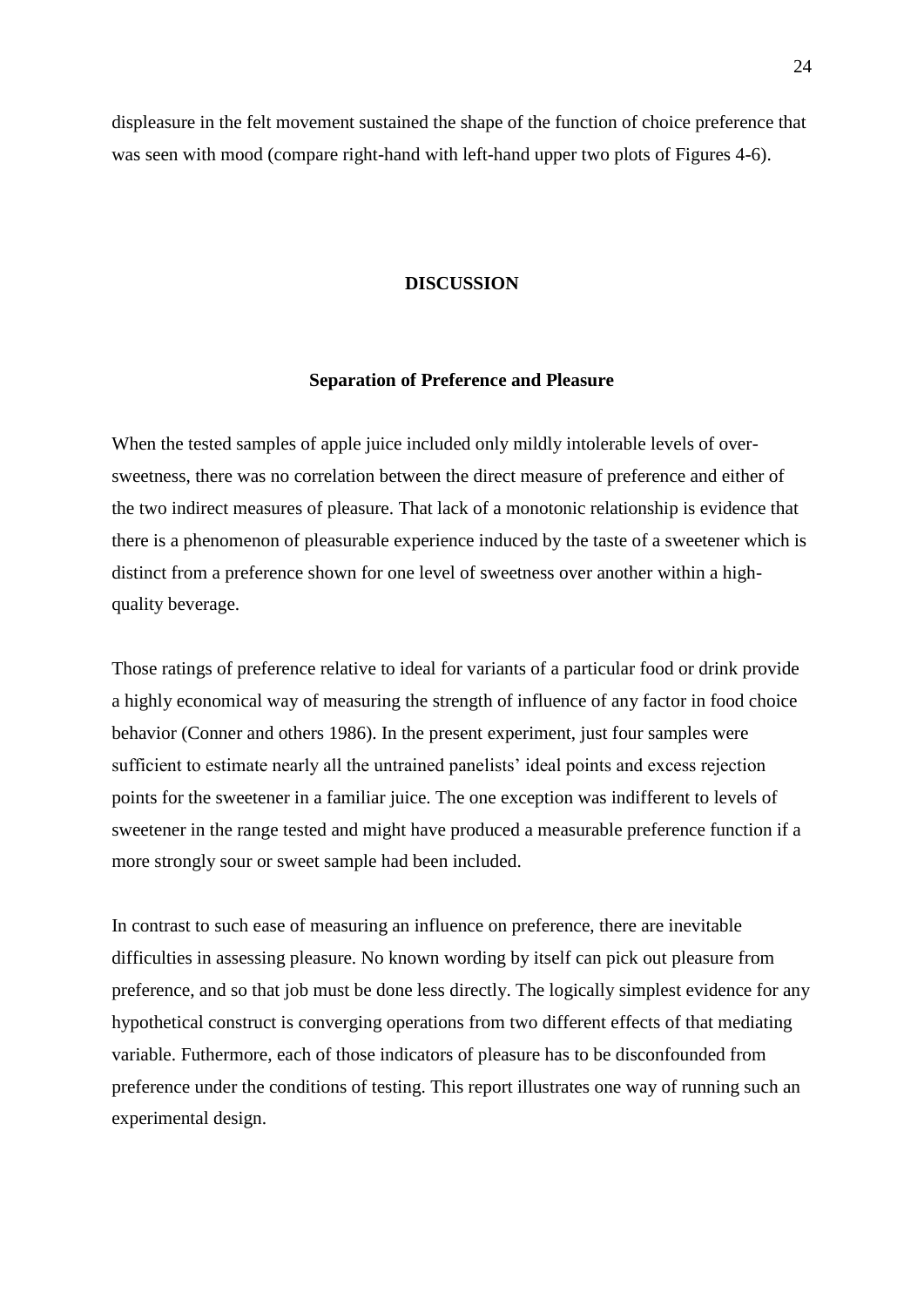It may be questioned whether it is worth tackling these experimental complexities. Sheer curiosity is of course legitimate but its pursuit may be difficult to resource. Is genuinely hedonic assessment of any practical value? Expected sensory factors are likely to dominate most choices of foods, but sometimes emotions may play a part (Macht 2008). In some circumstances, the links between the senses and the emotions may be critical.

## Food and Mood

Hence one reason to investigate experiences of pleasure as distinct from the disposition to accept is clarify the emotional functions of food consumption. Experiencing a pleasure could create or boost an overall good mood. Also, pleasure might counter a bad mood if one existed at the time. Indeed, one of this paper's indirect assessments of pleasure was the strength of "good" mood. A separate assessment of the intensity of "bad" mood might improve understanding of the overall affective state.

In addition, it may be worth attempting to differentiate among types of positive affect (Sauter 2010). However, the respondent's actual mood is not identified simply by a word that the investigator uses (Goodchild and others 2005). Once again, experimental designs are needed that use converging operations on products having known variations.

A possibility worth further investigation is that sensual pleasure comes from elicited movements, not just straight from the stimulation. The second indirect assessment of pleasure in this paper was enjoyment of those particular movements that become more likely with increasing stimulation, or even of just an impression that the movements occurred (Booth and others 2010). In the present case of strong sweetness, the sensual pleasure might therefore be based at least partly on sensing or imagining the ingestive movements of the tongue that are stimulated in the human baby by sugar (Rosenstein and Oster 1988). Analogously, displeasure might be generated from grimaces at bitter or sour tastes (Rosenstein and Oster 1988). The convergence of this implicit index of pleasure with the mood ratings in the present experiment supports such conjectures, as also does the analysis of the verbalized concepts of movement in the mouth and face (Booth and others 2010).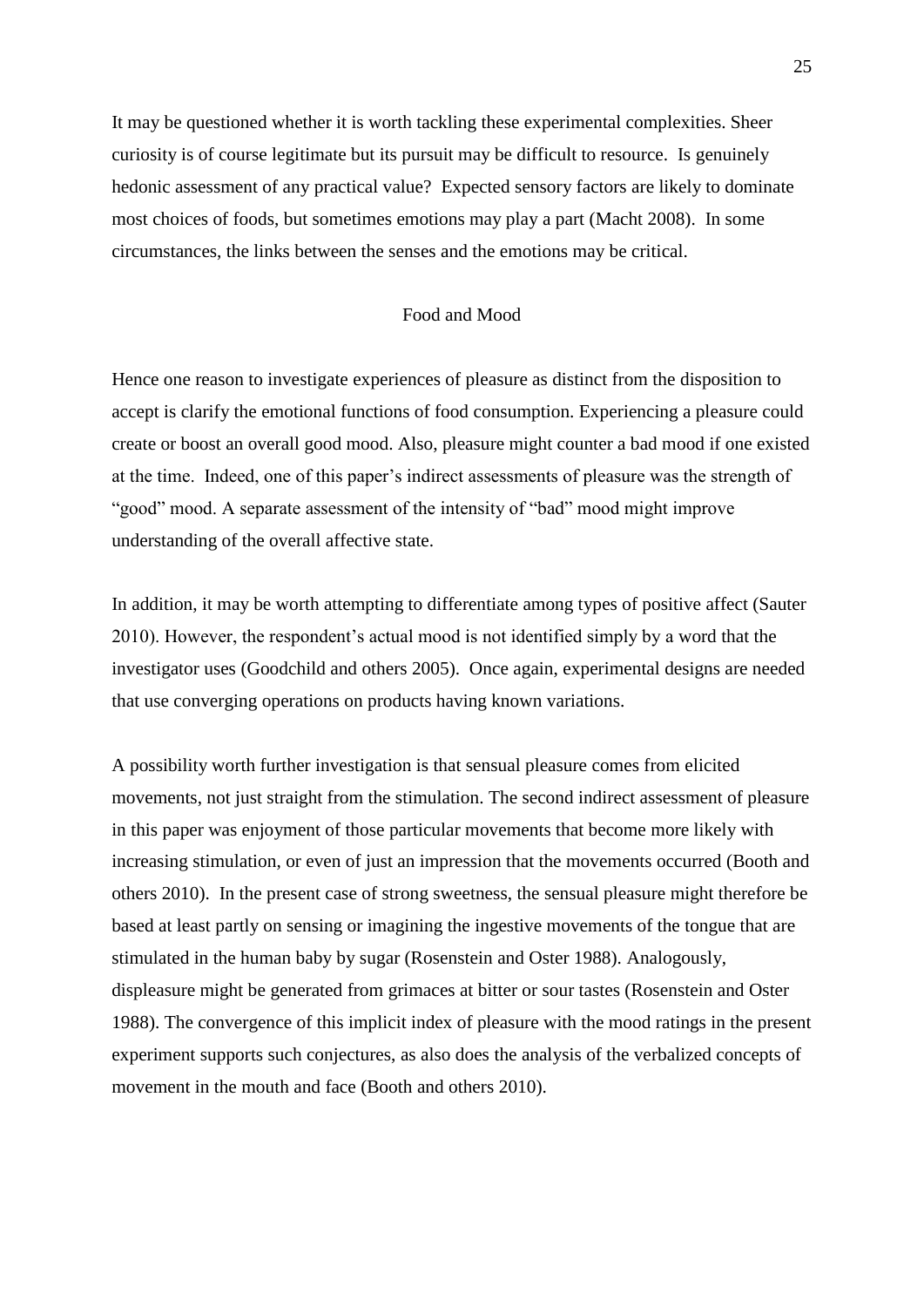#### **Strategies for Practice**

The success of the method for separating preference from pleasure presented here and earlier (Booth and others 2010) has wide implications for sensory studies. These considerations range from the design of response scales to the selection of products to test.

## Response Categories

It is over sixty years since Peryam and colleagues proposed that scores for food preference in the market be elicited by nine ordinal categories ranging from very strong liking to very strong dislike (Jones and others 1955, Peryam and Girardot 1952, Peryam and Haynes 1957, Peryam and Pilgrim 1957). The layout was immediately popular and remains the most commonly used tool for the assessment of preference in both academic and commercial research, either in its original form or modified in various ways (e.g., Bartoshuk and others 2006, Schutz 1965, Schutz and Cardello 2001; see review by Lim 2011). Nevertheless there are major difficulties in constructing usefully quantitative preference functions from the responses made in any bipolar multiple-category format. These issues were detailed in the Introduction in order to justify the responses used in the present experiment. Additional practical implications are considered now.

The evidence and argument in this paper provide clear pointers to the most effective use of Peryam's categories for the measurement of food preference behavior. The bipolar midcategory of "neither like nor dislike" could be the lower of two anchor points for an otherwise unlabelled array of degrees of preference. To serve as the one other anchor, the phrase "like extremely" needs to be changed to refer explicitly to the logical maximum of liking, the ideal point, e.g. "could not be liked more" or "maximally liked." That phrase would anchor the ratings on the personally most preferred variant of the assessed sort of food in the use that the test session simulates. Even if some other factors in a test sample are below optimum for a panelist, the psychophysics of preference provides the means to estimate that ideal point and how far any tested or untested sample is from it (Booth and Freeman 1993, Booth and others 2003a,b).

Multiple anchor phrases are good only for surveys of relative popularity of directly competing products. Such data must be analyzed only as counts of respondents at each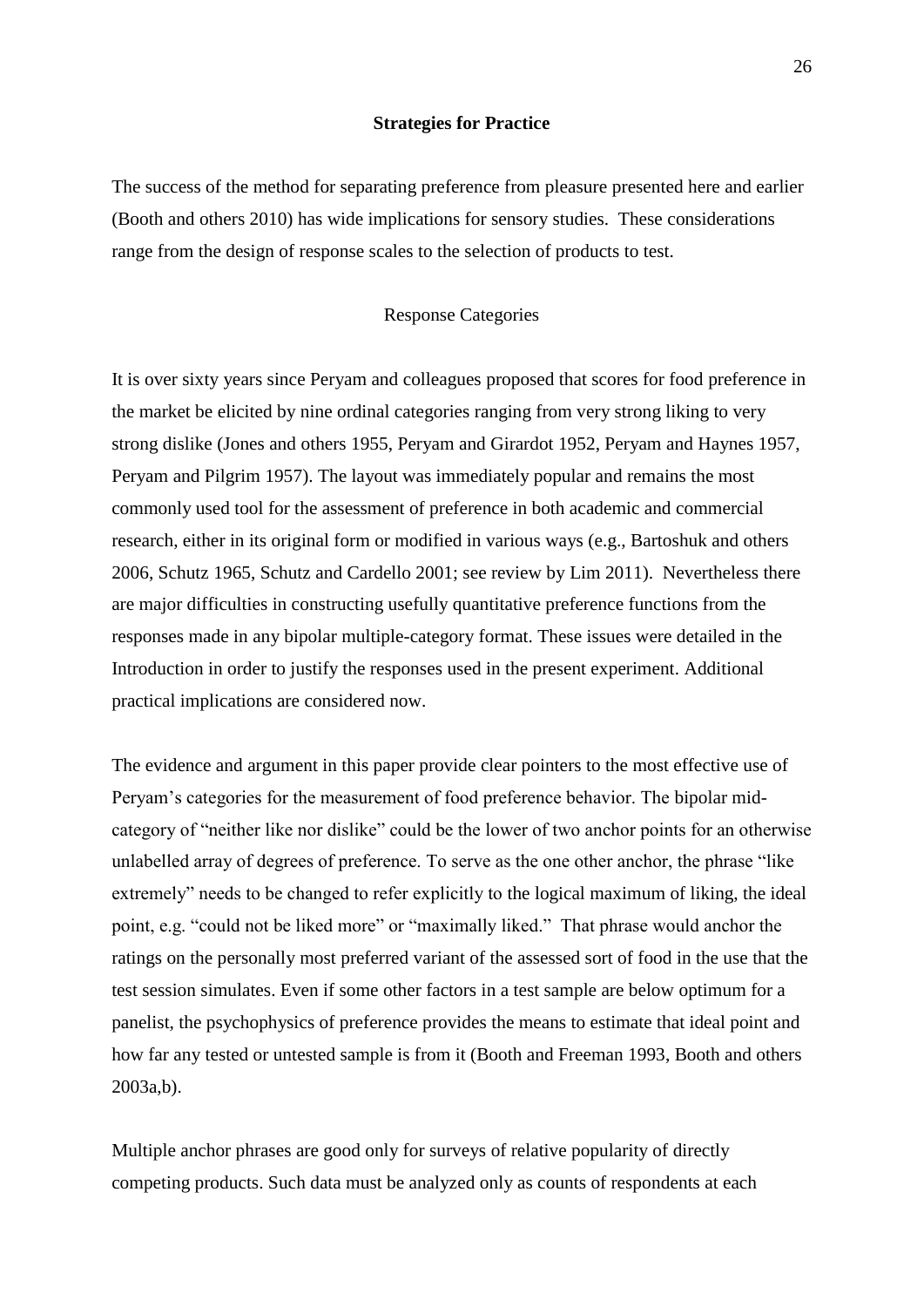anchor. It would be no more difficult for consumers to place items in positions between two phrases such as "could not like more" and "neither like nor dislike." Then preferences can be measured on psychological scales by simply programmed calculations. Separate placing of responses between "greatest dislike imaginable" and "neither liked nor disliked" can screen for any incidence of antagonism to a product in the population represented by the panel. More realistic pairs of anchors for preference invoke the act of selection of the rated sample from the alternatives considered by the assessor, such as "I'd always choose one like this in this context" and "I never would."

Wanting a food or drink (appetite for the item) is a contextualized preference. That is, the attractiveness of a food increases with closeness to a usual situation for eating it. The attraction also decreases as that item and other foods are eaten. Hence if a substantial number of items are consumed in a session, aversiveness or at least a transient loss of preference should also be screened for. "I'm full" need not refer to a sensation of stretch within the abdomen; it may simply mean that the speaker wants to stop eating whatever is available (Booth 1976, Booth and others 1982). Young children have to learn such conventions for satiety and its expression (Laurier and Wiggins 2011). In the same way, they learn which foods in which eating situations have the sensed characteristics and the conceptualized attributes to be selected right then. Both rumbling or distended stomachs and also sensual pleasure or displeasure can be by-the-by (Booth and Blair 1979). Consumption tests need to be monitored for accumulating satiety in anybody, as well as initial unacceptability in some.

Hence for theoretical or practical use of data on preferences, the questioning should at the very least focus on eating or shopping. Better, the main factors in a particular situation requiring the decision should be specified (Cardello and others 2000). The measurement of preference would be much more effective if the whole situation, material and social, were mimicked as closely as possible. Assessment of liking in the abstract carries the unrealistic preconception of a food with a context-free 'palatability', or indeed a fixed satisfaction or satiating power (Booth 1990b). Hence, both to make scientific sense and for application in health or commerce, a measure of the strength of the disposition to select a food needs to incorporate measures of the momentary influences on the observed response.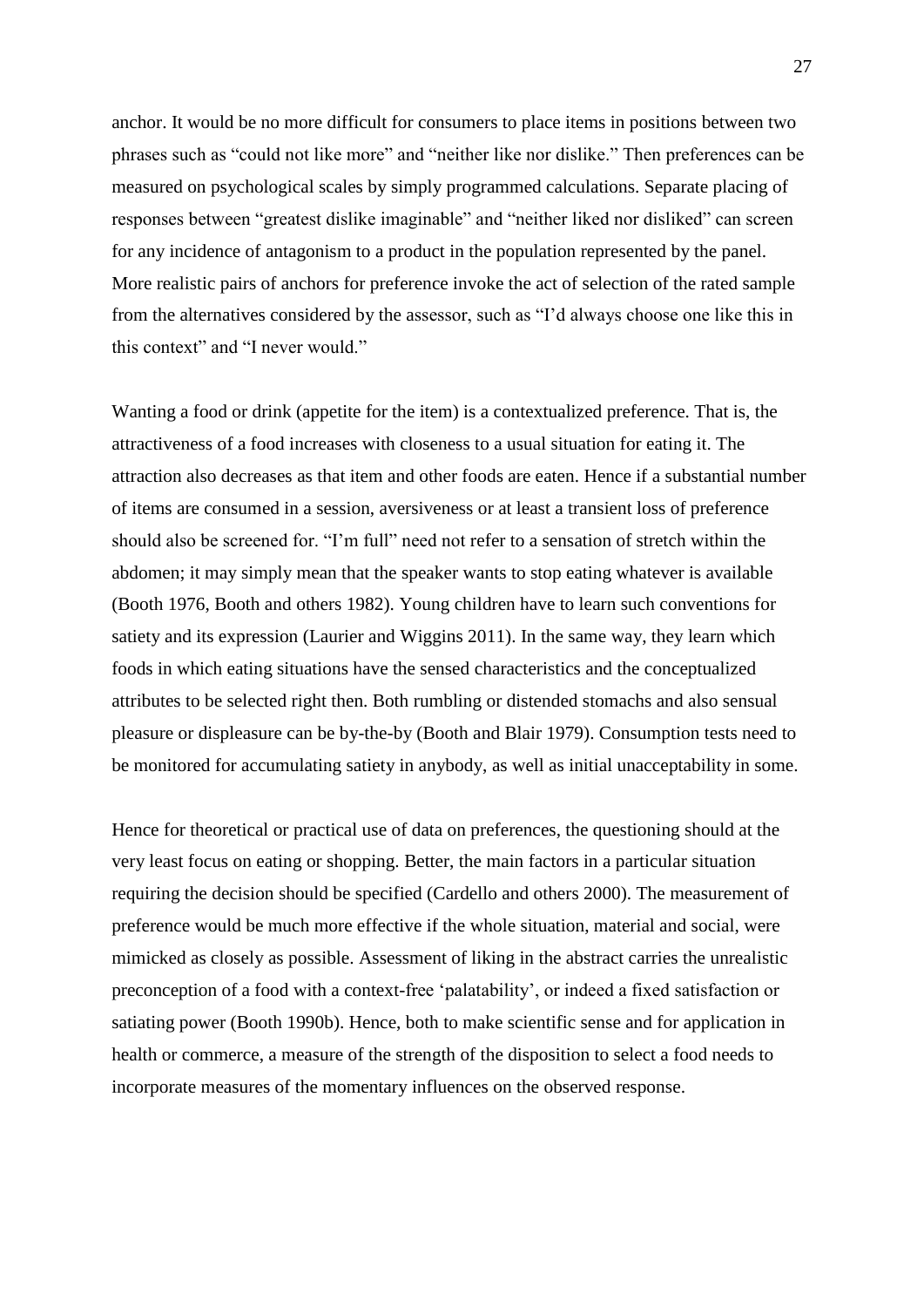#### Preference as the First Sensory Measure

Whether characterized or not, degree of preference or relative acceptance is an integrative measure of sensory impact. It reflects the actual interactions among sensed factors. Moreover, these mental interactions include the context of conceptual attributes that each panelist brings to the test session. In addition, the investigator generates attributions during instructions or in labels like those used in conjoint analysis, including sensory expectations. For example, identical drinks of coffee, varied only in caffeine content, were liberated from conceptualization as varying in bitterness by asking panelists to rate each "brand" of coffee (Booth and others 2011b,c).

In short, preferences are no less sensory than are sensory intensities. Indeed, for many purposes, the integrative sensitivity of preference is much more useful than the putatively analytical sensitivity of a sensory vocabulary. There is certainly no need to bridge a supposed gap between sensory concepts and acts of acceptance by collecting large amounts of unfocused data to be mined for statistical patterns.

Characterized preferences are no different from characterized intensities. The use of a verbal concept may improve sensitivity to a sensed factor if that concept provides a good description, but it could worsen sensitivity if another verbal concept works better for that panelist (Booth 2011a, Booth and others 2011a, Booth and Freeman 2014).

## Selection of Items for Testing

The impact of sensing can only be assessed by picking out samples that contrast in levels of each ingredient or instrumental measure independently of others. This is the basic principle of causal analysis. Hence a sensory study conducted for business purposes should be designed to test specific hypotheses about consumers' action on the bundle of sensed and attributed features that constitute the (sub)branded product under investigation.

The test samples need to be selected into a set capable of measuring the impact of hypothesized variations in the product range, first on a fully integrative judgment such as match to personally ideal, most familiar or usual brand, and then on user or expert generated vocabulary if some analytical characterization might help to test an hypothesis. Neither the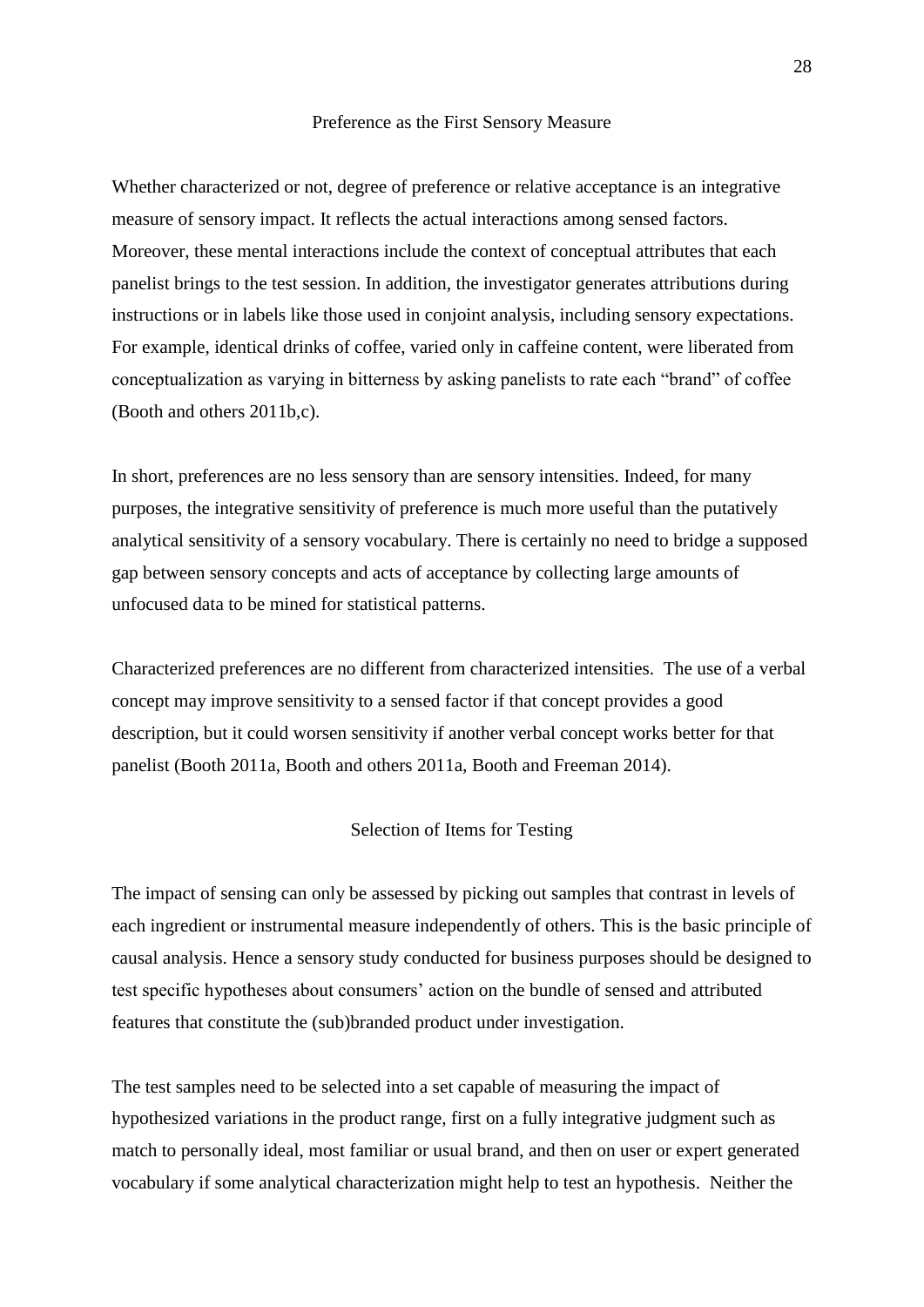number of samples nor the size of the analytical vocabulary should be larger than needed to fill any gaps in the evidence on the originally formulated hypotheses that have been generated by personal preference or familiarity.

The present results show that a correlation between preference/aversion and pleasure/displeasure can be an artifact of including an aversive test sample. When only marketable samples were tested, there was no correlation between the usual preference and individual pleasure. That fact is important in itself if consumers' actions are what matter, rather than unrelated phenomenology. However, the observation also has strategic importance, especially if testing has not been tailored to panelists. The panel's data should not be grouped for analysis without screening for anomalous panelists or test products. If ranks or quantities range from preference to aversion, aversion to one or more of the samples may go unnoticed. Liking and dislike should be rated separately, so that the situation is plain at the panel level as well as in each panelist.

#### Dangers from the Unique Impact of Sweetness

The present results strengthen the evidence that, without properly conducted sensory optimization, there can be serious dangers to both users and producers of foods and drinks containing intense or bulk sweeteners. We are born with a reflex that draws material into the mouth with increasing vigor as its sweet taste get stronger, without limit. Ordinarily "the sweeter the better" is suppressed by the universal mechanism of learning to like whatever becomes familiar in physiologically and socially congenial circumstances. A particular food or drink consumed in a usual situation is most accepted when its sweetness and every other feature are at the levels remembered from previous occasions (Booth and Freeman 1993, Booth and others 2011b).

In newborn infants, the sweetness of human milk elicits the unlearned reflex which helps to ensure that fluid goes straight from the breast to the throat. Yet the baby probably learns rapidly to prefer breastmilk's level of sweetness (and levels of sodium salts, viscosity, warmth and aroma) over either less or more. Certainly the weanling acquires a preference for the level of each taste in each food provided (Harris and Booth 1987).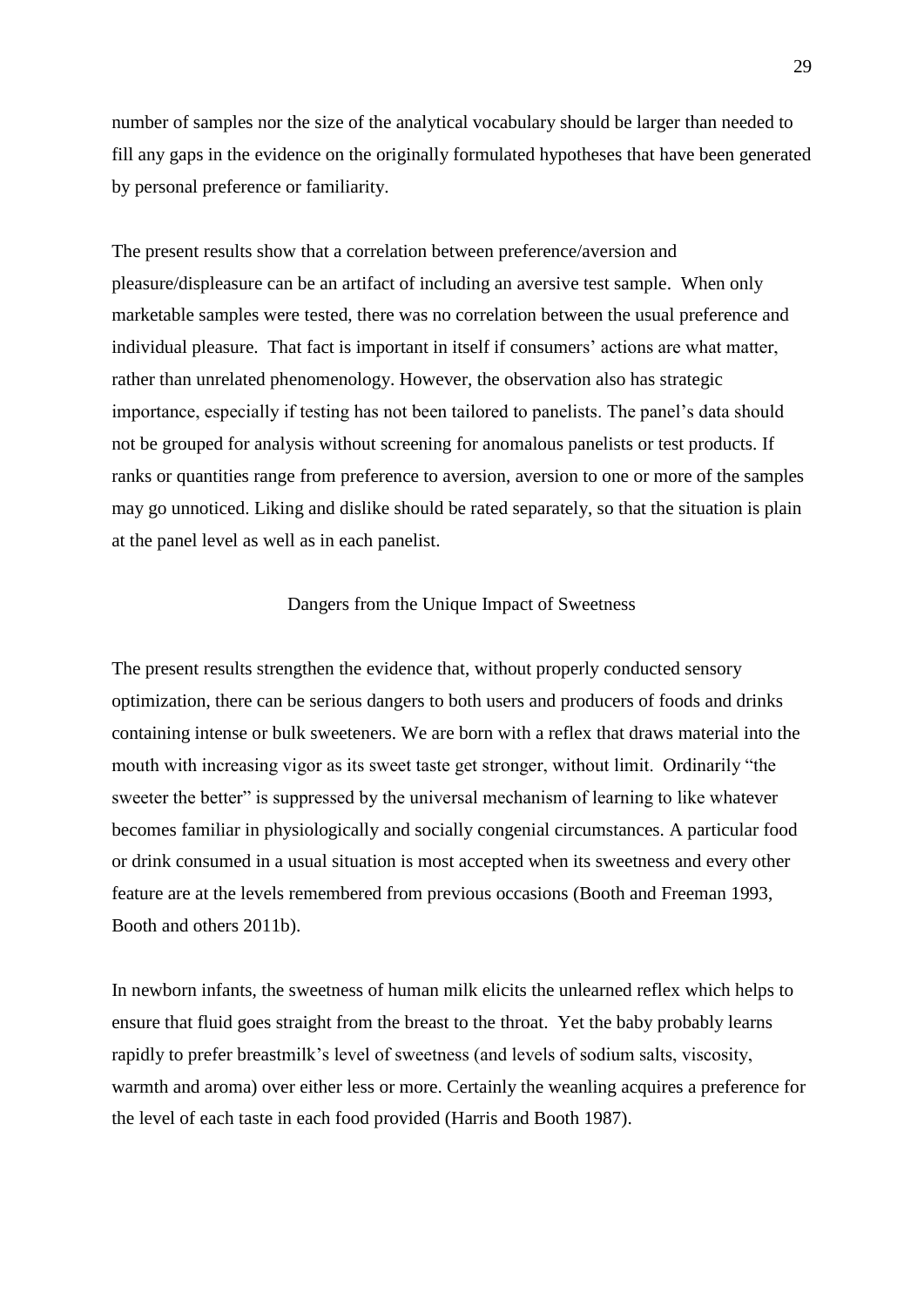If child or adult consumers are not presented with extra sweet drinks or foods, they will not come to like them (Conner and Booth 1988, Conner and others 1988b, Wansink and others 2006). Worse, if they are presented with sufficiently strong sweetness, the infantile milk acceptance reflex is liable to break through. Hence, even the young adults whose experience of natural levels of sugars and acids has taught them that extremely sweet apple juice is revolting, as observed in the present experiment (Booth and others 2010), may be inveigled into trying a super-sweet drink again because of an oral thrill from that taste.

## **Enjoyment without Thrills**

Finally, those who would like sensual pleasure to be the usual experience with any food or drink should consider the implications of the fact that evidence of the experience of pleasure was obtained in this experiment with intolerably over-sweet samples. Of course, strong expressions of pleasure in food can be appropriate in some social situations. There is no doubt either that the activity of eating can be intensely enjoyable. The question posed by this report is whether eating is normally accompanied by physical thrills. A climactic experience with every mouthful might be difficult to cope with!

Eaters and drinkers do not need sensual fireworks to choose among their foods and beverages and to be happy with them. Hedonism about food and drink is particularly unattractive if it relies on such strong sweetening that the infantile reflex overrides the normal dislike for that extreme. Great enjoyment and full satisfaction can be obtained with an educated palate. Sweetness should take its adult place among other sensory characteristics, each at the level most liked by the individual for a particular product in use within a familiar situation.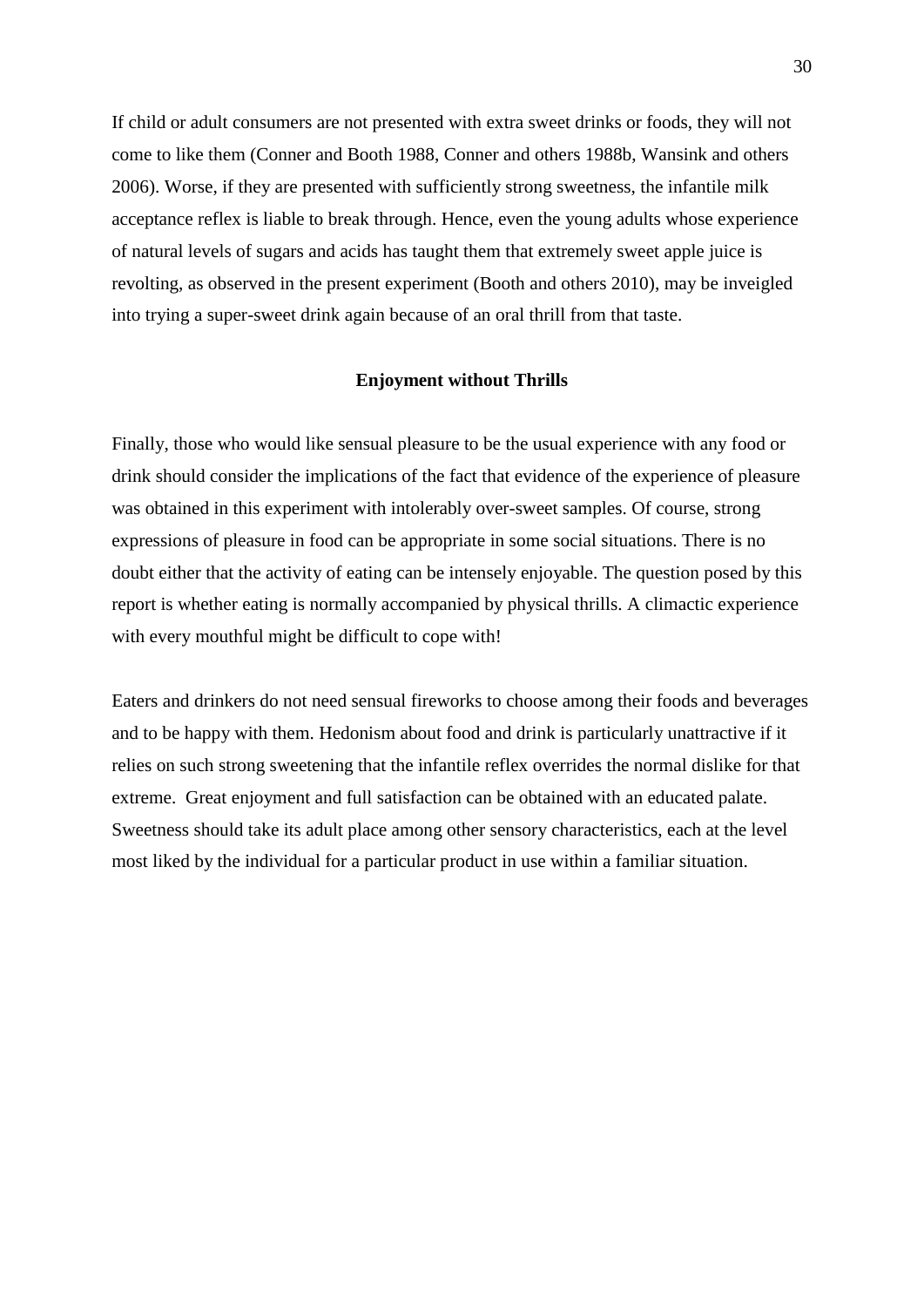#### **REFERENCES**

ASHBY, F.G., and ENNIS, D.M. 2002. A Thurstone-Coombs model of concurrent ratings with sensory and liking dimensions. J. Sensory Studies *17*, 43-59.

BARTOSHUK, L.M., SNYDER, D.J., and DUFFY, V.B. 2006. Hedonic gLMS: valid comparisons for food liking/disliking across obesity, age, sex and PROP status. Chem. Sens*. 31*, A50.

BERRIDGE, K.C. 1996. Food reward: brain substrates of wanting and liking. Neurosci. Biobehav. Rev. *90*, 36-42.

BOOTH, D.A. 1976. Approaches to feeding control. In *Appetite and food intake* (T. Silverstone, ed.) pp. 417-478, Abakon / Dahlem Konferenzen, West Berlin, F.R.G.

BOOTH, D.A. 1988a. Practical measurement of the strengths of actual influences on what consumers do: scientific brand design. J. Market Res. Soc. (U.K.) *30*, 127-146.

BOOTH, D.A. 1988b. Estimating JNDs from ratings. [Abstract: AChemS-10] Chem. Sens. *13 (4)*, 675-676.

BOOTH, D.A. 1990. Designing products for individual customers. In *Psychological bases of sensory evaluation* (R.L. McBride & H.J.H. MacFie, eds.) pp. 163-193, Elsevier Applied Science. London, UK

BOOTH, D.A. 1991. Learned ingestive motivation and the pleasures of the palate. In *The hedonics of taste* (R.C. Bolles, ed.) pp. 29-58, Erlbaum, Hillsdale NJ.

BOOTH, D.A. 1995. Cognitive processes in odorant mixture assessment. Chem. Sens. *20*, 639-643.

BOOTH, D.A. 2009a. Lines, dashed lines and "scale" ex-tricks. Objective measurements of appetite *versus* subjective tests of intake. Appetite *53*, 434-437.

BOOTH, D.A. 2009b. The basics of quantitative judgment. How to rate the strength of appetite for food and its sating. Appetite *53*, 438-441.

BOOTH, D.A. 2014. Measuring sensory and marketing influences on consumers' choices among food and beverage product brands. Trends Food Sci. Technol. *35 (3)*, 129-137.

BOOTH, D.A. 2015. Scientific measurement of sensory preferences using stimulus tetrads. J. Sensory Stud. *in press*.

BOOTH, D.A., and BLAIR, A.J. 1989. Objective factors in the appeal of a brand during use by the individual consumer. In *Food acceptability* (D.M.H. Thomson, ed.) pp. 329-346, Elsevier Applied Science, London, U.K.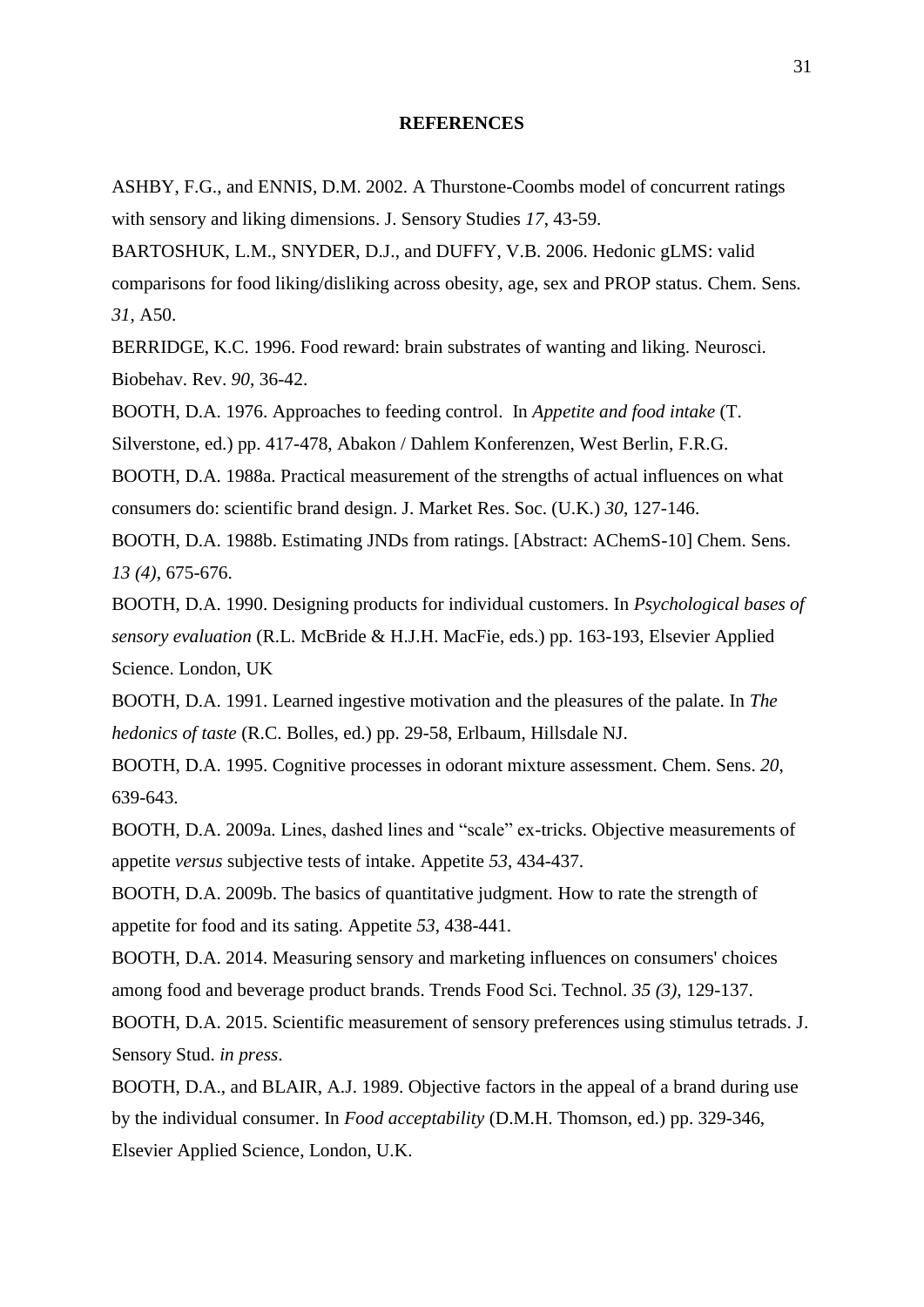BOOTH, D.A., and CONNER, M.T. 1991. Characterisation and measurement of influences on food acceptability by analysis of choice differences: theory and practice. Food Qual. Pref. *2*, 75-85.

BOOTH, D.A., and CONNER, M.T. 2009. Salt in bread. J. Food Sci. *74(3)*, vii-viii. BOOTH, D.A., and FREEMAN, R.P.J. 1993. Discriminative feature integration by individuals. Acta Psychol. (Amst.) *84*, 1-16.

BOOTH, D.A., and SHEPHERD, R. 1988. Sensory influences on food acceptance - the neglected approach to nutrition promotion. BNF Nutr. Bull. *13(1)*, 39-54.

BOOTH, D.A., HIGGS, S., SCHNEIDER, J., and KLINKENBERG, I. (2010). Learnt liking versus inborn delight. Can sweetness give sensual pleasure or is it just motivating? Psychol. Sci. *21*, 1656-1663.

BOOTH, D.A., MATHER, P., & FULLER, J. (1982). Starch content of ordinary foods associatively conditions human appetite and satiation, indexed by intake and eating pleasantness of starch-paired flavours. Appetite *3*, 163-184.

BOOTH, D.A., MOBINI, S., EARL, T., and WAINWRIGHT, C.J. 2003a. Consumerspecified instrumental quality of short-dough cookie texture using penetrometry and break force. J. Food Sci.: Sens. Nutr. Qual. Food *68*, 382-387.

BOOTH, D.A., MOBINI, S., EARL, T., and WAINWRIGHT, C.J. 2003b. Market-optimum instrumental values from individual consumers' discriminations of standard sensory quality of the texture of short-dough biscuits. J. Food Qual. *26(5)*, 425-439.

BOOTH, D.A., O'LEARY, G., LI, L., and HIGGS, S. 2011a. Aversive viscerally referred states and thirst accompanying the sating of hunger motivation by rapid digestion of glucosaccharides. Physiol. Behav. *102*, 373-381.

BOOTH, D.A., SHARPE, O., and CONNER, M.T. 2011b. Discrimination without description of differences. Implicit or fully subconscious? http://epapers.bham.ac.uk/682/ (accessed 18 March 2015)

BOOTH, D.A., SHARPE, O., and CONNER, M.T. 2011c. Differential gustatory sensitivity to caffeine in normal use points to supertasters, tasters and non-tasters. Chemosens. Perc*. 4*, 154-169.

BOOTH, D.A., SHARPE, O., FREEMAN, R.P.J., and CONNER, M.T. 2011d. Insight into sight, touch, taste and smell by multiple discriminations from norm. See. Perc. *24*, 485-511. BOOTH, D.A., THOMPSON, A.L. and SHAHEDIAN, B. 1983. A robust, brief measure of an individual's most preferred level of salt in an ordinary foodstuff. Appetite *4*, 301-312.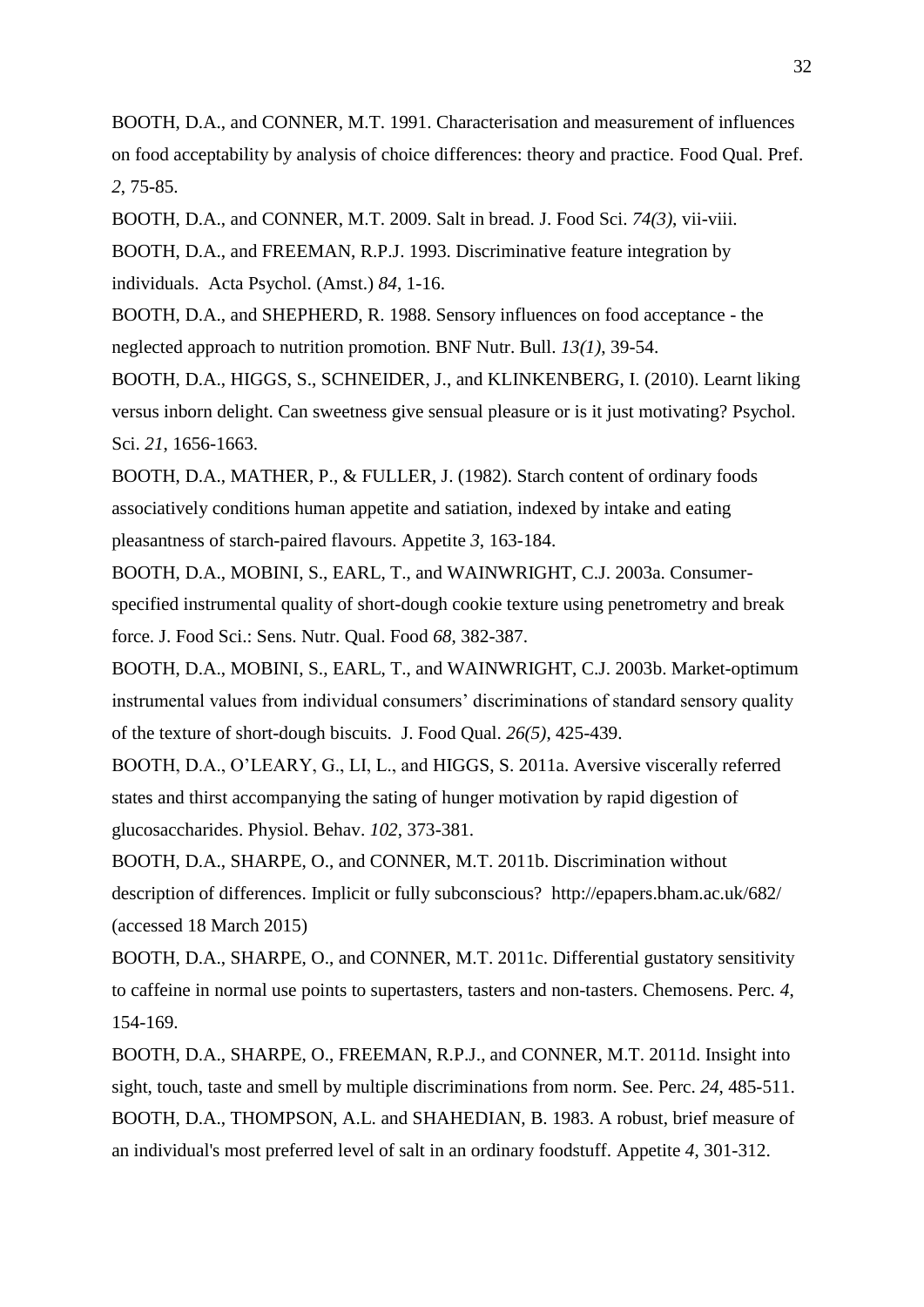[BOWMAN, S.J.](../../cv/CIW.cgi%3fSID=T1@LaM4HkoH37oJG7hE&Func=OneClickSearch&field=AU&val=Bowman+SJ&ut=000221750700013&auloc=1&curr_doc=1/12&Form=FullRecordPage&doc=1/12), [BOOTH, D.A.](../../cv/CIW.cgi%3fSID=T1@LaM4HkoH37oJG7hE&Func=OneClickSearch&field=AU&val=Booth+DA&ut=000221750700013&auloc=2&curr_doc=1/12&Form=FullRecordPage&doc=1/12), [PLATTS, R.G.](../../cv/CIW.cgi%3fSID=T1@LaM4HkoH37oJG7hE&Func=OneClickSearch&field=AU&val=Platts+RG&ut=000221750700013&auloc=3&curr_doc=1/12&Form=FullRecordPage&doc=1/12), and the [UK Sjögren's Interest Group.](../../cv/CIW.cgi%3fSID=T1@LaM4HkoH37oJG7hE&Func=OneClickSearch&field=GP&val=UK+Sjogrens+Interest+Grp&curr_doc=1/12&Form=FullRecordPage&doc=1/12) 2004. Measurement of fatigue and discomfort in primary Sjögren's syndrome using a new questionnaire tool. Rheumatol*. 43*, 758-764.

CABANAC, M. 1971. Physiological role of pleasure. Science *193*, 1103-1107.

CARDELLO, A., and SCHUTZ, H.G. 2004. Research note. Numerical scale-point locations for constructing the LAM (labeled affective magnitude) scale. J. Sensory Stud. *19*, 341-346. CARDELLO, A., LAWLESS, H.T. and SCHUTZ, H.G. 2008. Effects of extreme anchors and interior label spacing on labeled affective magnitude scales. Food Qual. Pref. *19*, 473- 480

CARDELLO, A.V., SCHUTZ, H.G., SNOW, C., and LESHER, L. 2000. Predictors of food acceptance, consumption and satisfaction in specific eating situations. Food Qual. Pref. *11*, 201-216.

CONNER, M.T., and BOOTH, D.A. 1988. Preferred sweetness of a lime drink and preference for sweet over non-sweet foods, related to sex and reported age and body weight. Appetite *10*, 25-35.

CONNER, M.T., and BOOTH, D.A. 1992. Combining measurement of food taste and consumer preference in the individual: reliability, precision and stability data. J. Food Qual. *15*, 1-17.

CONNER, M.T., BOOTH, D.A., CLIFTON, V.J., and GRIFFITHS, R.P. (1988a). Individualized optimization of the salt content of white bread for acceptability. J. Food Sci. *53*, 549-554.

CONNER, M.T., HADDON, A.V., and BOOTH, D.A. (1986). Very rapid, precise measurement of effects of constituent variation on product acceptability: consumer sweetness preferences in a lime drink. Lebens.-Wiss. u. -Technol. [Food Sci. Technol.] *19*, 486-490. CONNER, M.T., HADDON, A.V., PICKERING, E.S., and BOOTH, D.A. 1988b. Sweet tooth demonstrated: individual differences in preference for both sweet foods and foods highly sweetened. J. Appl. Psychol. *73*, 275-280.

CONNER, M.T., LAND, D.G., and BOOTH, D.A. 1987. Effects of stimulus range on judgments of sweetness intensity in a lime drink. Br. J. Psychol. *78*, 357-364.

CONNER, M.T., PICKERING, E.S., BIRKETT, R.J., and BOOTH, D.A. 1994. Using an individualised attribute tolerance model in consumer acceptability tests. Food Qual. Pref. *5*, 225-232.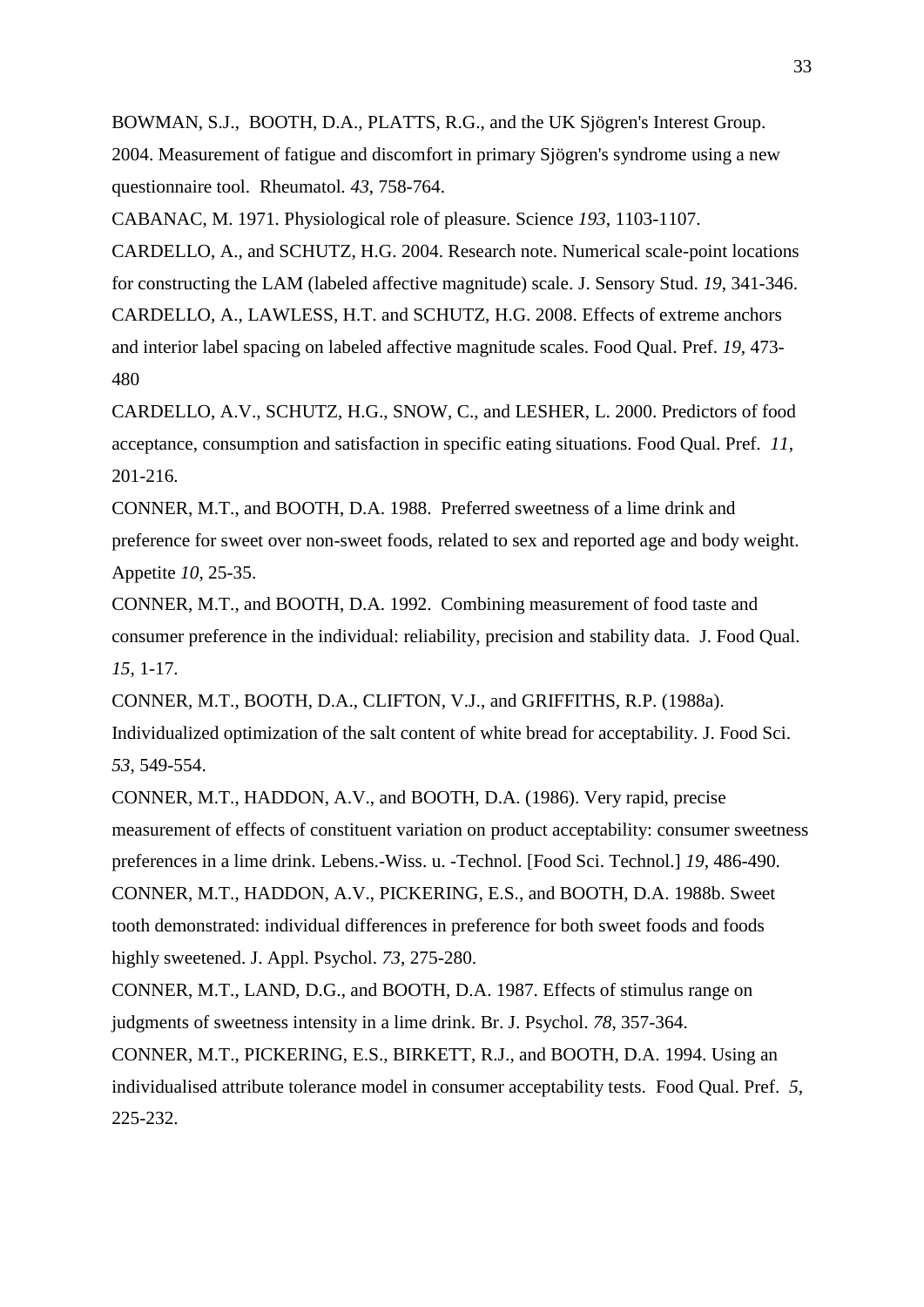CORDONNER, S.M., and DELWICHE, J.F. 2008. An alternative method for assessing

liking. Positional relative rating versus the 9-point hedonic scale. J. Sensory Stud. *23*, 284- 292.

ELLERMEIER, W., and FAULHAMMER, G. 2000. Empirical evaluation of axioms fundamental to Stevens's ratio-scaling approach: I. Loudness production. Perc. Psychophys. *62*, 1505–1511.

FINLAYSON, G., KING, N., and BLUNDELL, J.E. 2007. Is it possible to dissociate 'liking' and 'wanting' for foods in humans? A novel experimental procedure. Physiol. Behav. *90*, 36- 42.

FREEMAN, R.P.J., and BOOTH, D.A. 2010. Users of 'diet' drinks who think that sweetness is calories. Appetite 55, 152-155.

FREEMAN, R.P.J., RICHARDSON, N.J., KENDAL-REED, M.S., and BOOTH, D.A. 1993. Bases of a cognitive technology for food quality. Br. Food J*. 95(9)*, 37-44.

GOODCHILD, C.E., PLATTS, R.G., TREHARNE, G.J., and BOOTH, D.A. 2005.

Excessive negative affect and deficient positive affect in anxiety and depression: balancing the valences in the Hospital Anxiety and Depression Scale (HADS). Health Psychol. Update *14(2)*, 45-50.

GOODCHILD, C.E., TREHARNE, G.J., BOOTH, D.A., KITAS, G.D., and BOWMAN, S.J. 2008. Measuring fatigue among women with Sjögren's syndrome or rheumatoid arthritis: a comparison of the Profile of Fatigue (ProF) and the Multidimensional Fatigue Inventory (MFI). Musculoskel. Care *6*, 31-48.

HARRIS, G., and BOOTH, D.A. 1987. Infants' preference for salt in food: its dependence upon recent dietary experience. J. Reprod. Infant Psychol. *5*, 97-104.

HOFMANN, W., VAN KONINGSBRUGGEN, G.M., STROEBE, W., RAMANATHAN, S., and AARTS, H. 2010. As pleasure unfolds: hedonic responses to tempting food. Psychol. Sci. *21*, 1863-1870.

JAEGER, S.R., WAKELING, I.N., and MACFIE, H.J.H. 2000. Behavioural extensions to preference mapping: the role of synthesis. Food Qual. Pref. *11*, 349-359.

JONES, L.V., PERYAM, D.R., and THURSTONE, L.L. 1955. Development of a scale for measuring soldiers' food preferences. Food Res. *20*, 512-520.

KNIBB, R.C., SMITH, D.M., BOOTH, D.A., ARMSTRONG, A.M., PLATTS, R.G.,

MACDONALD, A., and BOOTH, I.W. 2001. No unique role of nausea attributed to eating a

food in the recalled acquisition of sensory aversion to that food. Appetite *36*, 225-234.

MACHT, M. 2008. How emotions affect eating: a five-way model. Appetite *50*, 1-11.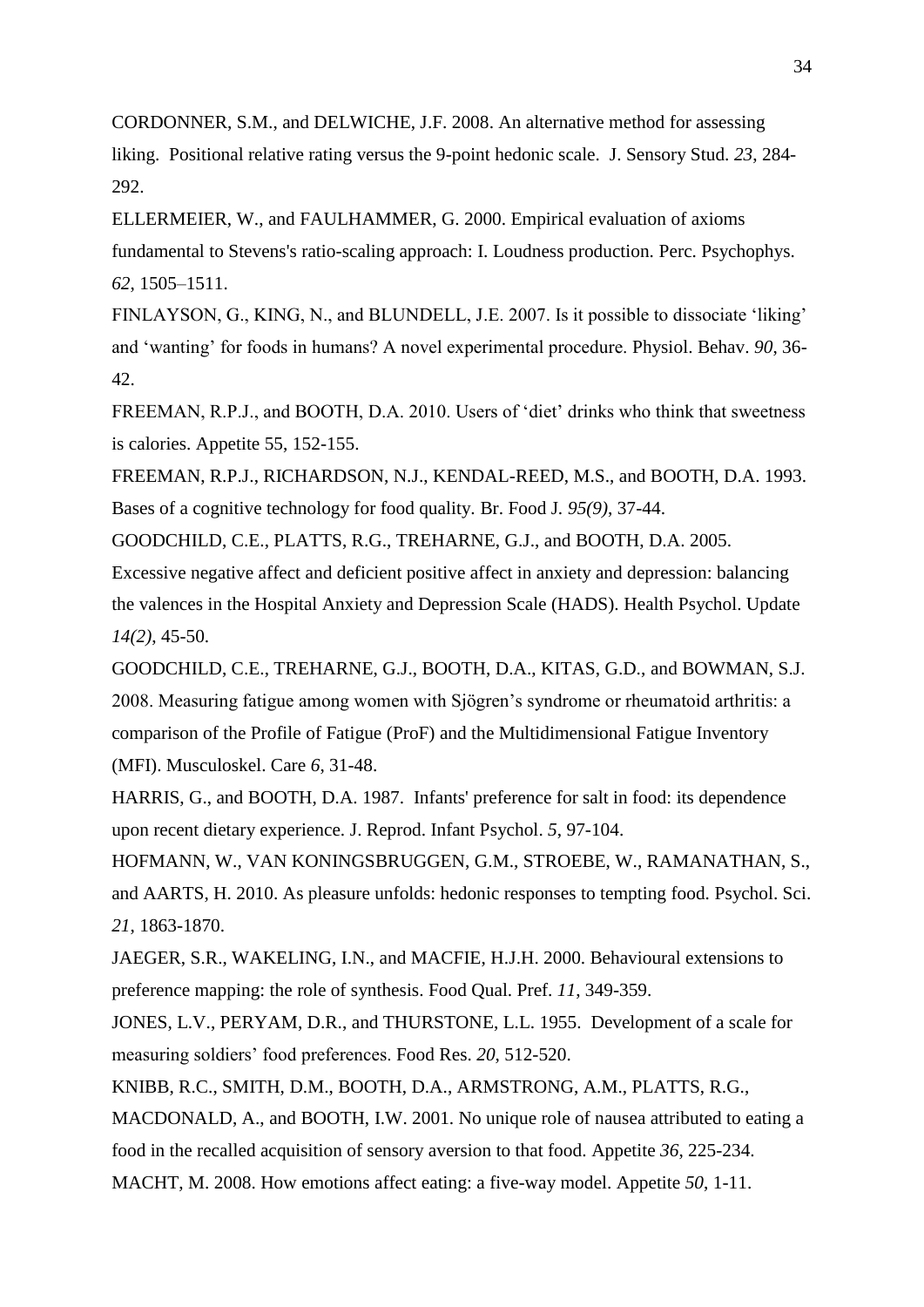LAURIER, E., and WIGGINS, S. 2011. Finishing the family meal. The interactional organisation of satiety. Appetite *36*, 53-64.

LAWLESS, H.T., CARDELLO, A.V., CHAPMAN, K. W., LESHNER, L.L., GIVEN, Z., and SCHUTZ, H.G. 2010a. A comparison of the effectiveness of hedonic scales and endanchor compression effects. J. Sensory Stud. *25*, Supplement 1, 18-34.

LAWLESS, H.T., POPPER, R., and KROLL, B.J. 2010b. A comparison of the labeled magnitude (LAM) scale, an 11-point category scale and the traditional 9-point hedonic scale. Food Qual. Pref. *21*, 4-12.

LAWLESS, H.T., SINOPOLI, D., & CHAPMAN, K.W. 2010c. A comparison of the labeled affective magnitude scale and the 9-point hedonic scale and examination of categorical behavior. J. Sensory Stud. *25*, Supplement 1, 54-66.

LIM, J. 2011. Hedonic scaling. A review of methods and theory. Food Qual. Pref. *22*, 733- 747.

MCBRIDE, R.L., and BOOTH, D.A. (1986). Using classical psychophysics to determine ideal flavour intensity. J. Food Technol. *21*, 775-780.

MOSKOWITZ, H. 2002. Knowledge building and optimization strategies for a product used in different carriers. J. Sensory Stud. *17*, 327-349.

MOSKOWITZ, H.R., and SIDEL, J.L. 1971. Magnitude and hedonic scales of food acceptability. J. Food Sci. *36*, 677-680.

MOTTRAM, D.S. 1998. Chemical tainting of foods. Int. J. Food Sci. Technol*. 33*, 19-29. NICOLAS, L., MARQUILLY, C., and O'MAHONY, M. 2010. The 9-point hedonic scale. Are words and numbers compatible? Food Qual. Pref. *21*, 1008-1015.

PARDUCCI, A. 1965. Category judgment: a range-frequency model. Psychol. Rev. *72*, 407- 418.

PERYAM, D.R., and GIRADOT, N.F. 1952. Advanced taste test method. Food Eng*. 24(7)*, 58-61, 194.

PERYAM, D.R., and HAYNES, J.G. 1957. Prediction of soldiers' food preferences by laboratory methods. J. Appl. Psychol. 41, 2-6.

PERYAM, D.R., and PILGRIM, F.J. 1957. Hedonic scale method of measuring food preferences. Food Technol. *11(September)*, 9-14.

POULTON, E.C. 1989. *Bias in quantifying judgments*, Laurence Erlbaum Associates, Hove, U.K.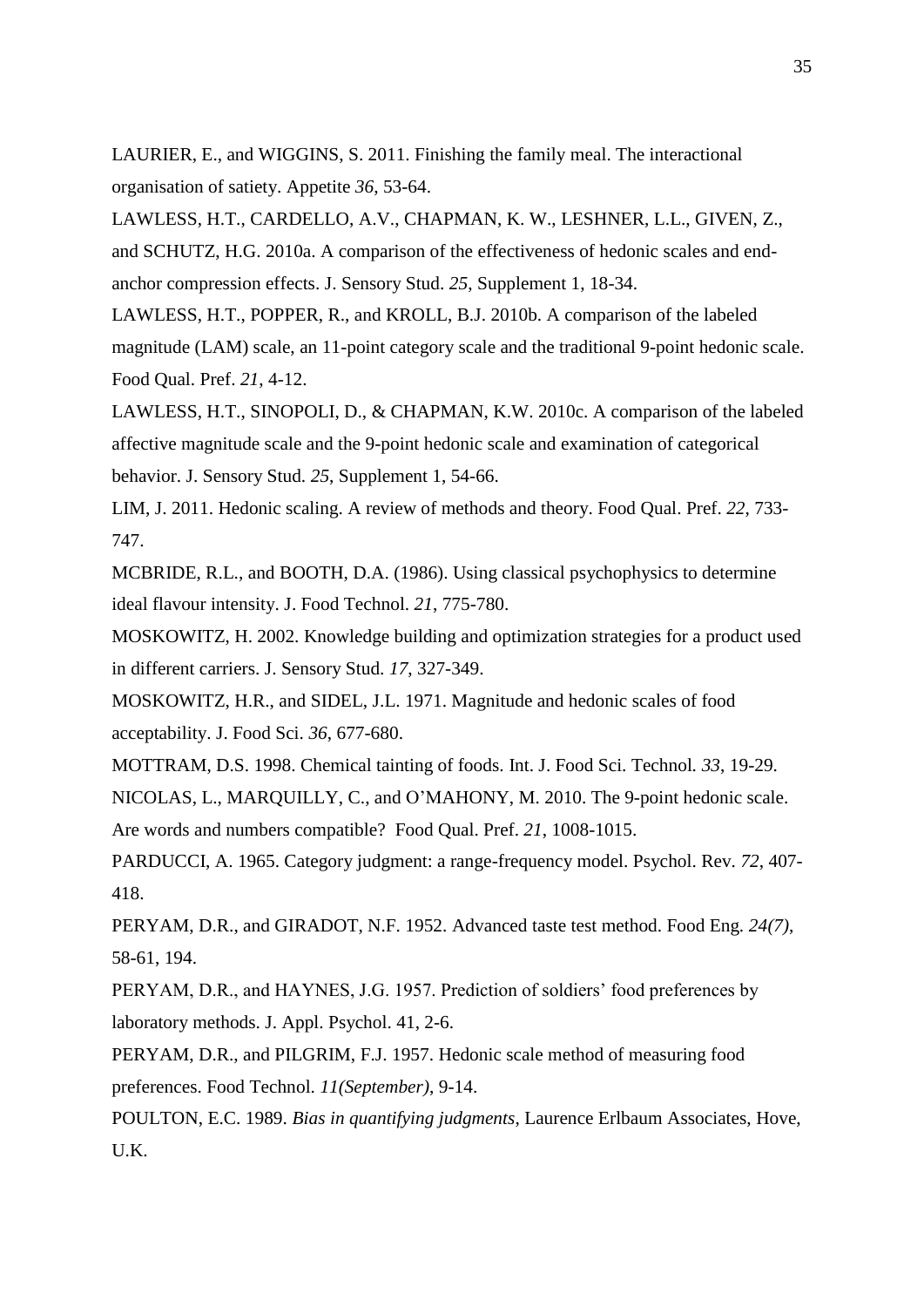RISKEY, D.R., PARDUCCI, A., and BEAUCHAMP, G.K. 1979. Effects of context on judgments of sweetness and pleasantness. Perc. Psychophys. *26*, 171-176.

ROSENSTEIN, D., and OSTER, H. 1988. Differential facial responses to four basic tastes in newborns. Child Dev. *59*, 1555-1568.

SAUTER, D. 2010. More than happy: the need for disentangling positive emotions. Curr. Dir. Psychol. Sci. *19*, 36-40.

SCHUTZ, H.G. (1965). A food action scale for measuring food acceptance. J. Food Sci. *30*, 365-374.

SCHUTZ, H.G., and CARDELLO, A.V. 2001. A labeled affective magnitude (LAM) scale for assessing food liking/disliking. J. Sensory Stud. *16*, 117-159.

STEINER, J.E., GLASER, D., HAWILO, M.E., and BERRIDGE, K.C. (2001). Comparative expression of hedonic impact: affective reactions to taste by human infants and other primates. Neurosci. Biobehav. Rev. *25*, 53-74.

STEVENS, S.S. (1957). On the psychophysical law. Psychol. Rev. *64*, 153–181.

THOMPSON, R.F., and SPENCER, W.A. (1966). Habituation: a model phenomenon for the study of neuronal substrates of behavior. Psychol. Rev. *73*, 16–43.

TORGERSON, W.S. 1958. *Theory and methods of scaling*. John Wiley, New York NY. WANSINK, B., BASCOUL, G., and CHEN, G.T. 2006. The sweet tooth hypothesis. How

fruit consumption relates to snack consumption. Appetite *47*, 107-110.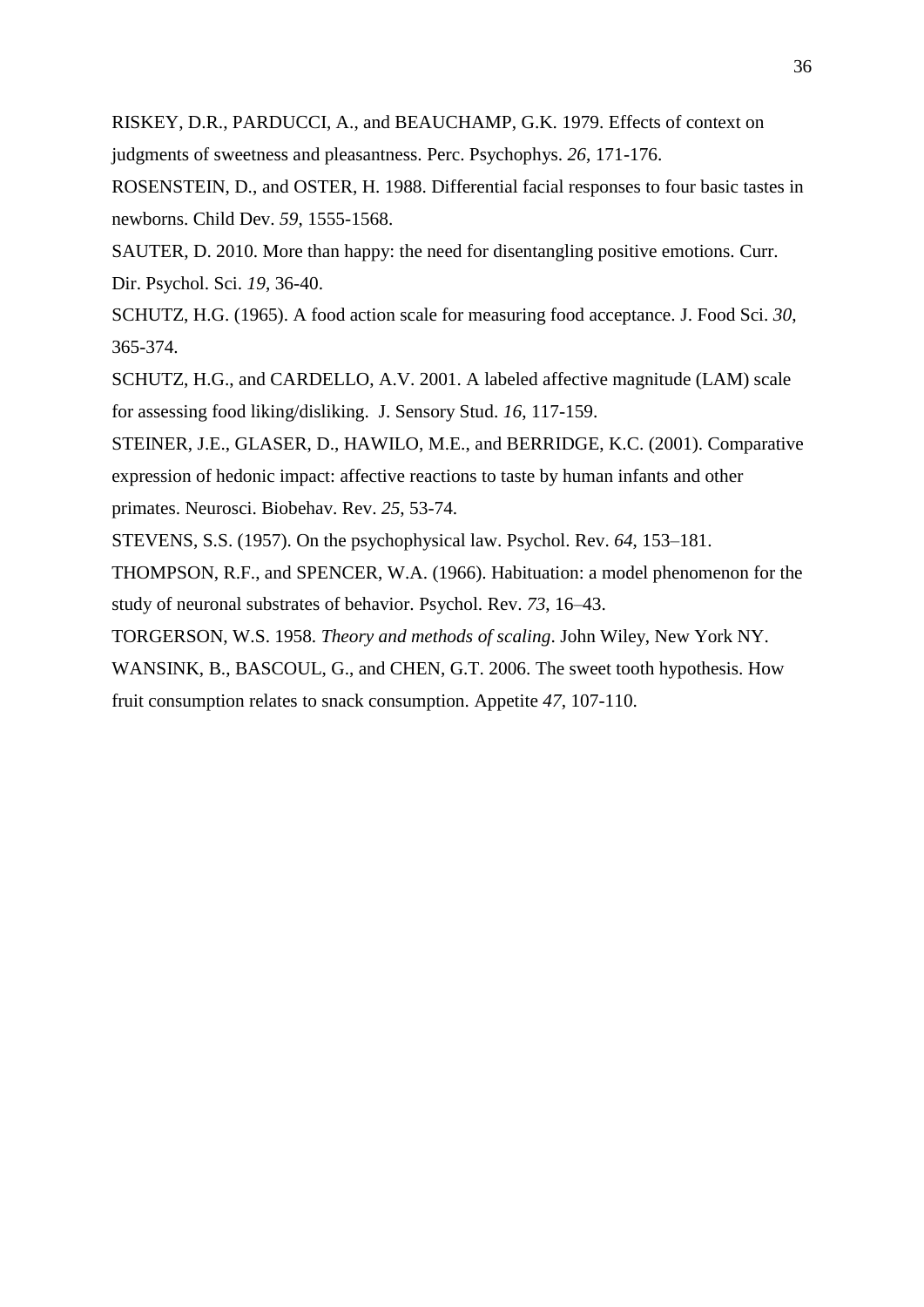## TABLE 1. CORRELATIONS OF RANKS FOR SCATTERPLOTS IN FIGURES 3-6.

Correlation (Spearman's ρ) between ratings of pleasure and displeasure or between one of those scores and Step numbers of sweetener that corresponded to scores for likelihood of choice ("always choose" to "never choose", and worse than never, i.e. degrees of rejection).

|                                   | Choices (Sweetener Steps)                            |                                                          |                                                     |
|-----------------------------------|------------------------------------------------------|----------------------------------------------------------|-----------------------------------------------------|
| Pair of variables                 | Always $(0.1)$ ,<br>Reject $(3)$ ,<br>Aversive $(8)$ | Always $(0.1)$ ,<br>Just Never (2),<br>Strong Reject (4) | Always $(0.1)$ ,<br>Just Never (2),<br>Reject $(3)$ |
| Good Mood <i>vs</i> Nice Movement | $0.86***$                                            | $0.74***$                                                | $0.50**$                                            |
| Bad Mood vs Nasty Movement        | $0.77***$                                            | $0.45*$                                                  | $0.67***$                                           |
| Choice vs Good Mood               | $-0.46**$                                            | $-0.20$                                                  | 0.08                                                |
| Choice vs Bad Mood                | $0.43**$                                             | 0.03                                                     | $-0.18$                                             |
| Mood, Good vs Bad                 | $-0.69***$                                           | $-0.30$                                                  | $-0.02$                                             |
| Choice <i>vs</i> Nice Movement    | $-0.37*$                                             | $-0.15$                                                  | 0.18                                                |
| Choice vs Nasty Movement          | $0.44**$                                             | $-0.03$                                                  | $-0.26$                                             |
| Movement, Nice vs Nasty           | $-0.80***$                                           | $-0.89***$                                               | $-0.76***$                                          |
| $\overline{N}$                    | 14                                                   | 7                                                        | 10                                                  |

\*\*\* P < 0.0005, \*\* P < 0.005, \* P < 0.05, all two-tailed.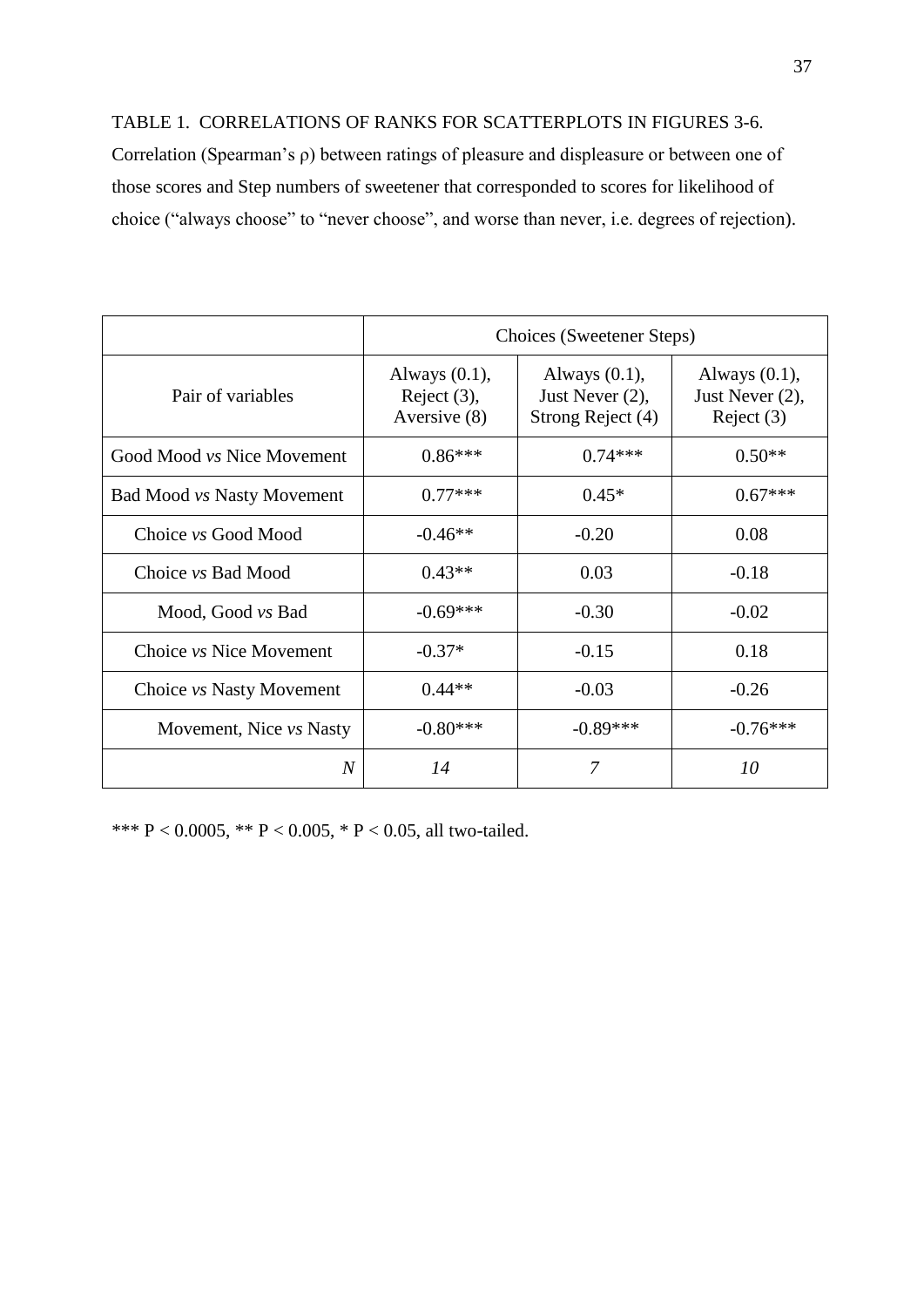## Titles of Figures, with subtitles and footnotes

### FIG. 1. INITIAL MEASUREMENT OF INDIVIDUALS' PREFERENCES

Each graph shows the raw data from one panelist fitted to the theoretical equation.

**Note**. Each assessor's four data-pairs were fitted to a right hyperbola (vertical conic section) by Co-Pro software (Booth and others 2011). Continuous line (apple green): least squares fit. Broken lines (sky blue): tangents to the fitted hyperbola. Horizontal axis: concentration of saccharin in the tasted sample in logarithms to the base 10 of grams per liter (equal ratios). Vertical axis: first (and only) response (R1) to each sample, with "always choose" scored as zero and "never choose" scored as -9. One panelist rated all four samples as "always choose" and so those data have been omitted from this Figure.

FIG. 2. FREQUENCIES OF INDIVIDUALS' DISCRIMINATED IDEAL POINTS The number of panelists ( $N = 18$ , Fig. 1) whose ideal range (ideal point  $\pm$  one discrimination unit, HDR) included the indicated concentration of saccharin (in units of  $\log_{10}$  g/l of tasted juice).

**Note .** This frequency polygon does not have predetermined bins. The unit count for a particular panelist begins on the left at one HDR below IP and finishes on the right at one HDR above IP. Hence that person's IP for saccharin in this context was at the unmarked concentration at the middle of that line for one increment in count.

FIG. 3. CROSS-VALIDITIES OF GENERAL AND SWEET-SPECIFIC AFFECT Scatterplots of individuals' ratings of general affect (good or bad mood) and sweet-specific affect (nice or nasty feeling of orofacial movement) in three subpanels (top, middle and bottom rows). Compare with correlations in Table 1. *[Note, over the page]*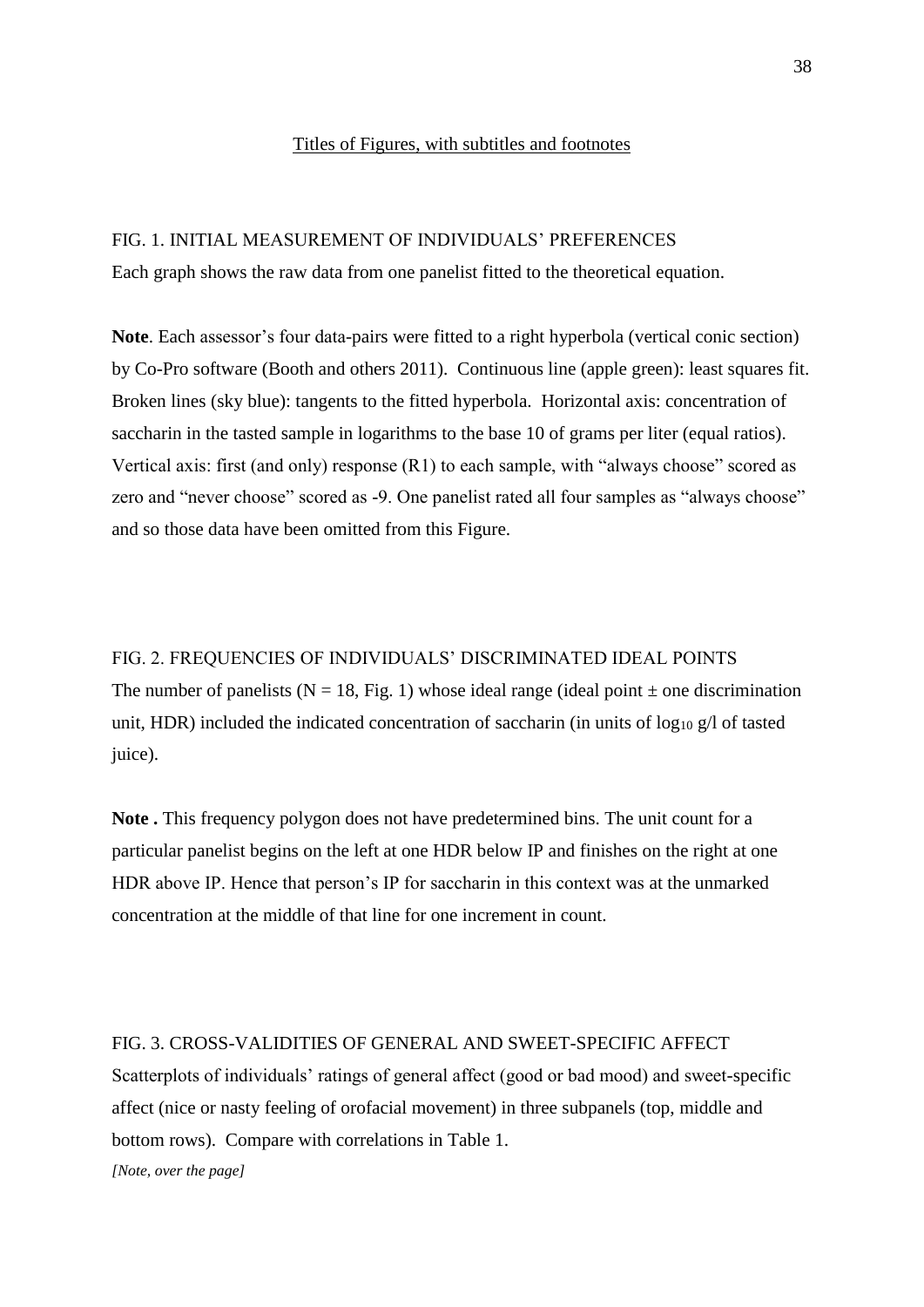#### *[Figure 3's legends continued]*

**Note**. As indicated in brackets above each graph, each subpanel received a near-ideal level of saccharin (Step 0.1) and level fairly close to just rejected (Step 2 or 3). The subpanels varied in the tested level above just rejected, from as far as Step 8 (top row) to as close as Step 3 (bottom row), with Steps in concentration ratios of about 1.2.

Left-hand column of graphs: pleasurable affect. Right-hand column: displeasure.

Horizontal axes: change in general mood on tasting each sample, from no change (scored as zero) to "extreme" change (scored as 7).

Vertical axes: how "nice" or "nasty" was any feeling of movement in the mouth (or face) on tasting the sample for one level of sweetness, from no affect (0) to "extreme" (7). Data points: two-letter ID codes of panelists.

## FIG. 4. RELATIONSHIPS BETWEEN PLEASURE OR DISPLEASURE AND ACCEPTED OR REJECTED SWEETENER LEVELS, WITH ONE EXTREMELY STRONGLY REJECTED LEVEL

Raw data from the individuals' data in the uppermost subpanel of Figure 3 ( $N = 14$ ), who were presented saccharin sweetener at Step 0.1 (near ideal), Step 3 (sweeter than the rejection point) or Step 8, a great way beyond rejection and also liable to taste bitter.

**Note**. Under these conditions (Booth and others 2010, and Figure 3 in this paper), pleasure (as distinct from preference) was indexed by positive affect ("good" mood) and by a concept of movement in the mouth or face that is pleasurable ("nice"), and displeasure by "bad" mood and a "nasty" felt movement.

Bottom pair of graphs: at the extremely unpleasant level of saccharin (Step 8), both indexes of pleasure and displeasure were negatively correlated.

Key to data points and vertical axes: see Note to Figure 3.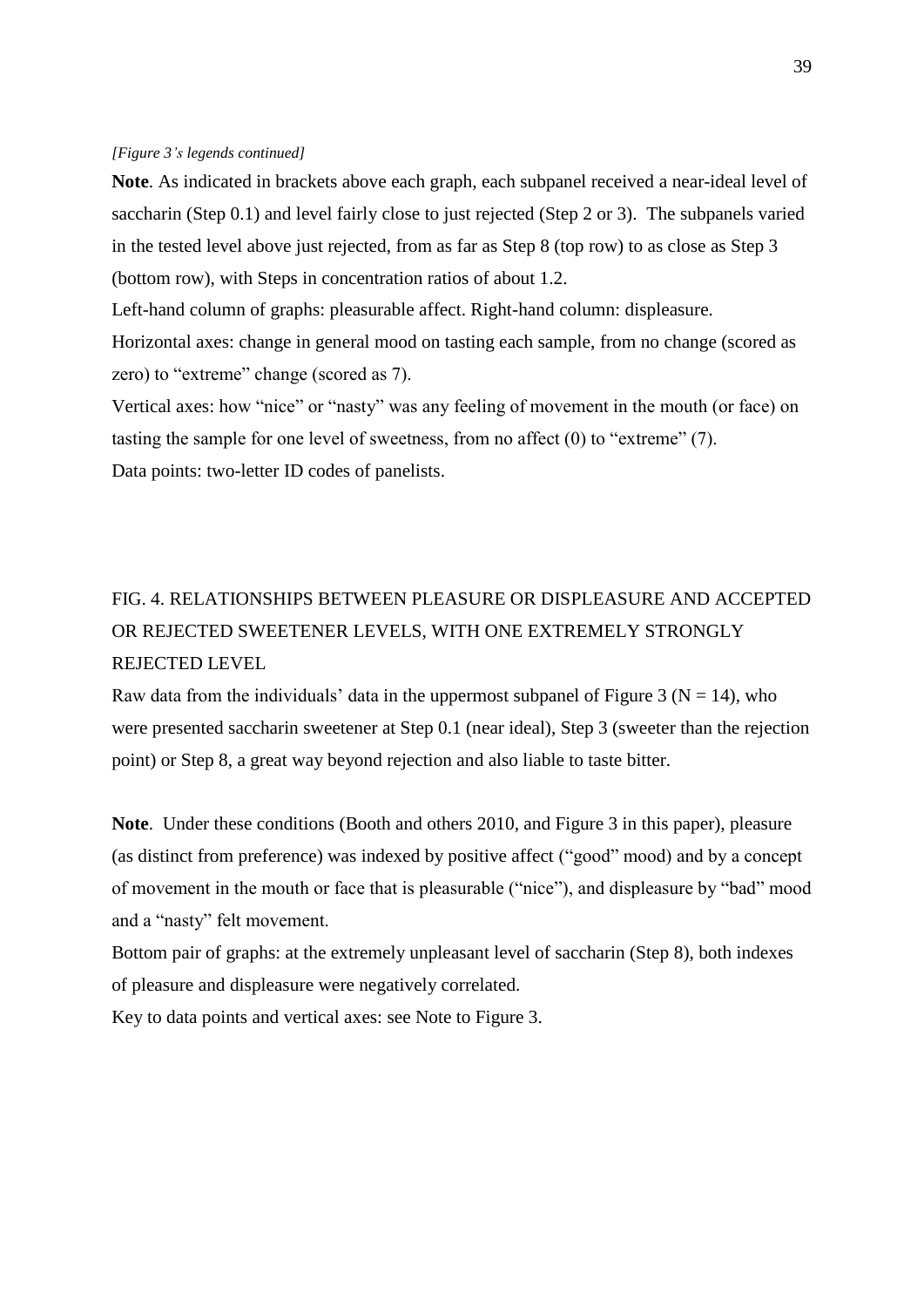FIG. 5. RELATIONSHIPS BETWEEN PLEASURE OR DISPLEASURE AND ACCEPTED OR REJECTED SWEETENER LEVELS, WITH ONE STRONGLY REJECTED LEVEL Ratings by individuals in the middle panel of Figure 3 ( $N = 7$ ), presented saccharin at Step 0.1 (near ideal), 2 (near rejection) and 4, well beyond rejection.

**Note**. Bottom pair of graphs: at the clearly rejected level of saccharin (Step 4), pleasure and displeasure were negatively correlated but good and bad mood were not. Keys to data points and vertical axes are given in the Notes to Figures 4 and 3.

## FIG. 6. RELATIONSHIPS BETWEEN PLEASURE OR DISPLEASURE AND ACCEPTED OR REJECTED SWEETENER LEVELS, WITH ONE LEVEL JUST REJECTED. Ratings from bottom subpanel in Figure 3 ( $N = 10$ ), presented saccharin at Step 0.1 (near ideal), 2 (near rejection) and 3, just beyond rejection.

**Note**. Bottom pair of graphs: at the level of saccharin on the border liking and dislike (Step 3), neither pleasure and displeasure nor good and bad mood were substantially correlated. Key in Notes to Figures 3 and 4.

*Last line of the Portrait page before Landscape – do NOT delete this line.*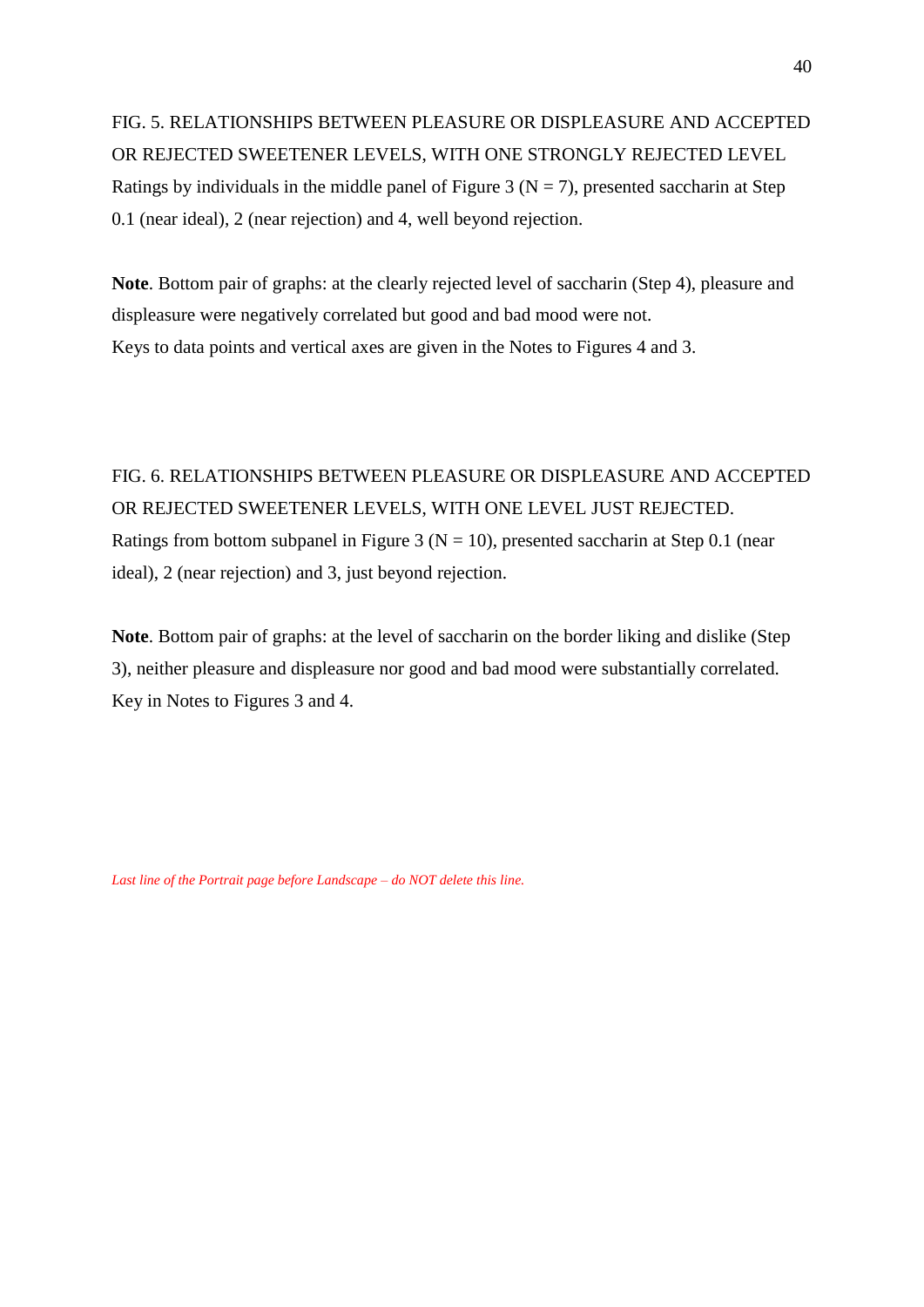



Figure 1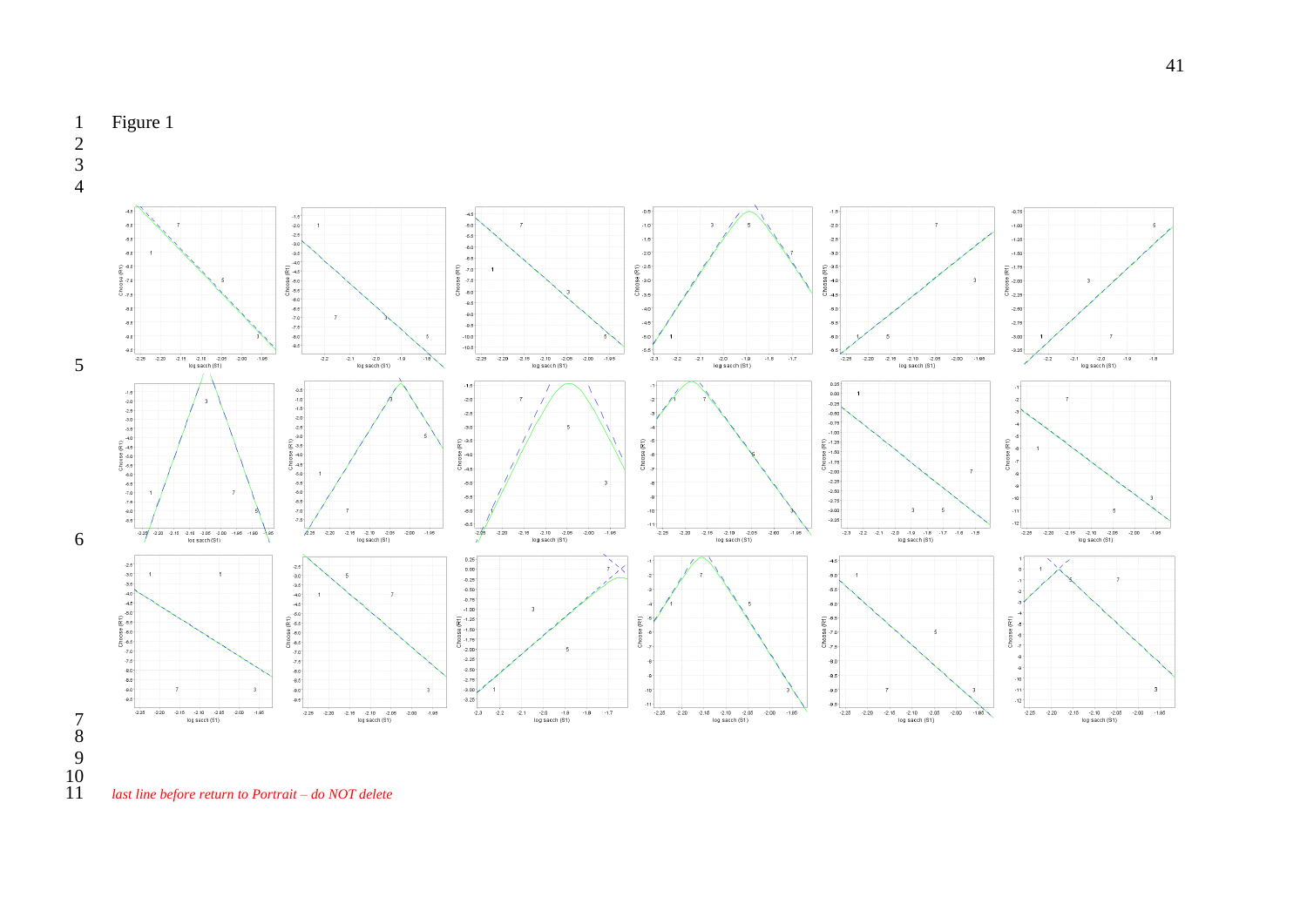

- 
- 
- 
- 
- 
- 

 

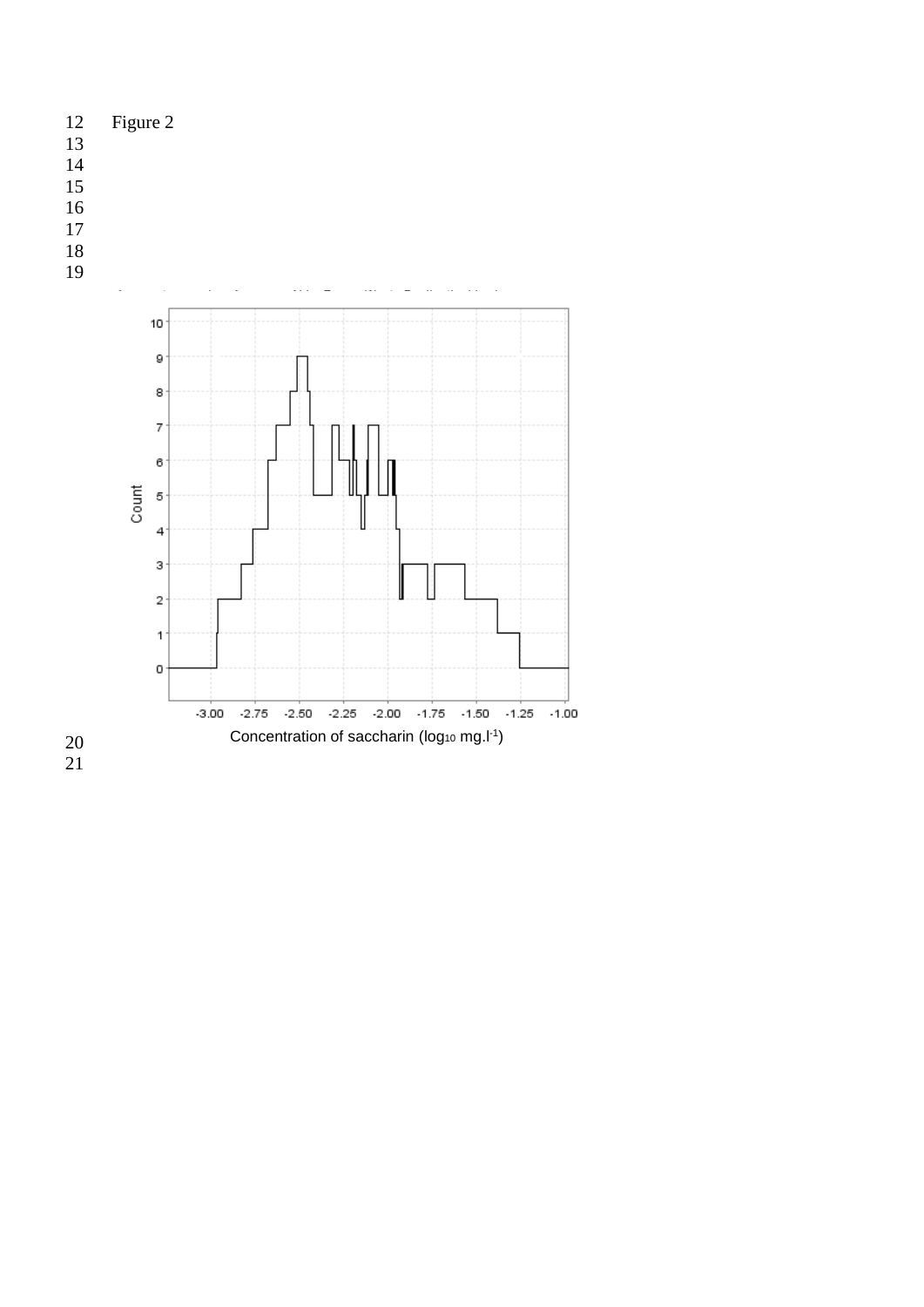

- 23
- 24
- 25
- 26
- 27



**Bad Mood (0 to 7)**



**Good Mood (0 to 7)**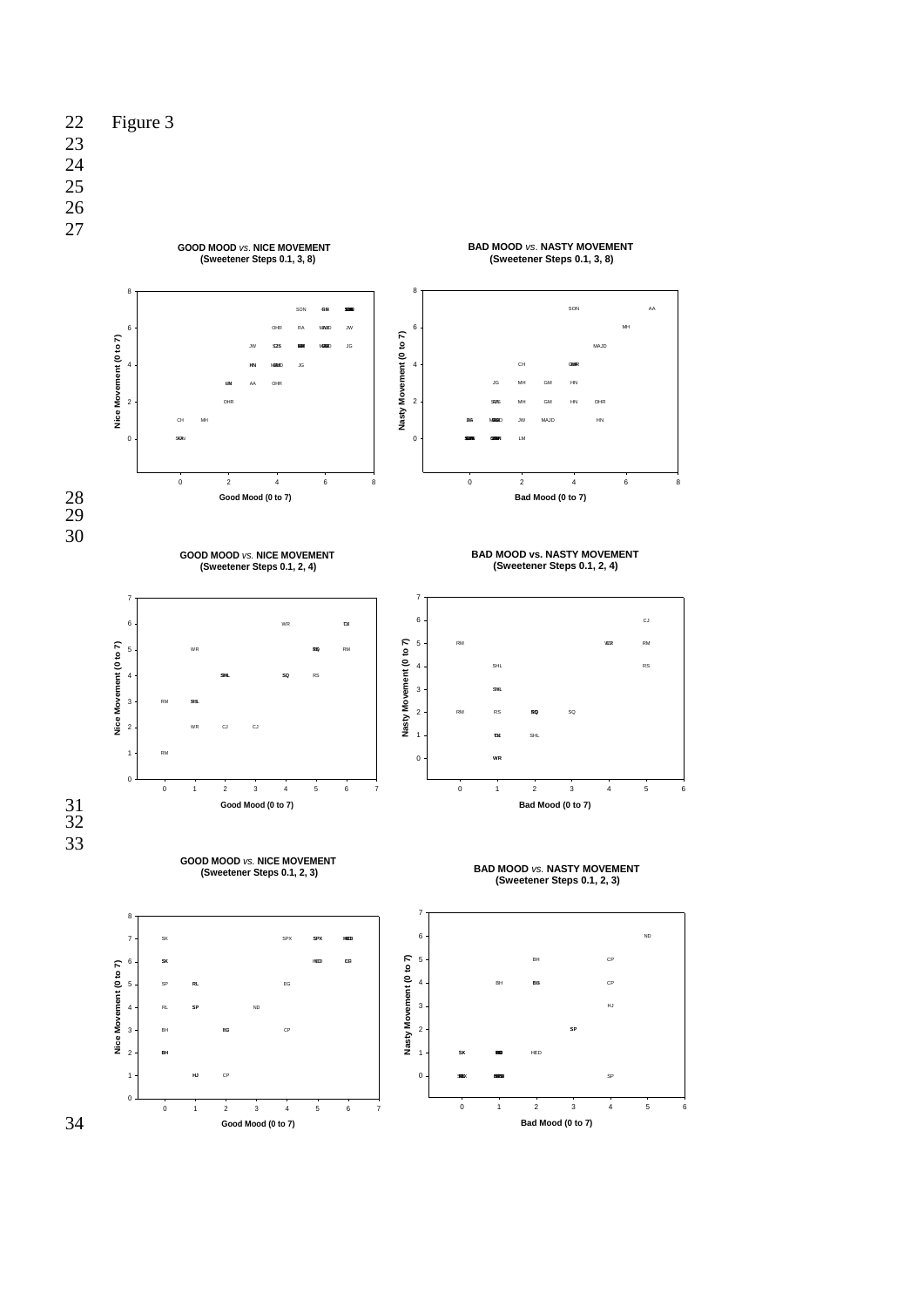- 35 Figure 4 36 37 38 39 40 41
- 42



#### **Sweetener Step** *vs***. Nice Movement**

**Nice Movement (0 to 7)**

49

**Good Mood (0 to 7)**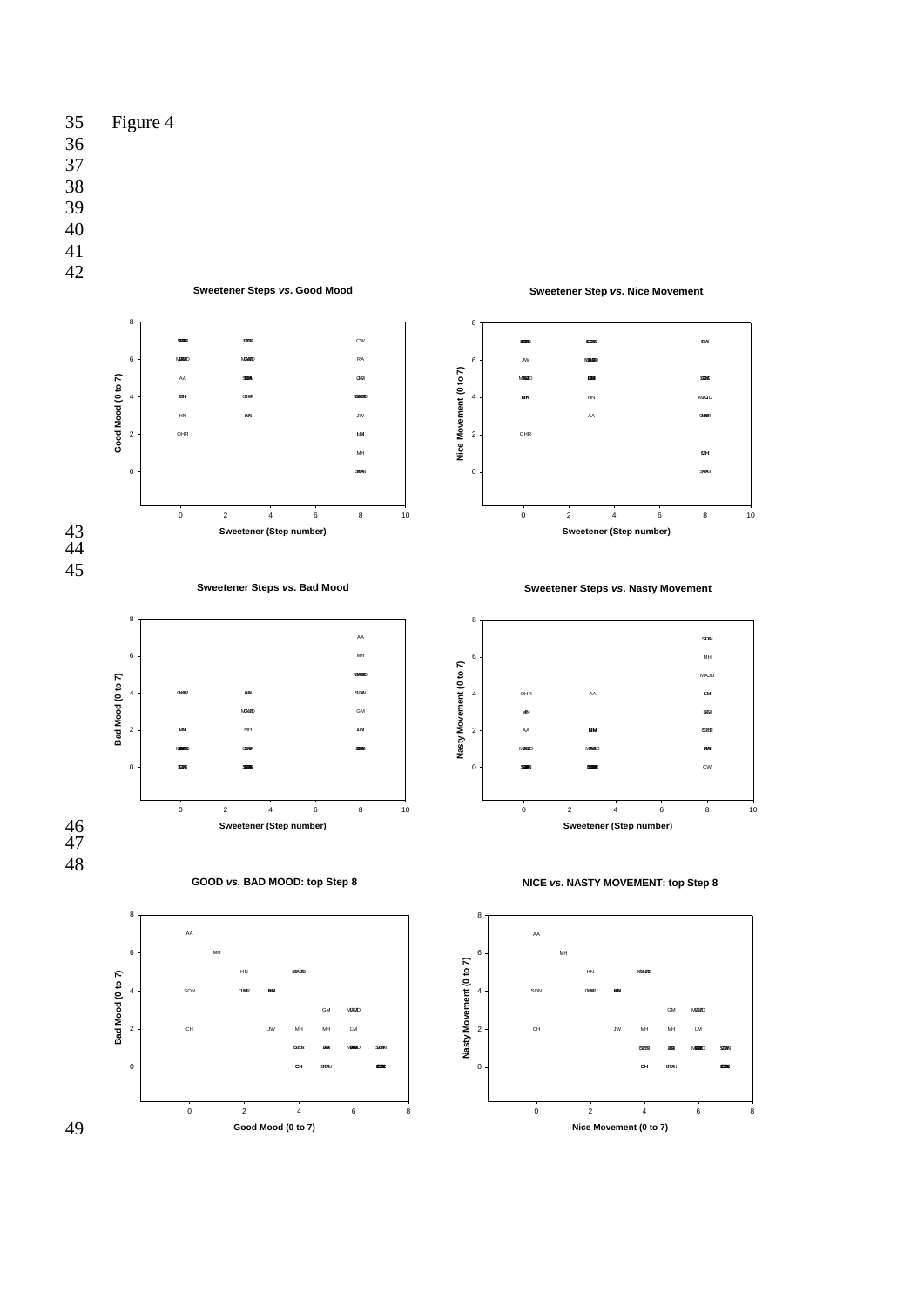- 50 Figure 5
- 51 52
- 
- 53
- 54
- 55
- 56



**Nice Movement (0 to 7)**

**Good Mood (0 to 7)**